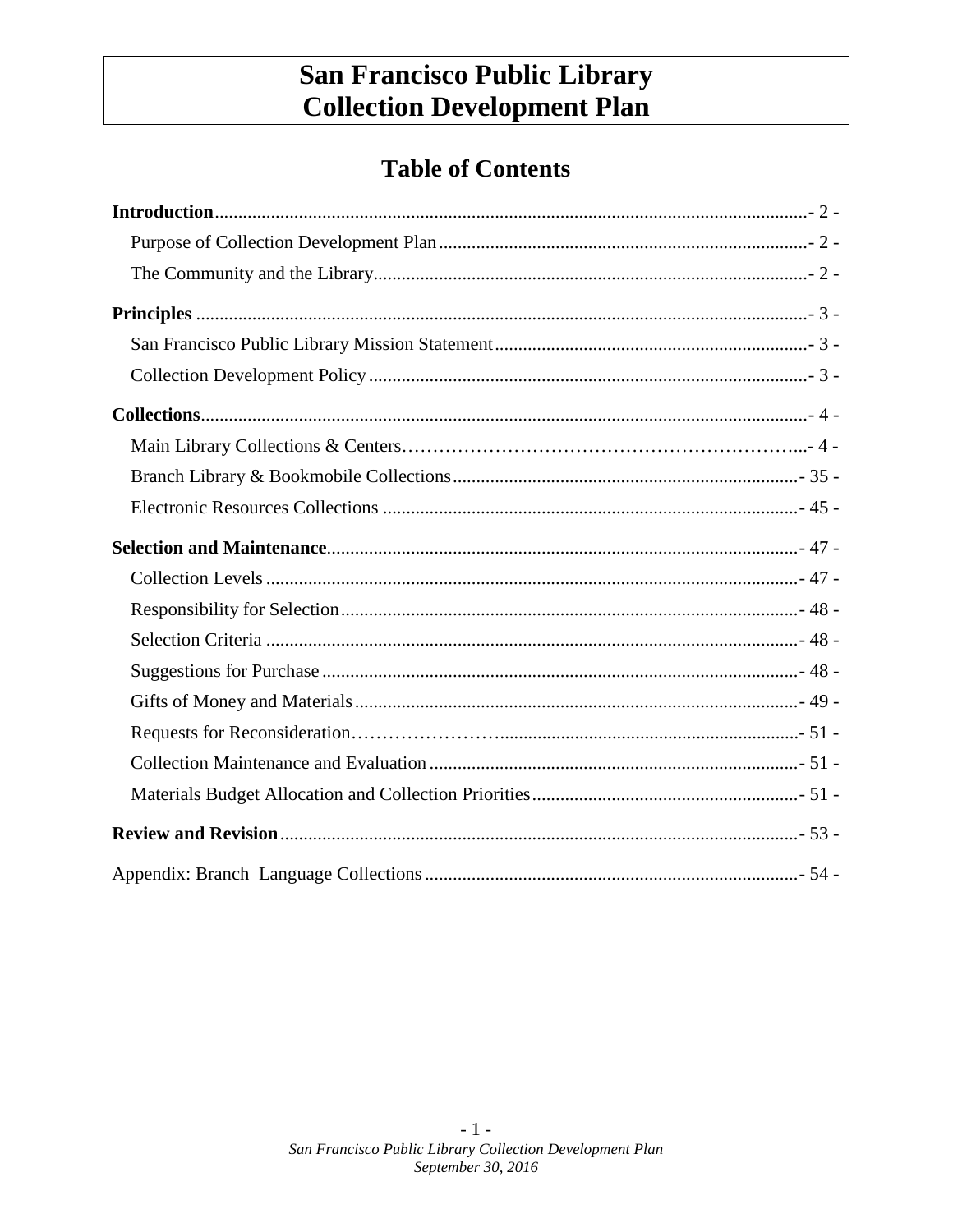## <span id="page-1-0"></span>**Purpose of Collection Development Plan**

The Collection Development Plan serves as a guide for the selection and retention of materials for the San Francisco Public Library system. The Plan is designed to support the Library's Mission Statement.

## <span id="page-1-2"></span><span id="page-1-1"></span>**The Community and the Library**

The City of San Francisco prides itself on providing a welcoming and inclusive environment for all people. The Library has a long history of championing intellectual freedom and strives to provide services and collections which meet the needs of its users and the general citizenry.

Through the extensive resources of the Main Library, the twenty-seven branches which serve the neighborhoods of San Francisco and a virtual library of e-resources, the San Francisco Public Library serves residents of San Francisco, the Bay Area and beyond. Through the online catalog, the extended resources of academic and public libraries throughout California are available to augment the collections.

San Francisco is comprised of multiple discrete and diverse neighborhoods. In order to meet the needs of a changing population, library collection development managers consider such factors as neighborhood and city wide demographics, as well as projected changes for given neighborhoods.

The Library acknowledges the important role of the community in collection development by inviting suggestions for purchase, monitoring requests, and evaluating the collections on an ongoing basis.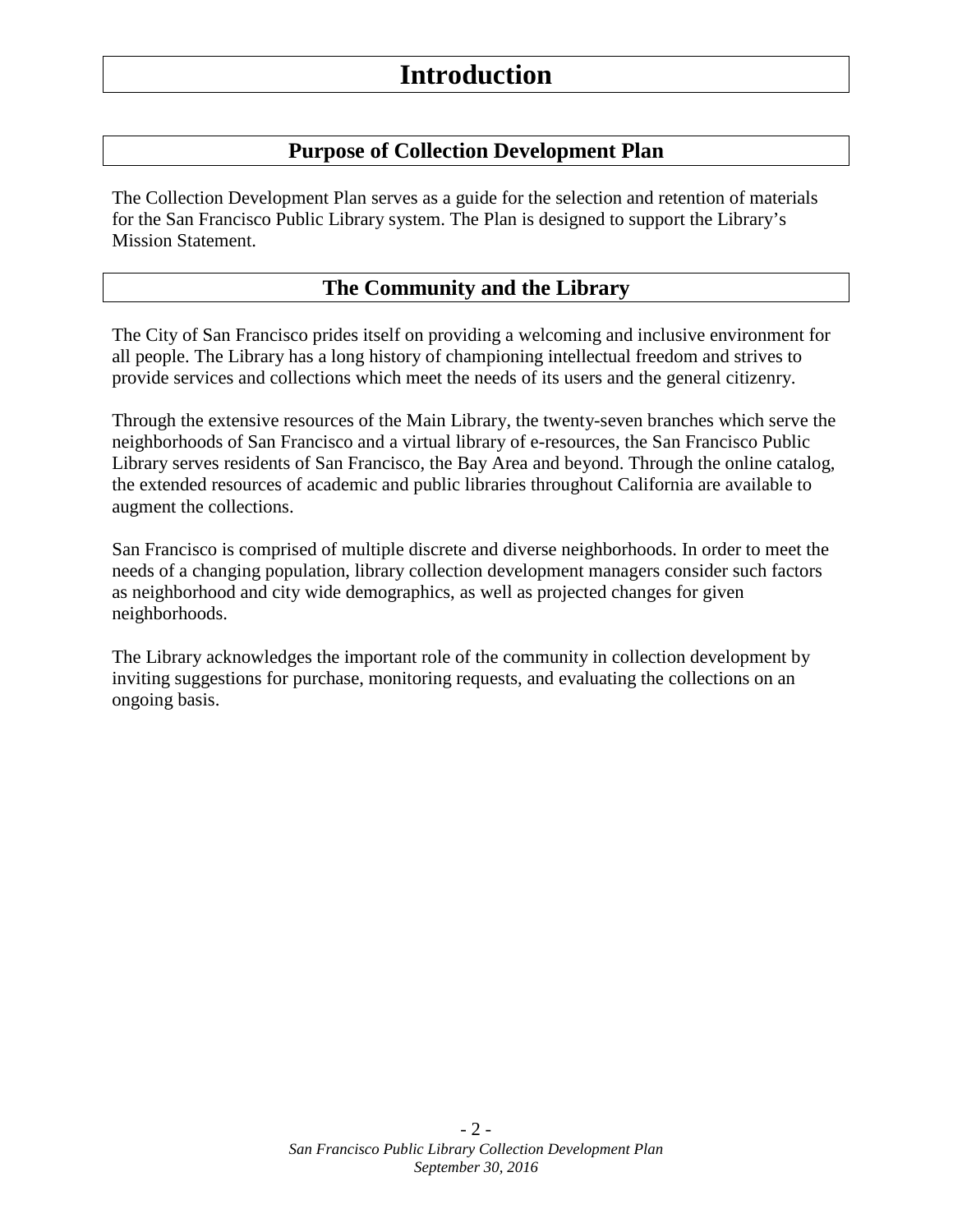## <span id="page-2-2"></span><span id="page-2-1"></span><span id="page-2-0"></span>**Principles**

## **San Francisco Public Library Mission Statement**

The San Francisco Public Library system is dedicated to free and equal access to information, knowledge, independent learning and the joys of reading for our diverse community.

## **Collection Development Policy**

The Collection Development Policy supports the mission of the San Francisco Public Library and provides direction and guidance for the Collection Development Plan. It is the goal of the Library to provide a high quality collection of books and other materials in a variety of formats and languages for all ages that is responsive to the needs and interests of the community and reflective of the diversity of the community. To support an informed public, the collections shall represent diverse points of view, and may include materials that some members of the public consider to be controversial in nature. The Library will provide free and equitable access to library collections to all users. In selecting materials, library staff will use professional reference resources, judgment, knowledge and experience to select these materials, and will proactively solicit advice from, as well as anticipate the needs and interests of, the community. Within budgetary and space limitations, the collections will serve to enhance the cultural, literary, aesthetic and educational pursuits of library users and the needs of the community as a whole. The San Francisco Public Library endorses the principles documented in the American Library Association's [Library Bill of Rights,](http://www.ala.org/advocacy/intfreedom/librarybill) [Freedom to Read Statement,](http://www.ala.org/advocacy/intfreedom/statementspols/freedomreadstatement) [Freedom to](http://www.ala.org/advocacy/intfreedom/statementspols/freedomviewstatement)  [View Statement,](http://www.ala.org/advocacy/intfreedom/statementspols/freedomviewstatement) [Code of Ethics,](http://www.ala.org/advocacy/proethics/codeofethics/codeethics) and [Core Values of Librarianship Statement.](http://www.ala.org/advocacy/intfreedom/statementspols/corevalues)

Adopted by the Library Commission 4-3-08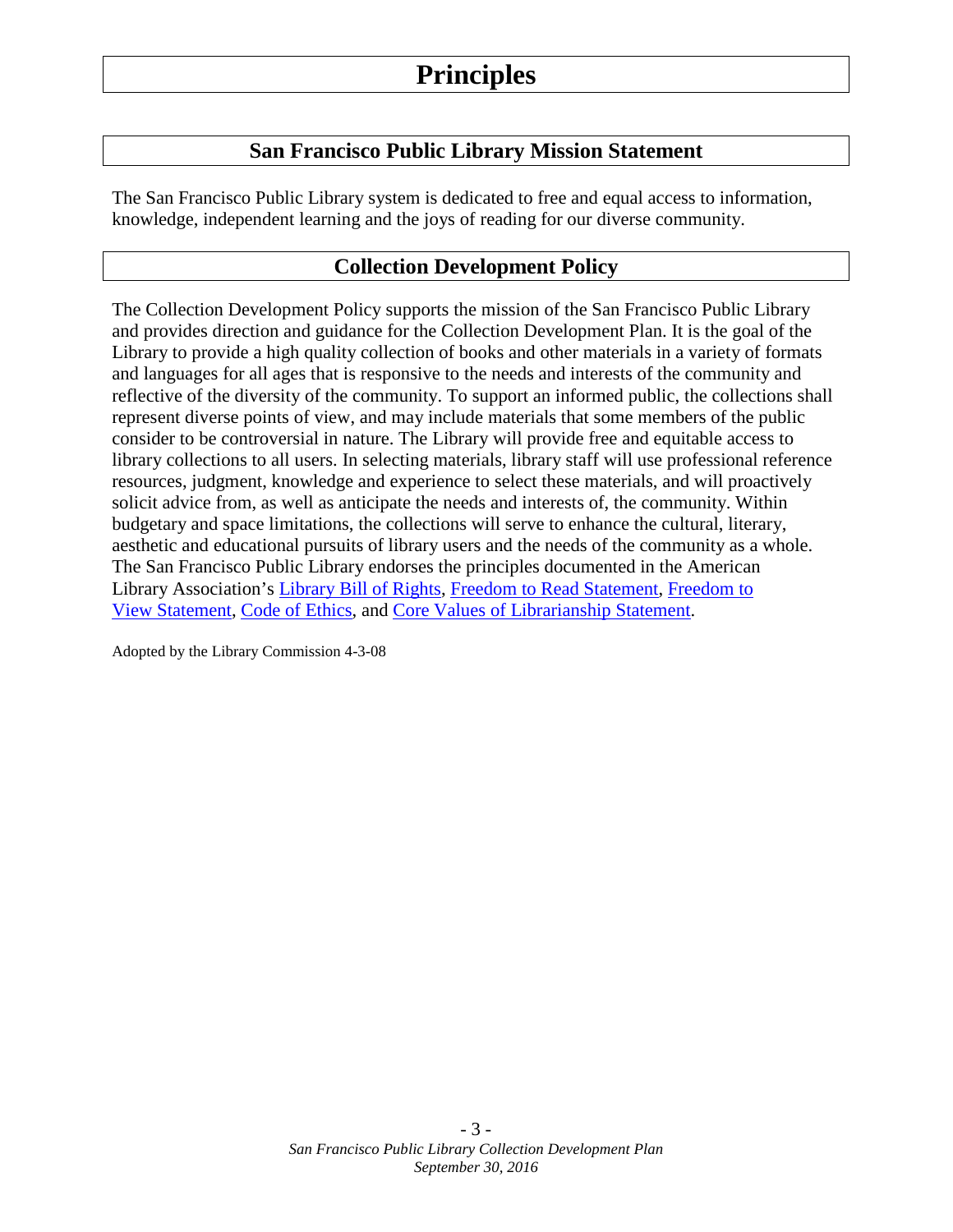# <span id="page-3-0"></span>**Collections**

## **Main Library Collections & Centers**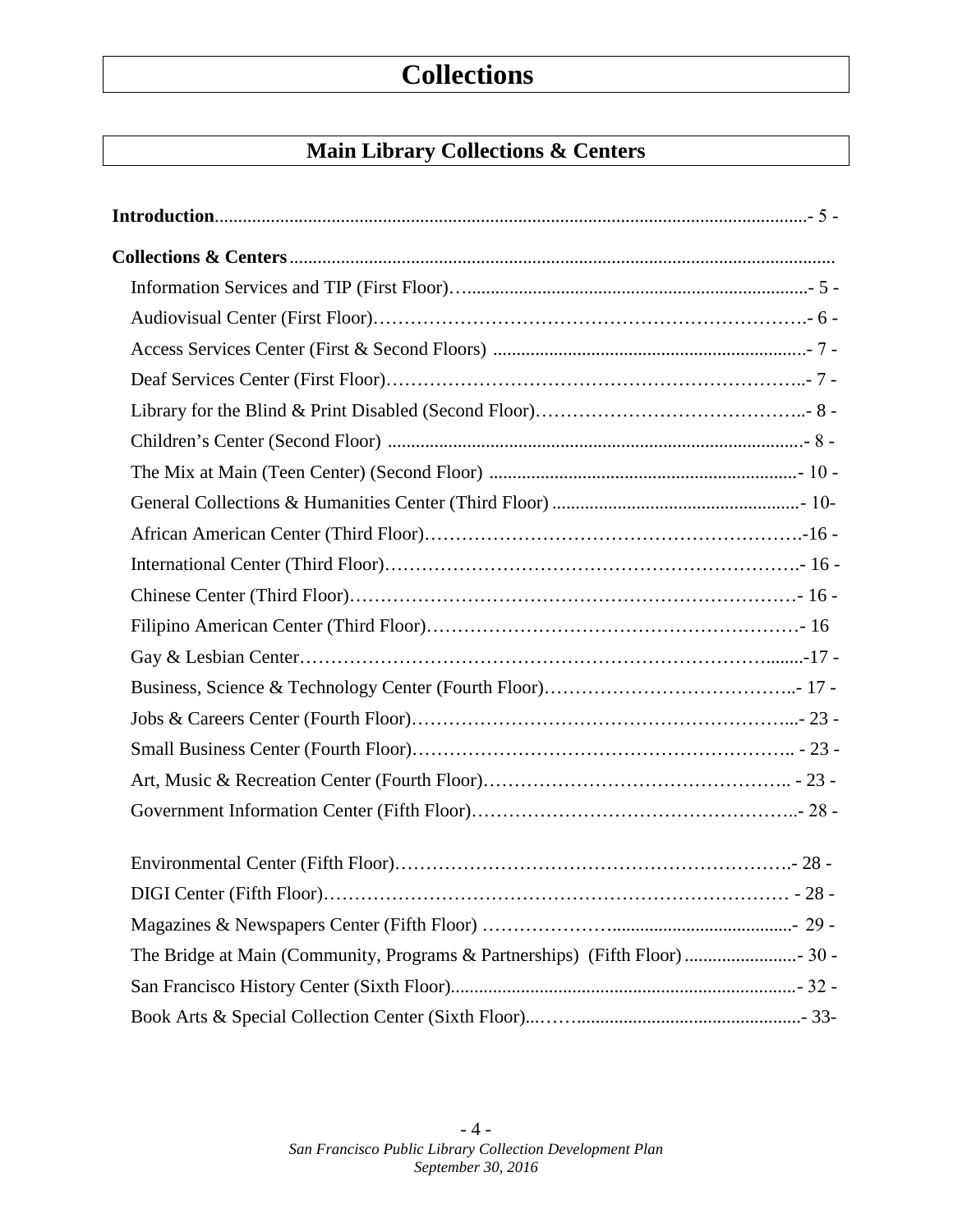## **Introduction**

The San Francisco Public Library is a primary source of information, knowledge and learning for those who live and work in San Francisco. The Library's collections respond to the community's needs and reflect its diversity. They enhance the cultural, literary, aesthetic and educational pursuits of its users.

The Main Library collects material in many media and formats, including print (books, magazines, newspapers, photographs, scores and sheet music, prints, engraving, archival documents and other ephemera), microform (microfilm and microfiche) audio-visual (films, sound recordings, video recordings) and digital formats (online databases, e-resources, scanned documents). These resources range from the most popular to research-level primary source material. In addition to having the core fiction and nonfiction materials for the entire library system, the Main Library has also significant resources that are unique and of continuing interest to the community.

The collections represent the ethnic and cultural diversity and meet the educational levels of the people of this large metropolitan area, including users served regionally by the Link+ network and nationally through Inter-Library Loan. The Main Library offers current titles and bestsellers, materials that provide general coverage and understanding of a subject, as well as supporting higher-level secondary source material.

The Main Library also has in-depth, non-circulating subject collections in several defined areas: San Francisco history; gay and lesbian interest; book arts; sheet music; and government documents. These collections include current, retrospective and primary resource coverage. In order to make these materials more widely available and to preserve them, the Library continues to digitize text and images from these collections.

The Main Library is a Federal depository library, responsible for providing free access to information produced by all three branches of the United States government; this responsibility influences the retention of materials. To support and assist other City & County of San Francisco agencies and the public, the Library retains all documents produced by the City & County of San Francisco.

The following descriptions of collections and centers explain in greater detail the Main Library's subject areas, as well as the community served.

#### **Information Services and TIP**

Information Services and TIP (Telephone Information Program) collections consist of

- **Fiction and Browsing Collection**
- **Audiovisual Center**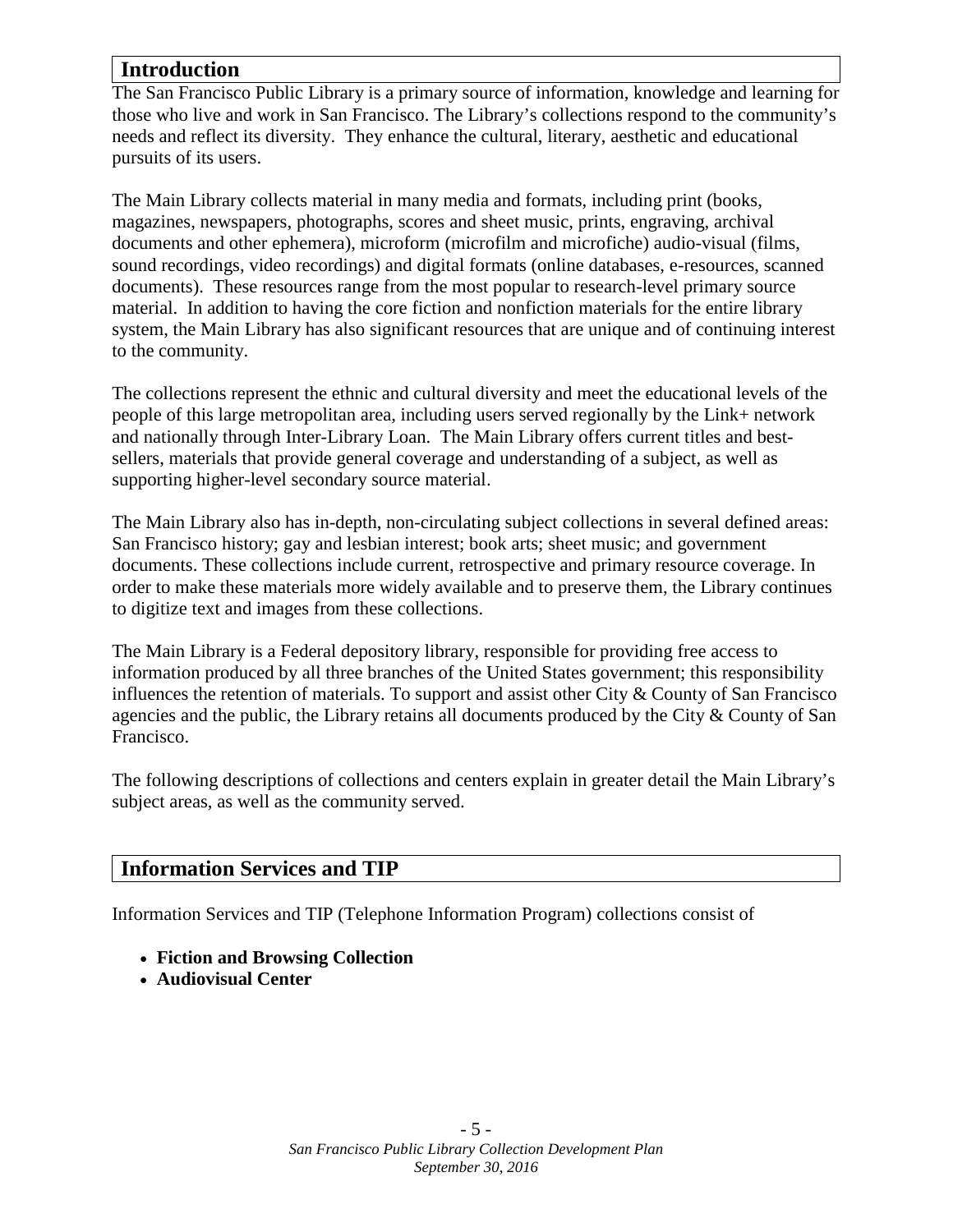#### **Fiction and Browsing Collection**

International in scope, the collection provides the Library's largest concentration and widest diversity of fiction and fiction-related titles in English. A solid historical collection is retained and replenished and current works are acquired on an ongoing basis. Users of these collections include students of all levels, writers, practitioners, performers and inquisitive readers.

This collection comprises a general fiction collection with separate browsing collections of significant genres and the graphic-novel format. Short stories by a single author and short-story anthologies have been integrated into general fiction or the appropriate genre.

The collection includes world classics, standard works, best sellers, prize winners, literary and popular fiction; new authors, local authors and international authors in English translation all are acquired to support the literature studies of students, as well as the joy of reading. Significant author's works are actively acquired and retained. [This is a support collection that is weeded](http://sfpl.org/index.php?pg=2000011501)  [based on significance of title and changing use.](http://sfpl.org/index.php?pg=2000011501)

**Genre Fiction**: Mysteries, romances, science fiction, urban fiction and westerns; emphasis on popular works; (See the General Collections department for the J. Francis McComas Science Fiction Collection.)

**Graphic Novels**: Book-length novels whose narrative is related through a combination of text and art in comic-strip form from a variety of genres including superheroes, alternative comics and manga.

#### **Audiovisual Center**

Most Audiovisual material at the San Francisco Public Library floats throughout the Library system based on patron borrowing. The Louis R. Lurie Foundation Audiovisual Center houses the Main's largest collection of circulating media including videos on DVD and Blu-Ray, music on CD, language learning on CD, and audiobooks in several languages on CD. The collection includes feature films in several languages; select television series; and nonfiction documentaries. New acquisition of videos is in DVD & Blu-Ray as the Library strives to adopt evolving technologies. Audiobook formats are evolving as well; downloadable titles and ebooks are also purchased. [This is a basic collection and is weeded continuously based on use.](http://sfpl.org/index.php?pg=2000011501)

**Videos**: The feature films, documentaries and television shows in the video collection provide entertainment and support lifelong learning. Nonfiction videos emphasize travel, opera, dance, film history, musical performances, cookery, fitness,  $20<sup>th</sup>$  century history and documentaries on social issues. The Library also has an extensive collection of international films. A large assortment of classic and contemporary television shows are collected.

**Audiobooks**: Audiobooks provide entertainment and uphold the Library's mission of supporting lifelong learning. Titles are of current and classic fiction and nonfiction, as well as college-level lectures.

**Music**: Music from all times and places includes a wide range of styles and genres – world music, rock, jazz, classical and opera.

> - 6 - *San Francisco Public Library Collection Development Plan September 30, 2016*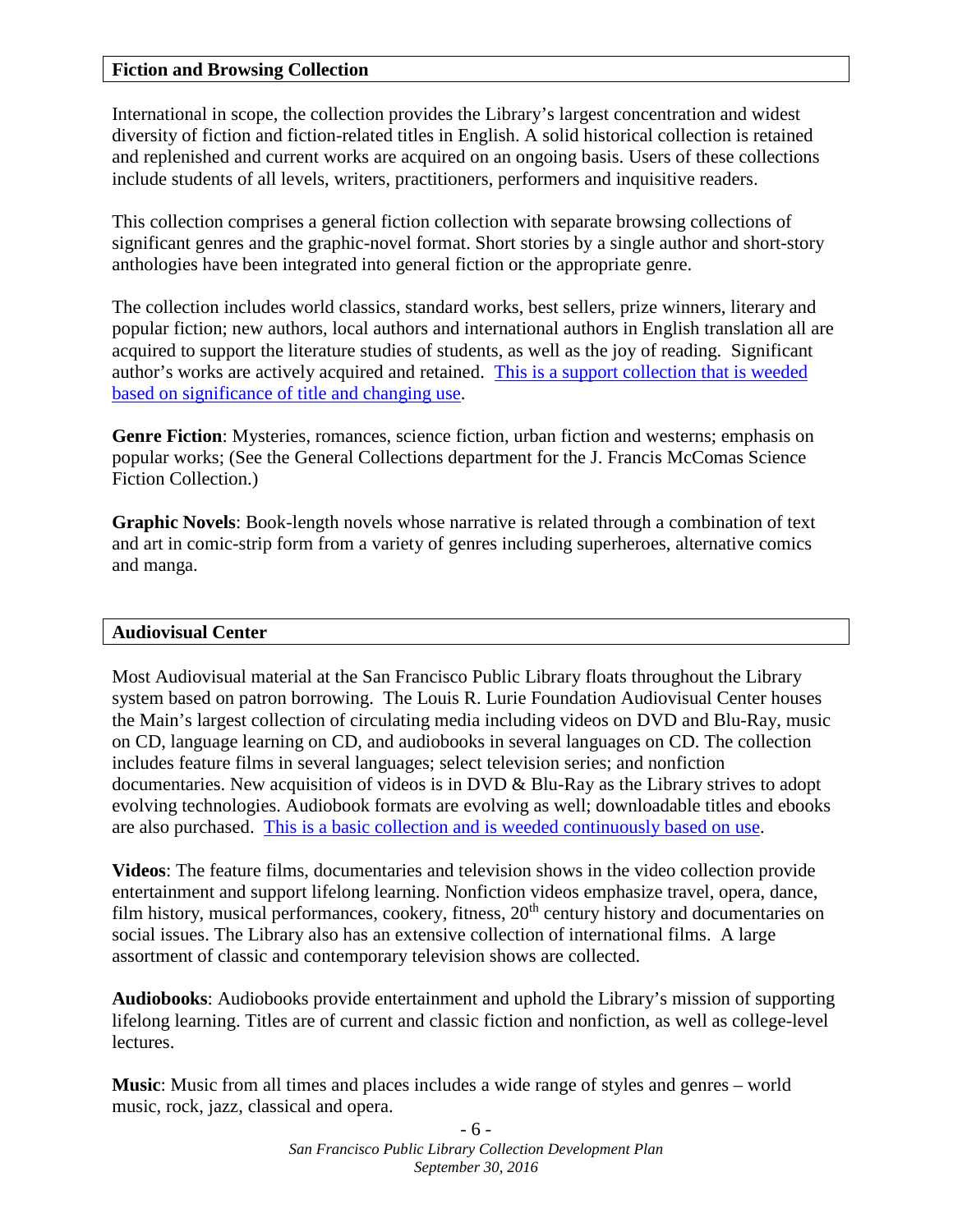**Language learning**: Instruction is offered for those learning languages other than English. Emphasis is on Spanish, French, Chinese and other European and Asian languages.

## **Access Services Center**

The Access Services Center encompasses the following collections and locations:

- **Deaf Services Center**
- **Library for the Blind & Print Disabled**
- **Large Print**

#### **Deaf Services Center**

The Deaf Services Center provides information to all who are interested in general and specialized information – including biographies **–** about hearing loss, deafness, Deaf culture, American Sign Language, prominent individuals and other associated topics. Materials in the collection are intended to appeal to D/deaf and hard-of-hearing adults, children, teens, their family members and friends, as well as to professionals in related fields. Children and teens use age-appropriate books and videos in DVD and VHS formats. Researchers, professionals and students use specialized conference proceedings, serials and vertical file material. Archival-level materials are actively sought from local and national agencies, organizations and individuals. [This is a comprehensive collection and weeding rarely occurs.](http://sfpl.org/index.php?pg=2000011501)

**American Sign Language**: Introduction to and practice in ASL; Deaf history, culture, education and performance as it relates to ASL.

**American Sign Language Interpreting**: Initial process; preparation for certification and continuing education units awarded by the Registry of Interpreters for the Deaf.

**Culture**: Hard-of-hearing, late-deafened, oral deaf, D/deaf, Deaf-Blind; primarily in the United States, some foreign cultures represented.

**Education**: History of Deaf education; current U.S. educational resources for infancy through high school.

**Fiction**: Works featuring D/deaf, oral deaf, late-deafened and hard-of-hearing characters; works by deaf authors.

**History**: From the 1800s to the present.

**Language Acquisition**: From birth to age 12.

**Reading Development**: From preschool to age 12.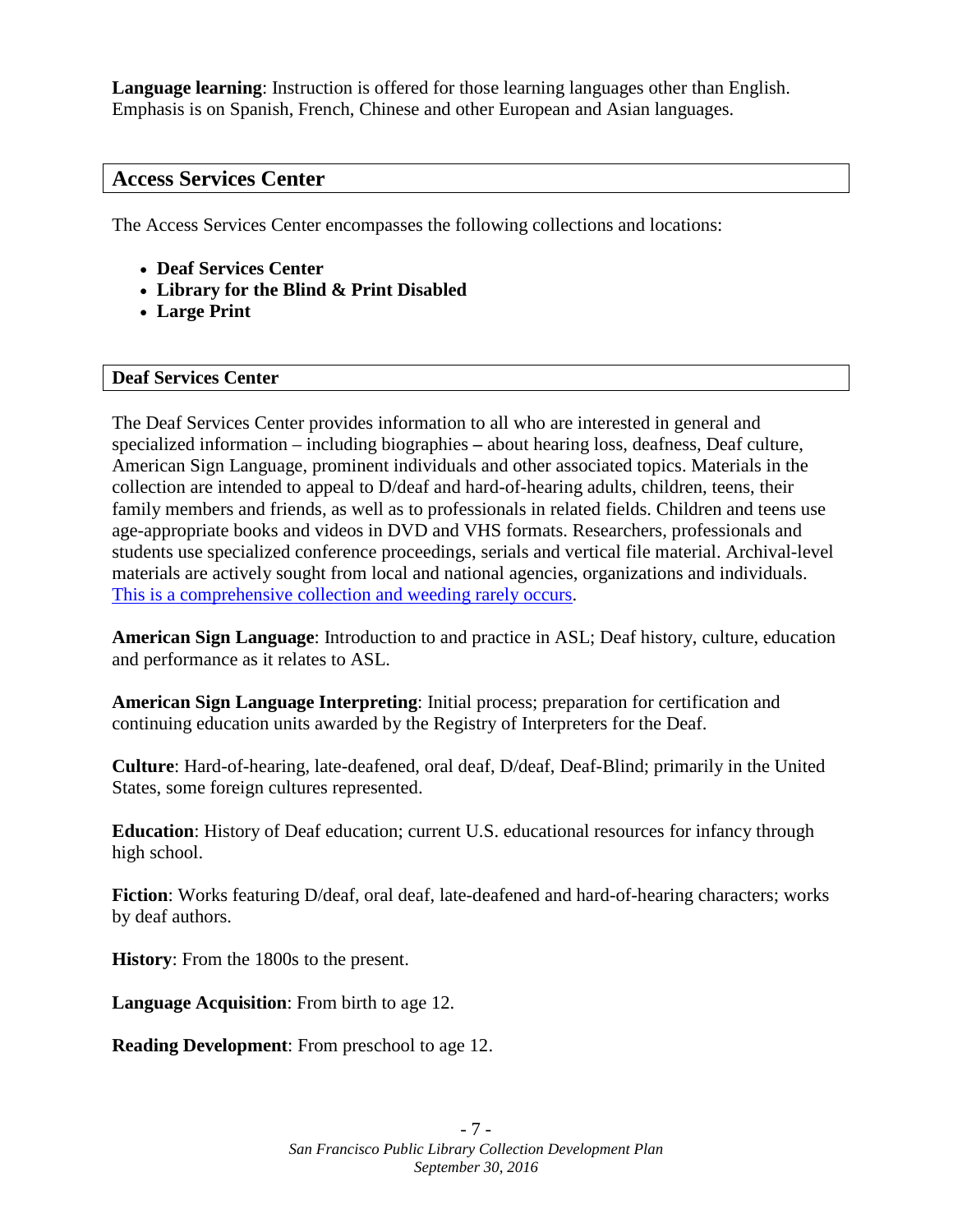#### **Library for the Blind & Print Disabled**

The Library for the Blind & Print Disabled (LBPD) serves San Francisco residents whose disabilities qualify them for the Library of Congress' National Library Service for the Blind and Physically Handicapped (NLS). San Francisco Public Library is a sub-regional library of the NLS and houses a current, general interest collection of their Talking Books. LBPD also offers descriptive videos in limited quantities, based primarily on availability. All descriptive videos are retained, as are the four most recent years of the NLS' collection of Talking Books. General information on blindness and on disabilities that prevent individuals from reading standard print is available in the General Collections  $\&$  Humanities Center and the Business, Science  $\&$ Technology Center.

**Descriptive Videos**: Popular movies and television programs with additional narration that fills in non-verbal actions, costumes, gestures and scene changes.

**Periodicals**: Popular titles in audio format; titles in audio format addressing blindness, low vision and issues related to the disability community.

**Reference**: Information about local services for people in the blind, low vision and printdisabled communities.

**Talking Books**: All of the 2,000 or so titles recorded annually by the NLS; current, popular and classic fiction and nonfiction titles; predominantly in English (plus 35 or so Spanish language titles recorded each year); geared to adults, young adults and juveniles as young as prekindergarten.

#### **Large Print**

This collection serves readers with vision impairments as well as those who are learning English as a Second Language, adult new readers and people with reading and learning disabilities. The collection is comprised of books printed in a 16- or 18-point modified-serif font. The collection aims to satisfy those interests through bestselling fiction (with an emphasis on mysteries, romance, science fiction and westerns) and nonfiction (with an emphasis on biographies, health, politics, history, cooking, travel, inspirational and motivational information). [This is a basic](http://sfpl.org/index.php?pg=2000011501)  [collection that is weeded continuously based on use.](http://sfpl.org/index.php?pg=2000011501)

## **Children's Center**

The Fisher Children's Center is the largest, most comprehensive children's collection in the library system. The collection is intended for children from birth through middle school age, as well as adults interested in children's literature. It contains nonfiction titles in all subjects and includes a deep juvenile fiction section which retains classic authors and titles from previous centuries as well as current popular titles. The juvenile picture story collection is extensive and contains many titles of multicultural interest. The juvenile beginning reader section is large and contains the best titles produced for children practicing their reading skills. The folklore collection is deep and built with the intention of representing as many world cultures as possible;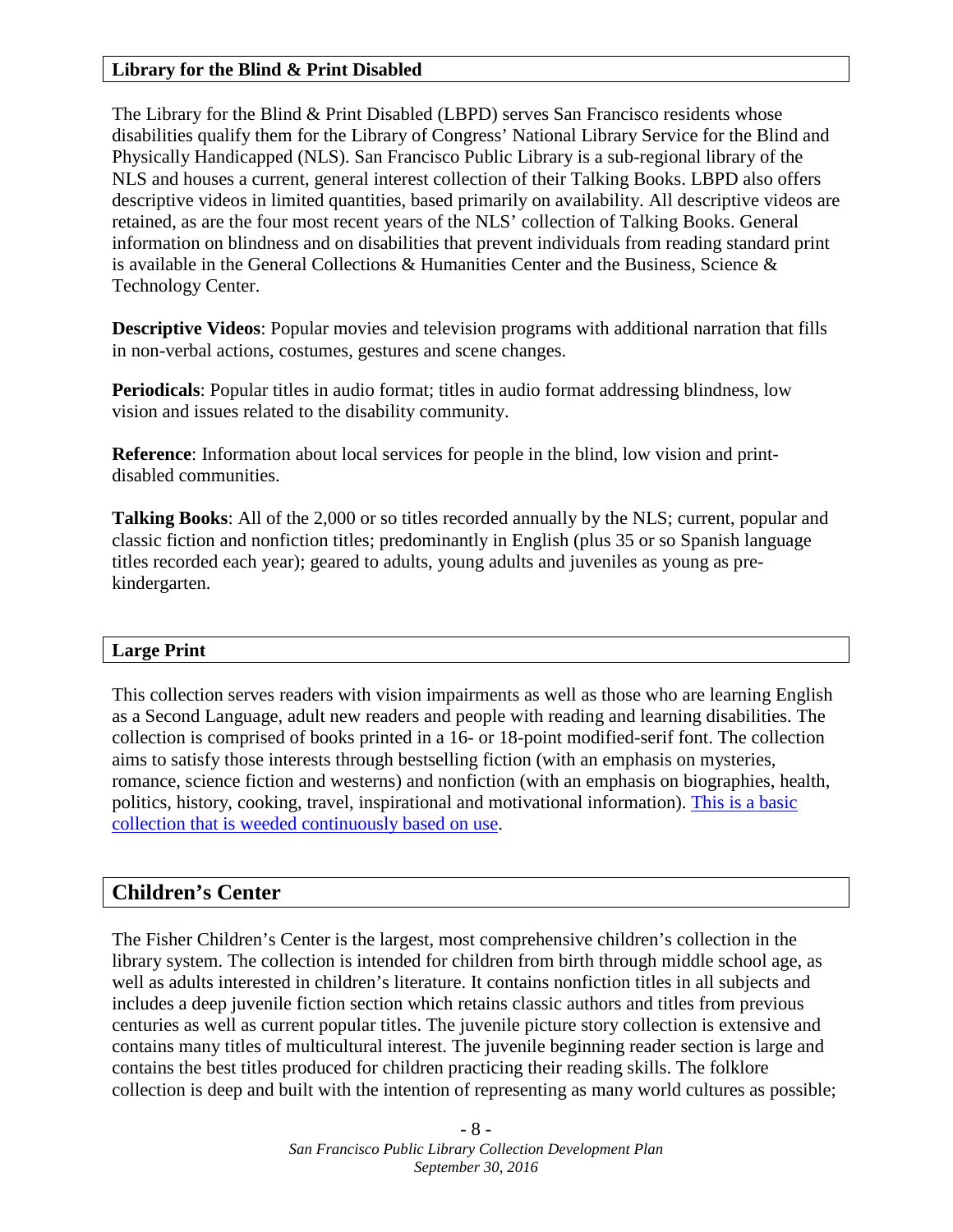it contains many historic titles that are no longer in print. The magazine collection includes a selection of the best periodicals of both general and special interest for a variety of ages and reading levels. The board book, graphic novel, music and movie collections contain popular interest titles and do not focus on historic completeness. The collection of reference books is intended to complement and add depth to the extensive collection of circulating nonfiction titles, as well as to support the professional development of children's librarians. Titles in more than 50 languages are included in the collection, representing the most common languages spoken in the city as well as those spoken by smaller cultural groups in the Bay Area.

Priority is given to books of current interest to children. The Fisher Children's Center also serves as a repository for last copies of fiction and nonfiction titles held by the system that have ongoing relevance. Books in languages other than English are purchased from abroad as well as domestically; the size of each collection often depends on the Library's ability to find or establish a working relationship with international and U.S. vendors.

The collection is used by children, parents, teachers, budding and experienced children's authors and illustrators, library school graduate students, students of children's literature, preschool teachers, English as a Second Language learners (adults and children), adults learning a new language, adults studying for early childhood accreditation, and children's literature researchers. This is a resource collection that [is weeded based on significance of title, usage and maintenance](http://sfpl.org/index.php?pg=2000011501)  [of existing collection strengths.](http://sfpl.org/index.php?pg=2000011501)

The Children's Center houses the following special collections as well:

**Early Childhood**: Current titles on parenting; early childhood education; issues surrounding children from the ages of birth to eight years.

**Effie Lee Morris Historical and Research Collection of Children's Literature**: Titles in many subjects relating to children's literature. Included in the Effie Lee Morris Collection are the following collection concentrations:

**Changing Portrayals Collection** (picture books, fiction, and non-fiction): Books presenting ethnic stereotypes (negative or positive).

**San Francisco Collection** (picture books, fiction, and non-fiction): Books by local and Northern California authors and illustrators, and books that portray the history and culture of San Francisco and Northern California.

**American Library Association and Association of Library Service to Children Awards**: Copies of the Newbery, Caldecott, Batchelder, Sibert, Coretta Scott King and Printz Award winners; some honor books.

**Alice in Wonderland Collection**: Fiction and non-fiction titles relating to Lewis Carroll's Alice in Wonderland, including many illustrated editions of Alice; titles are in English with some in languages other than English; Alice-related realia.

**Beatrix Potter Collection**: Most available books by and about Beatrix Potter, including editions in languages other than English; books based on Miss Potter's books; related realia.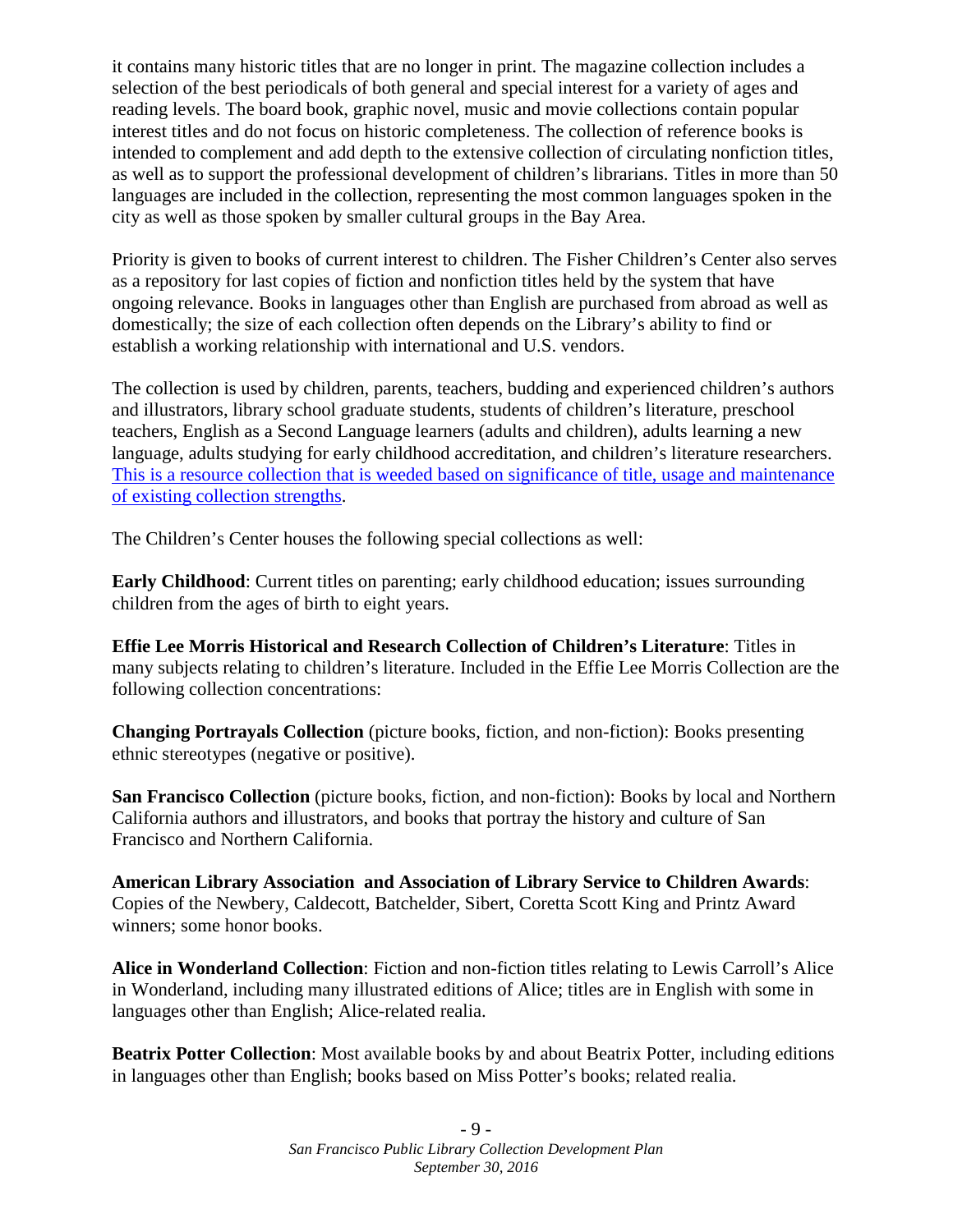## **The Mix at Main (Teen Center)**

The Mix at Main Teen Center offers titles that meet the popular interests of teenagers. The collection of books (including graphic novels) and magazines focuses on recreational reading for ages thirteen to eighteen. Paperback copies are the most popular format for all materials. (For curricular and academic needs, teenage patrons may rely on the adult nonfiction and fiction collections, as well as on juvenile nonfiction collections.) Teen materials are offered in English, Spanish and Chinese, the most commonly-spoken languages among teens in San Francisco. Materials for the Teen Center are selected from professional review sources, San Francisco Public Library teen librarian reviews and teen patron suggestions. Because of the ephemeral nature of teen popular interests, this is a basic collection that [is weeded continuously based on](http://sfpl.org/index.php?pg=2000011501)  [use.](http://sfpl.org/index.php?pg=2000011501)

## **General Collections and Humanities Center**

The General Collections and Humanities Center encompasses the following collections and locations:

- **Generalities**
- **Philosophy / Religion**
- **Social Sciences**
- **Languages**
- **Literature**
- **History / Geography**
- **Biography**
- **African American Center**
- **International Center**
- **Chinese Center**
- **Filipino American Center**
- **Gay & Lesbian Center**

#### **Generalities**

These are general works not limited to any one specific discipline, e.g. almanacs, encyclopedias, bibliographies, lists of trivia, uncommon knowledge, directories of organizations, guides to the methodology of writing and publishing and scholarship in general. This collection also includes titles on the practice of journalism, library science and the organization of knowledge, plus works about paranormal phenomena, legendary mysteries, UFOs and other possible deceptions, hoaxes, errors, delusions and superstitions. Users range from those wanting brief, encyclopedic accounts of various topics to those who intend to do serious research. [This is a support collection](http://sfpl.org/index.php?pg=2000011501)  [that is weeded based on significance of title and changing use.](http://sfpl.org/index.php?pg=2000011501)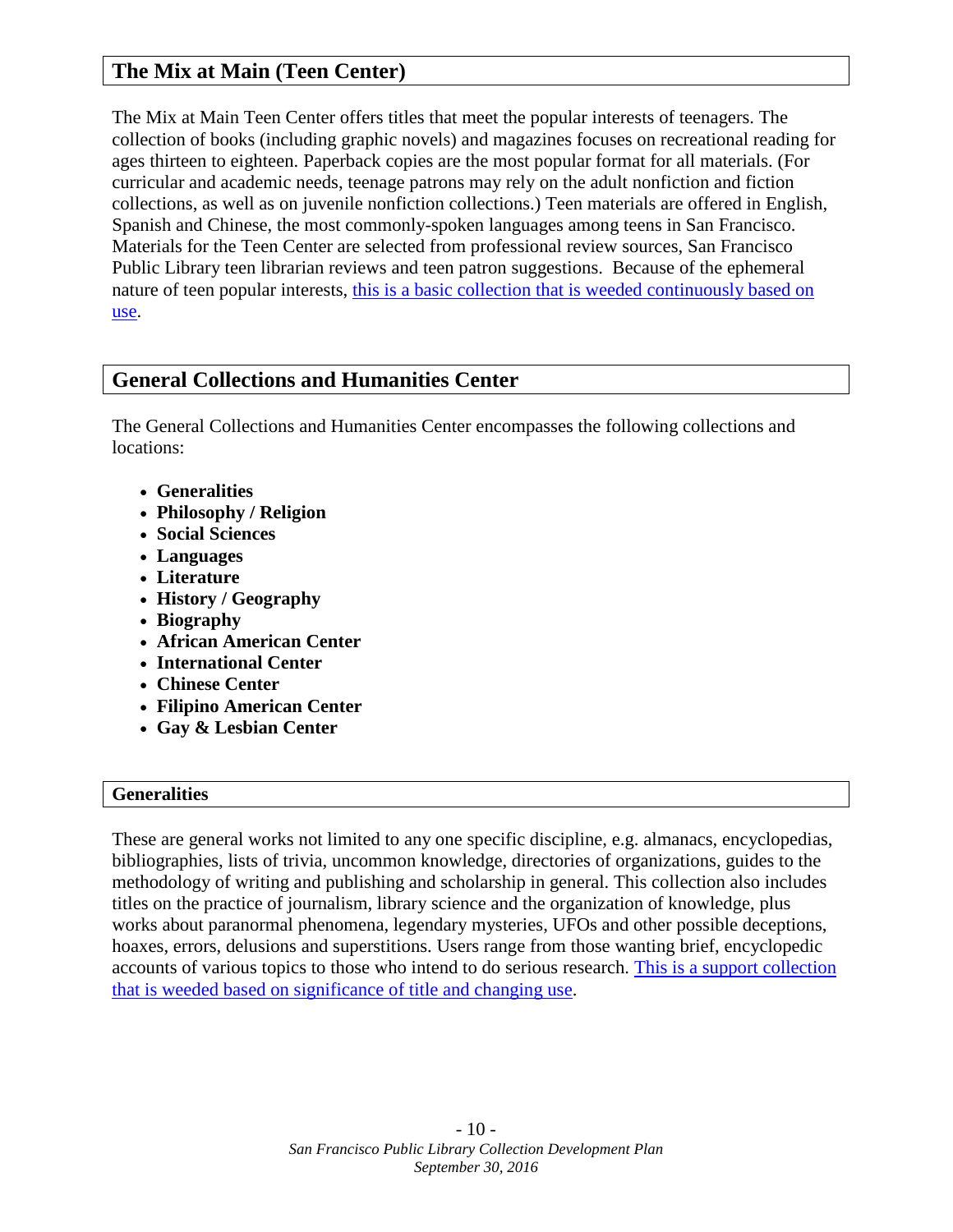#### **Philosophy / Religion**

This collection explores inquiry into humankind's systems of knowledge, belief and wisdom. It supports the intellectually and spiritually curious, and the specific needs of students from high school through college, with a wide range of reference works, bibliographies and secondary works. [This is a support collection that is weeded based on significance of title and changing use.](http://sfpl.org/index.php?pg=2000011501)

**Philosophy / Ethics:** Ancient, medieval and eastern philosophies; contemporary western philosophy; metaphysics and logic; supports both the research needs of undergraduate students and the philosophical and ethical interests of the lay reader.

**Occult**: Popular and esoteric sources dealing primarily with alchemy, astrology, extrasensory perception, feng shui, dream interpretation, magic, the paranormal.

**Psychological Theory**: Introduction to the field of psychoanalysis with works of Jung, Freud and their successors; research, methodology and other disciplines including developmental, cognitive, comparative and social psychologies.

**Popular Psychology / Self-Help**: Ever-expanding and very popular subject area includes books responding to a variety of interests, including self-esteem, self-improvement and interpersonal communication.

**Biblical Studies**: Numerous translations of the Bible; interpretive texts such as concordances, topical Bibles, bible dictionaries, bible encyclopedias and exegesis of specific biblical books; selected variant New Testament texts such as the Nag Hammadi discoveries and other Gnostic gospels; studies of the historical Jesus which reflect local interest in early Christian history.

**Christianity**: Historic works treating evolving Christian developments, denominations and doctrines complemented by the works of modern and contemporary Christian thinkers and theologians.

**Islam**: Translations and interpretations of the Qur'an; historical and sociological studies of the rise, spread and diversification of Islam.

**Judaism**: Various translations of the Torah and Talmud; the entire Tanakh; guides to Jewish history, ritual, discourse and mystical traditions such as the Kabbalah.

**Buddhism**: Historical texts in translation and a wide selection of the teachings of local and international contemporary teachers reflecting local interest in, especially, Zen and Tibetan Buddhism.

**Polytheism and Emerging Spiritualities:** Works on long-standing and contemporary polytheisms – from Hinduism to Santeria, Rasta to Wicca, Native American religions to Neo-Paganism – reflecting local interest in alternative spiritual outlooks.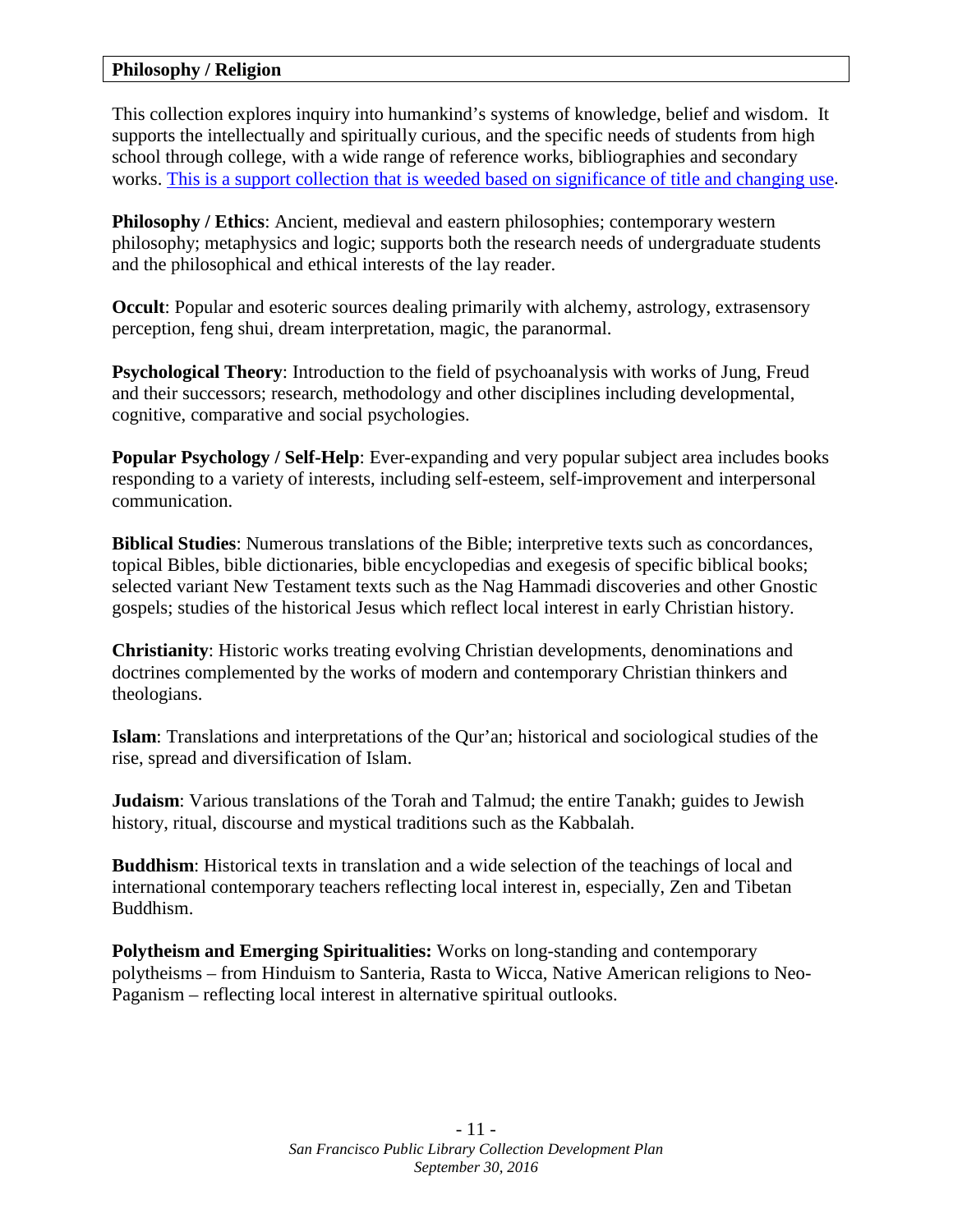Here are interdisciplinary works on human society, sociology, social anthropology, social class, social problems and group behavior. Some of the collection supports and overlaps with the Gay and Lesbian Center, the African American Center, the Chinese Center, the Filipino American Center and the Japanese Interest collections. Materials are usually purchased with a general audience and the beginning student in mind, although works in the Educational Guidance Collection are aimed at the college-bound student. [This is a support collection that is weeded](http://sfpl.org/index.php?pg=2000011501)  [based on significance of title and changing use.](http://sfpl.org/index.php?pg=2000011501)

**Social Interaction & Social Groups**: Principles of sociology, interpersonal relations and social psychology within and between groups; in-depth analyses of specific groups by sex, class, religion, ethnicity, etc.; problems, roles, class and social status issues and discrimination against specific groups, historically and currently.

**Social Processes**: Various means of socialization and social control.

**Factors Affecting Social Behavior**: Ecological anthropology (e.g. geographic, chronological, climatic, biological, other environmental factors affecting humans) and demographic characteristics (births, deaths, population control efforts affecting societies).

**Culture and Institutions**: Culture defined as the aggregate of a society's beliefs, folkways, mores, scientific and technological influences, including the patterns of behavior that comprise unique social institutions.

**Communities**: Kinds, their planning and development, the movement of people to, from and within communities and their overall structure.

**Emigration and Immigration**: Historical and current coverage of the movements of groups and individuals from one country to another.

**Slavery and Emancipation**: Slavery's history, aftermath and consequences; long-term effects on society.

**General Statistics**: Pertaining to general facts about continents, countries and localities in the modern world.

**Social Problems and Services**: Historical and current materials on social problems, social welfare and the specific kinds of services and organizations developed to meet societal needs; health, public safety, housing problems, environmental concerns and the institutions developed to deal with them; accounts of true crimes, stories of real criminals, causes of crime and delinquency and historical and contemporary accounts of law enforcement and penal institutions; historical and contemporary accounts of various benevolent and fraternal organizations, their rituals and their work for social improvement.

**Education**: Current, in-depth coverage of pedagogy, the needs of students of all ages – including adults – and the administration of educational institutions; study guides and practice test books for college admission or placement.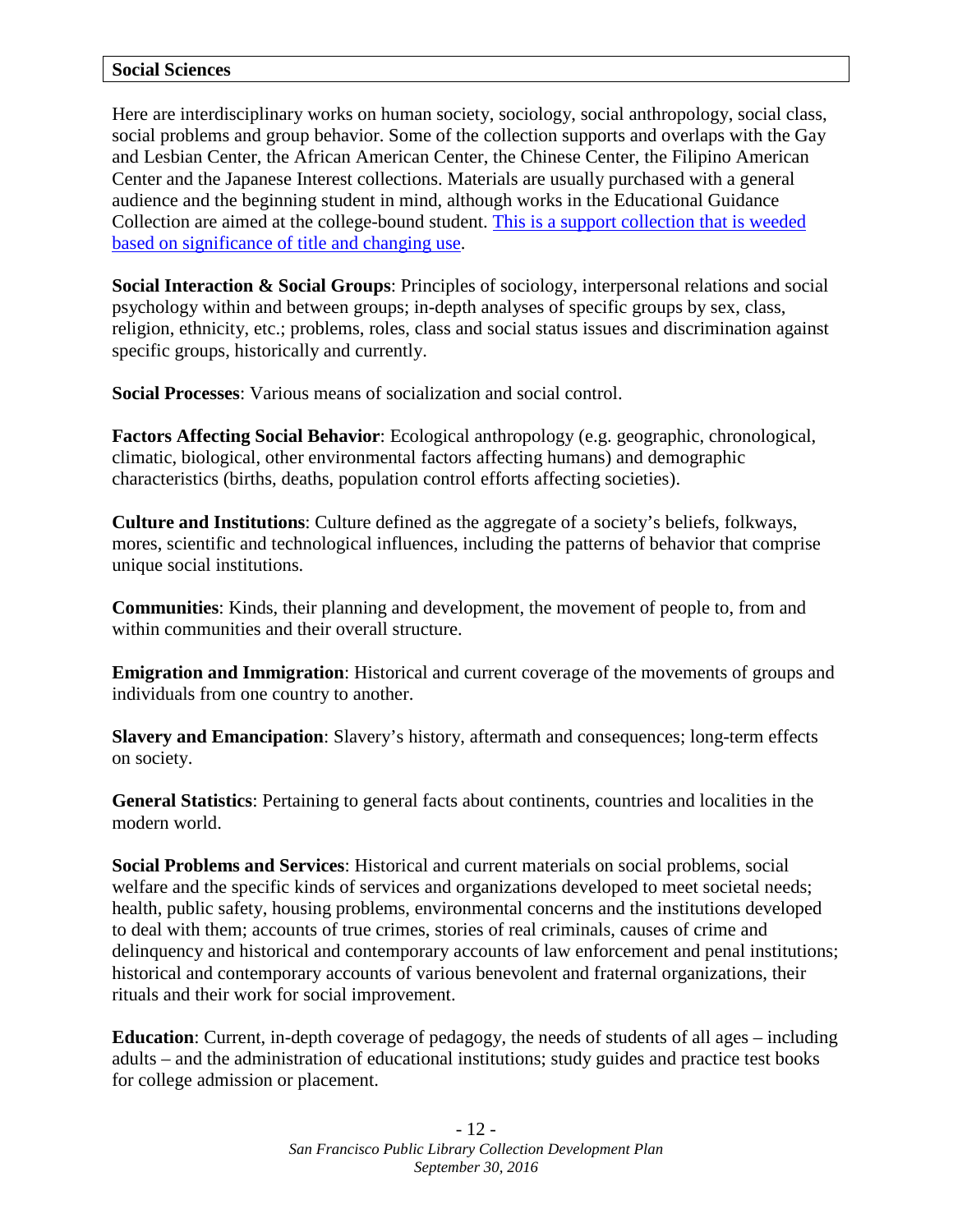**Customs, Etiquette and Folklore**: Those of specific economic, social, occupational, ethnic and religious groups; prescriptive and practical works on social behavior in general and specific events (e.g. weddings) in particular.

**Disabilities**: Psychological and social aspects of living with disabilities; historical aspects of blindness, vision impairment, deafness and hearing impairment; guides for those living with blindness; instructional materials for the teaching of sign language; instructional materials for those with learning disabilities and those who support them, including classroom materials, parental support guides and a multimedia collection; guides for those supporting people with disabilities.

#### **Languages**

Basic materials such as dictionaries, encyclopedias, selected editions of important works, handbooks and periodical publications in different languages are collected. Instructional language materials are offered with an emphasis on Spanish, French, Chinese and other European and Asian languages. The collection reflects changes in population patterns, community needs and patron demand and is aimed at students, travelers and those interested in expanding or acquiring a new language skill. (Fiction and nonfiction works in international languages are collected by the International Center, which serves the recreational and basic information needs of native speakers, the general public and of those learning English and other languages. Films, documentaries, audiobooks and other non-print material in international languages are collected by the Audiovisual Center.). [This is a basic collection that is weeded](http://sfpl.org/index.php?pg=2000011501)  [continuously based on use.](http://sfpl.org/index.php?pg=2000011501)

**English Language / Linguistics**: Beginning-to-college-level materials for those learning the English language; general and specialized dictionaries; material discussing the origins of language and the alphabet.

**ESL**: English-language and bilingual materials to help non-native speakers learn English as a Second Language; materials for instructors of ESL. We collect materials in print, audio and video formats.

**International Language Learning**: Emphasis is on the needs of English-speaking adult and student beginners and travelers.

#### **Literature**

Works of fiction are part of the Fiction and Browsing Collection in Information Services and TIP. Literature here refers to essays, literary criticism, plays and poetry. This collection is international in scope and reflects a wide diversity of literature and literature related titles in English. The collection of modern and contemporary American poetry is particularly in-depth, serving as a resource for the local poetry community. Users of these collections include students of all levels, writers, practitioners, performers and inquisitive readers. [This is a support collection](http://sfpl.org/index.php?pg=2000011501)  [that is weeded based on significance of title and changing use.](http://sfpl.org/index.php?pg=2000011501)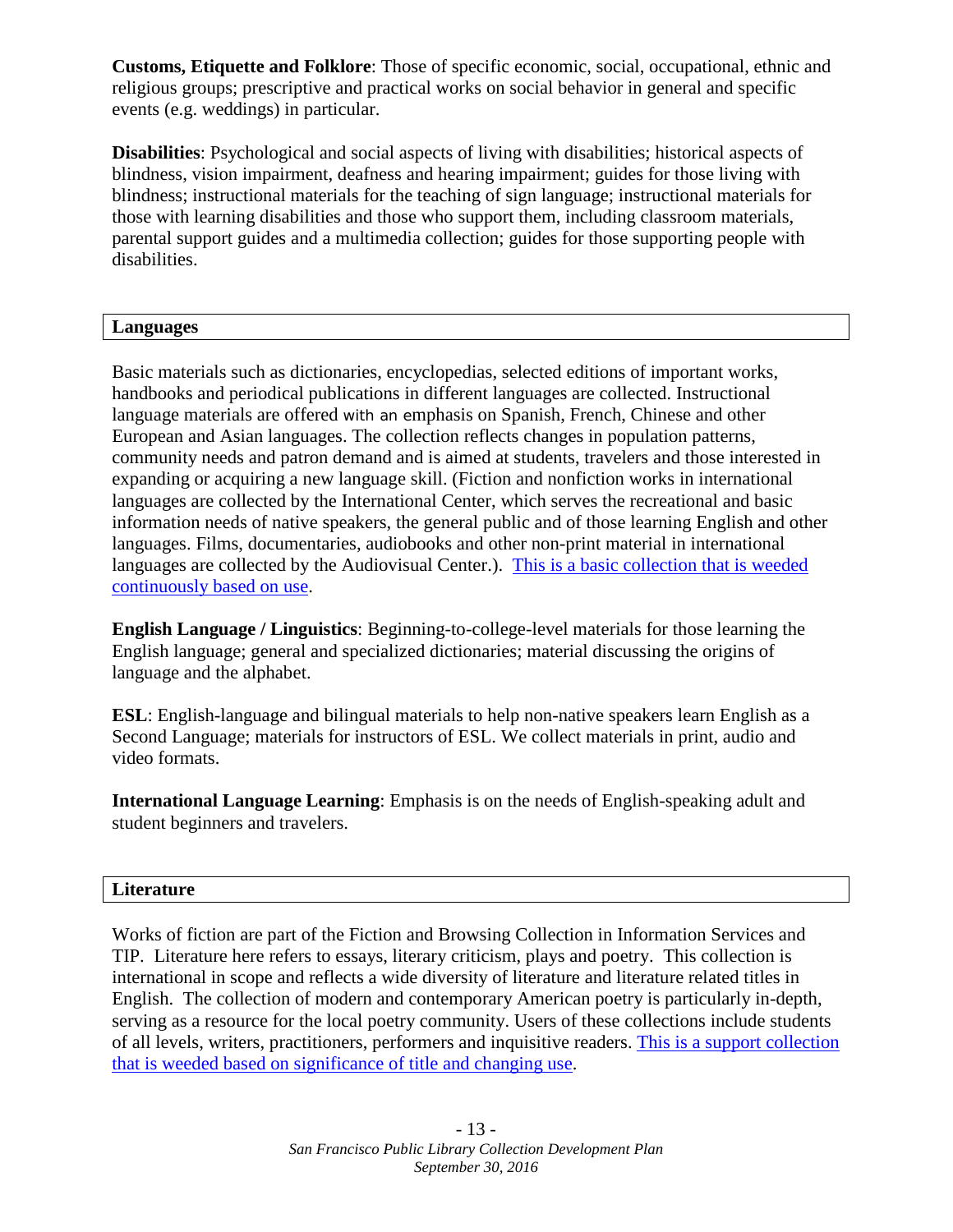**American and British Literature**: Literary theory, literary criticism, multi-genre anthologies, humorous essays, poetry and plays; modern and contemporary American poetry; plays, including current and upcoming local productions; writing manuals for fiction and nonfiction.

**Germanic Literature in Translation**: Poetry, drama, essays, speeches, letters, humor, satire, literary criticism and miscellaneous works from the Germanic family of languages; emphasis on works that appeal to the casual reader and beginning student.

**French Literature in Translation**: Primarily plays ranging from the 17th century to the modern period; Surrealist and absurdist writings, especially drama and poetry.

**Italian Literature in Translation**: Translations and bilingual editions of works written in verse during the Middle Ages; plays and poetry from more recent eras.

**Spanish and Portuguese Literature in Translation**: Modern and classical Spanish and Latin American poetry, drama and miscellaneous writings in translation or in bilingual form; literary history and criticism of authors and literary works of the respective regions; emphasis on contemporary works by prominent Latin American and Spanish authors.

**Classical Greek and Latin Literature in Translation**: Ancient Greek and Latin philosophy, histories, poetry, plays, rhetoric, fiction and letters in myriad translations; complete set of the Loeb classics provides text in the original language side by side with English translations.

**Literature Composed in Non-Roman Alphabets in Translation**: Literary genres and criticism of works originally written in languages native to the Celts, Middle Eastern, Near Eastern and Far Eastern regions, Africa, former Soviet republics and Warsaw Pact nations and pre-colonial languages of the Americas; ancient Sanskrit epics,  $19<sup>th</sup>$  century to contemporary Russian plays and poetry, and classical Chinese and Japanese poetry.

**J. Francis McComas Science Fiction collection**: a reference collection of more than 3,000 science fiction books and magazines from the 1920s to 1970s.

#### **History / Geography**

With an emphasis on United States, this collection supports the interests of students of history, amateur genealogists, travelers, veterans and the adult and young adult reader. Very little genealogical primary source material is offered; rather, the emphasis is on putting how-to materials in researchers' hands. [This is a support collection that is weeded based on significance](http://sfpl.org/index.php?pg=2000011501)  [of title and changing use.](http://sfpl.org/index.php?pg=2000011501)

**Ancient History**: Surveys; popular works of particular countries and empires; emphasis on ancient Egypt, China, Rome, Greece, Mesopotamia and Palestine; retrospective and contemporaneous accounts by ancient historians.

**Asian History**: Emphasis on China, Japan, the Philippines and the countries of the Middle East; materials on past and present wars involving the United States; Israel-Palestine conflict.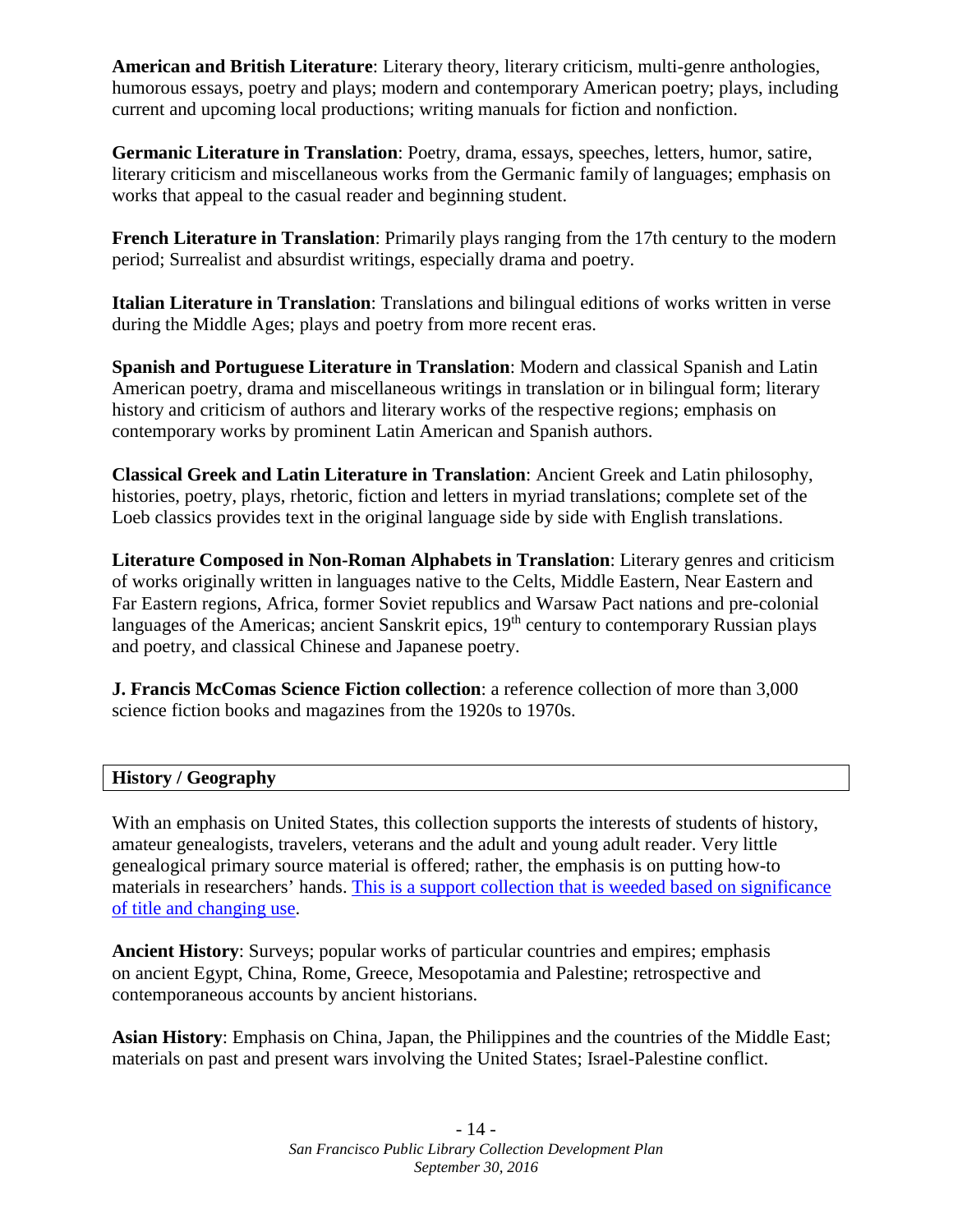**European History**: Emphasis on World War II, current conflicts and social conditions affected by historical movements.

**Genealogy / Family History**: Histories of prominent families; how-to materials for amateur researchers.

**Geography and Travel**: Personal narratives; guidebooks reflecting a variety of travel styles, interests and budgets; emphasis on San Francisco, California and the West; atlases, country, state and city maps.

**Military / Naval / Warfare History**: Battles, weaponry and strategy; United States Army, Air Force, Navy and Marine Corps histories; international military powers past and present; terminology, uniforms, medals and insignia.

**North and Central American History**: United States and its territories, Canada, Mexico, Central America and the Caribbean; native peoples of and immigrants to North America; emphasis on San Francisco, the Bay Area, California and the West; Revolutionary War, Civil War and other wars and conflicts fought on American soil.

**South American History**: Modern and pre-Columbian; emphasis on current developments and changes; aspects of social conditions influenced by historical events.

#### **Biography**

This collection highlights the lives, careers and accomplishments of those of the past as well as the present, including notable women, gays, lesbians, bisexuals, transgenders, people with disabilities, Native Americans and people of African, Asian and Latino/Hispanic heritage, in a true reflection of the diversity found in San Francisco. Users of the collection include the general public and students from the high school through undergraduate levels searching for references to particular people or interested in the history of science and technology. [This is a resource](http://sfpl.org/index.php?pg=2000011501)  [collection that is weeded based on significance of title, usage and maintaining existing collection](http://sfpl.org/index.php?pg=2000011501)  [strengths.](http://sfpl.org/index.php?pg=2000011501)

**Collective Biography**: Current and retrospective biographies of notables associated with the United States and, to a lesser extent, other countries; emphasis is on a diverse and inclusive collection; see Art, Music & Recreation Center for collective biography of artists, musicians and sports figures; see Business, Science & Technology Center for collective biography of scientists and businesspeople; see Government Information Center for collective biography of political figures.

**Individual Biography**: Historical and contemporary biographies covering famous or infamous individuals in every field of endeavor (the exception being that biographies of performing and visual artists are found in the Art, Music & Recreation Center); memoirs of great literary merit or local interest; collected letters and journals; autobiography and biography.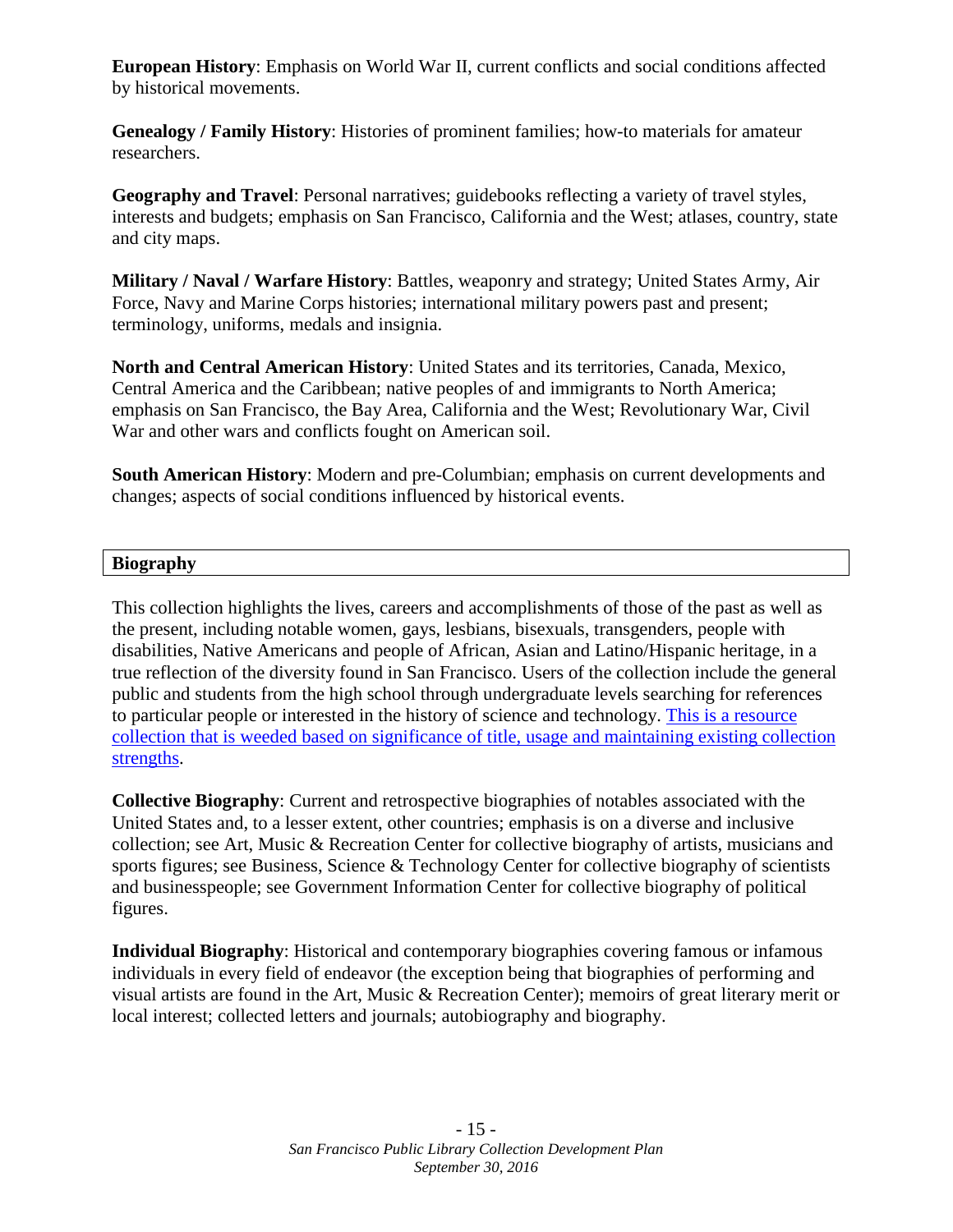#### **African American Center**

The selected titles in the African American Center's reference collection act as a gateway to the Library's overall collection; it is the tip of the iceberg of the Library's holdings related to African Americans and the African American experience. Some of the Center's materials are unique within the Library, but many titles – both reference and circulating – are also accessible elsewhere in the system.

These general and reference-level materials meet the needs of the casual browser, college student and researcher. Emphasis is on the history, traditions and culture of Americans of African descent and of the African Diaspora worldwide. [This is a resource collection that is weeded](http://sfpl.org/index.php?pg=2000011501)  [based on significance of title, usage and maintaining existing collection strengths.](http://sfpl.org/index.php?pg=2000011501)

#### **International Center**

The Kresge Foundation International Center provides fiction and nonfiction titles (including best sellers, popular materials and current general works) in languages other than English which cover a variety of subjects. Special emphasis is placed on providing materials in languages spoken by the larger communities in San Francisco – Spanish, Chinese, Russian and Vietnamese – as well as on more than three dozen other languages with significant demand which reflect local skills and interests. The collection serves the recreational and basic information needs of native speakers, the general public and those learning English and other languages. [This a basic](http://sfpl.org/index.php?pg=2000011501)  [collection that is weeded based on use.](http://sfpl.org/index.php?pg=2000011501)

#### **Chinese Center**

The selected titles in the Chinese Center's reference collection act as a gateway to the Library's overall collection; it is the tip of the iceberg of the Library's Chinese and English language holdings related to China, Chinese culture and the Chinese in America. [This is a support](http://sfpl.org/index.php?pg=2000011501)  [collection that is weeded based on significance of title and changing use.](http://sfpl.org/index.php?pg=2000011501)

#### **Filipino American Center**

The selected titles in the Filipino American Center's collection act as a gateway to the Library's overall collection; it is the tip of the iceberg of the Library's holdings related to Filipino Americans and the Filipino American experience. Some of the Center's materials are unique within the Library, but many titles – both reference and circulating – are also accessible elsewhere in the system. The Center contains material in English, Filipino and other dialects. Filipino fiction, literature and history are a significant part of the collection. [This is a support](http://sfpl.org/index.php?pg=2000011501)  [collection that is weeded based on significance of title and changing use.](http://sfpl.org/index.php?pg=2000011501)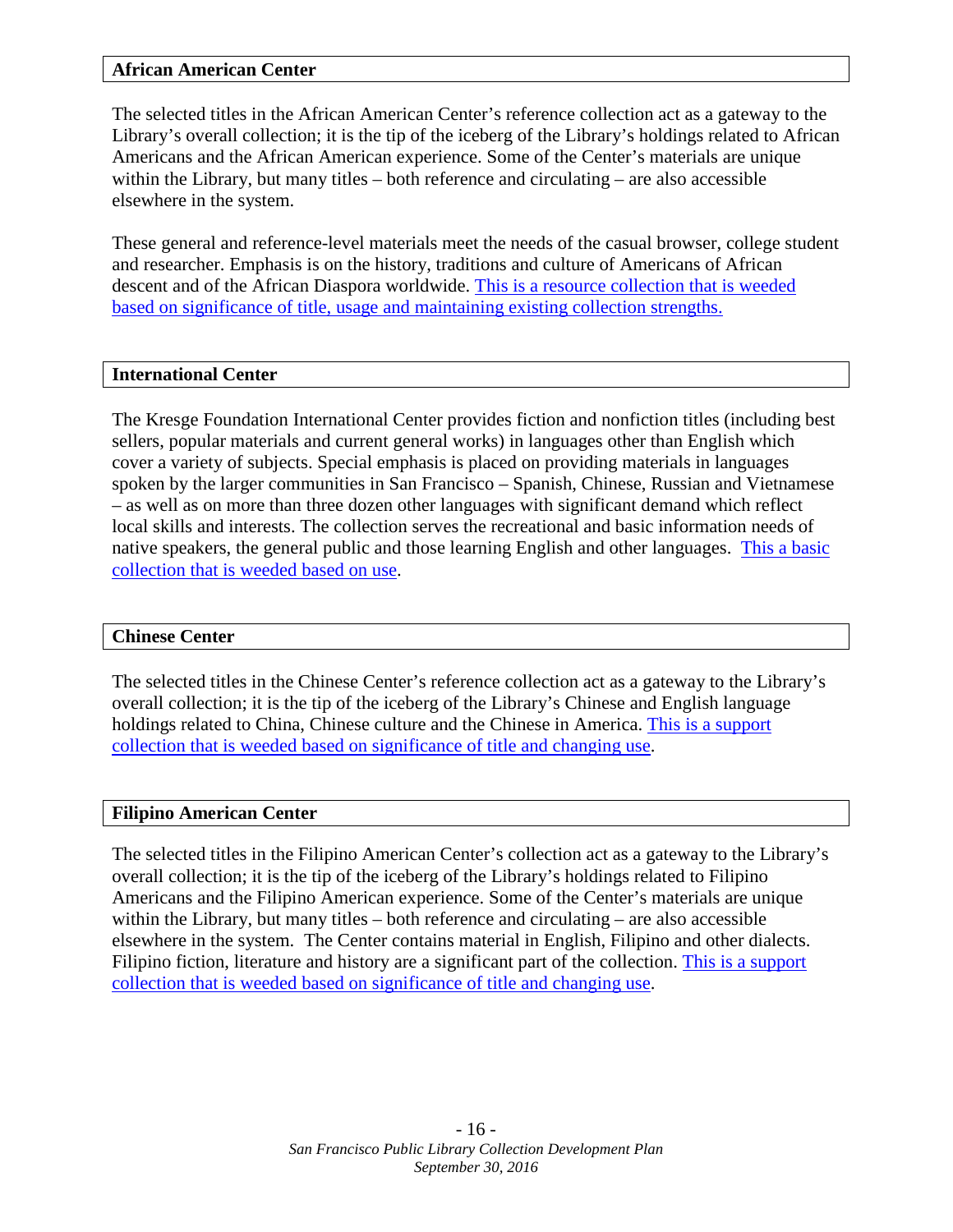#### **Gay & Lesbian Center**

The James C. Hormel Gay and Lesbian Center, named for the local philanthropist and supporter, collects, preserves and provides access to materials on all aspects of the culture, history and life experience of members of the LGBTQIA community. The community includes Lesbians, Gay Men, Bisexuals, Transgender, Queer, Questioning, Intersex people and their Allies. The selected titles in the Center's reference collection act as a gateway to the Library's overall collection; it is the tip of the iceberg of the Library's holdings related to LGBTQIA community and experience. Some of the Center's materials are unique within the Library, but many titles – both reference and circulating – are also accessible elsewhere in the system.

The LGBTQIA collection covers a broad range of subjects, including nonfiction (civil rights; gender identity; gender studies and Queer theory; arts; health; etc.), biography, and poetry. The Center pays particular attention to the experience of people of color, the disabled, youth, the elderly, and other groups which are often marginalized within this community. The collection, national and international in scope with a primary focus on Northern California, is intended for anyone seeking information about the LGBTQIA experience. Materials for the general San Francisco Public Library adult, teen and children's collections are selected by the staff as appropriate. The Eureka Valley/Harvey Milk Memorial Branch also maintains a large circulating collection of LGBTQIA popular materials. The LGBTQIA collection is primarily in English; materials in international languages represent work that is important to present in its original language or that has not been translated into English. General works on LGBTQIA topics in international languages may also be found in the International Center.

The Center collects books, periodicals and serials, directories, manuscripts, photographs, films, video, LPs (long-playing records), cassette and compact disc recordings of music and the spoken word. The Center collects unpublished materials such as personal papers, organizational records and other important documents chronicling the history of the LGBTQIA community in Northern California. The Center also collects archival ephemera such as matchbooks, buttons, T-shirts, posters, bar cards trophies and flyers. Among the reference collections are historically-significant pulp paperback fiction of the 1940s, 1950s and 1960s; films archives of The Frameline San Francisco International LGBT Film Festival and other film collections; and the records of lesbian publishers; the Marriage Equality Movement and many more. Many of these archival materials are housed in the San Francisco History Center to facilitate public access and research use. Additionally, selected collections of the [Gay, Lesbian, Bisexual and Transgender Historical](http://www.glbthistory.org/)  [Society](http://www.glbthistory.org/) are housed in the San Francisco History Center to facilitate public access and research use.

[This is a resource collection that is weeded based on significance of title, usage and maintaining](http://sfpl.org/index.php?pg=2000011501)  [existing collection strengths.](http://sfpl.org/index.php?pg=2000011501)

#### **Business, Science & Technology Center**

The Business, Science & Technology Center encompasses the following collections and locations:

• **Mathematics / Sciences**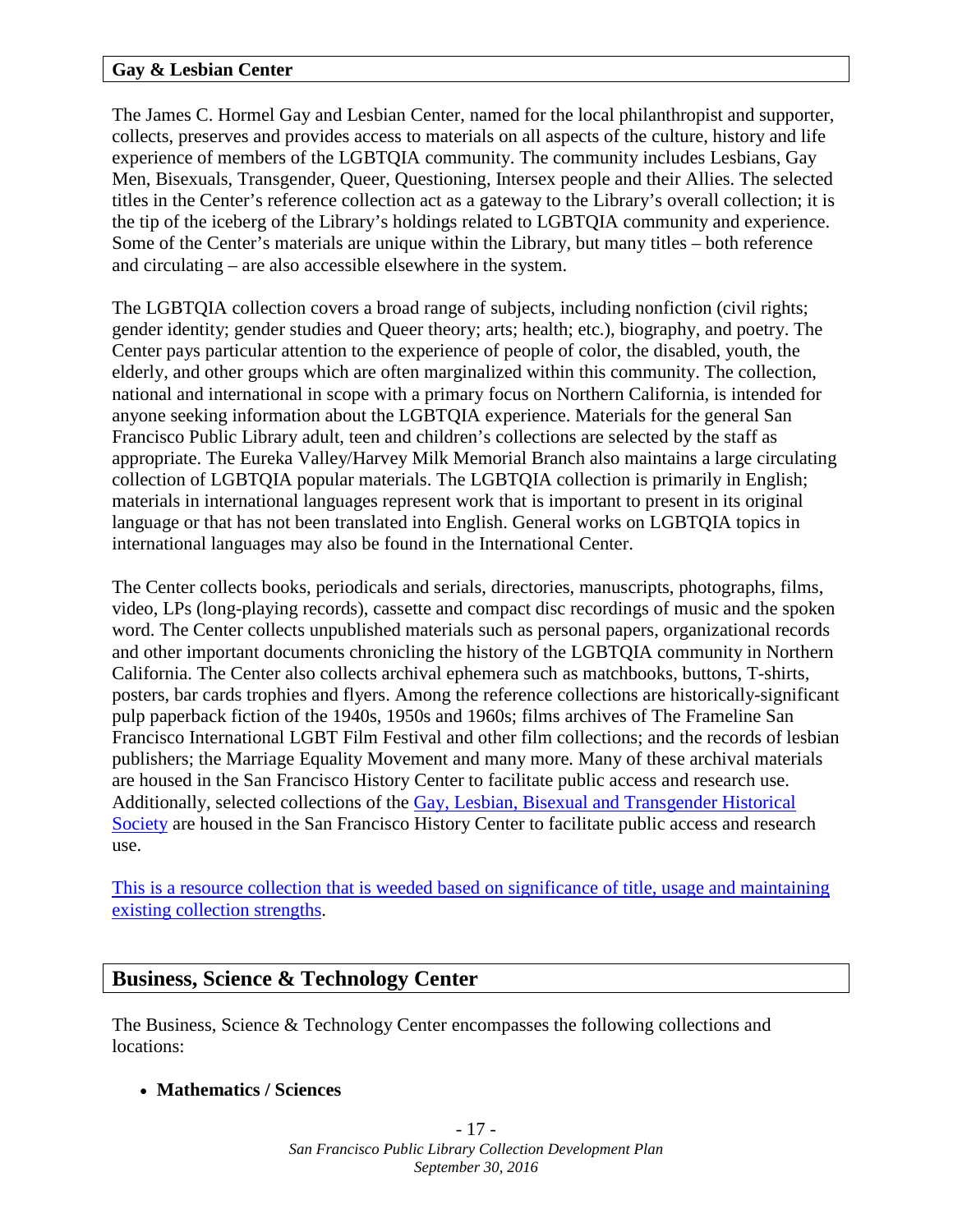- **Technology / Household Management / Consumer/ Cookery**
- **Medicine/ Health**
- **Engineering**
- **Business / Economics**
- **Jobs & Careers Center**
- **Small Business Center**

#### **Mathematics / Sciences**

Mathematics and the hard sciences – also called pure sciences – are fields built on quantifiable data, accuracy and objectivity. Library materials about mathematics serve the popular information needs of students, business people and trade apprentices. Library materials about the sciences and scientists serve those interested in increasing their personal knowledge as well as students at the high school through college levels. Textbooks typically are not collected. [This is a](http://sfpl.org/index.php?pg=2000011501)  [support collection that is weeded based on significance of title and changing use.](http://sfpl.org/index.php?pg=2000011501)

**Natural Sciences**: General works including philosophy of science; fact books; science quizzes and questions; dictionaries; encyclopedias; science projects; general science education; nature writings; regional history.

**Mathematics**: Study guides and practice exams from basic arithmetic through advanced concepts, suited to high school through lower level college students.

**Astronomy and Allied Sciences**: General works including astronomy, gravity, astronomical theory, telescopes and astronomical observation; theories on the formation of the cosmos, planets, asteroids, celestial objects and phenomena; eclipses; comets; earth (as an astronomical object); ephemerides (nautical almanacs); works on time, timekeeping and calendars.

**Physics**: Lectures, study guides, dictionaries, encyclopedias, science projects, theories; works on thermodynamics, theories on sound, quantum mechanics, electricity and electronics, magnetism, lasers and optics.

**Chemistry and Allied Sciences**: Analytical and organic chemistry; crystallography, mineralogy, polymer science and technology, dictionaries, handbooks, encyclopedias, histories and theories; works on Nobel laureates and women in chemistry; study guides.

**Earth Sciences**: Volcanoes, earthquakes, mountains and deserts, landforms, caves, marine science and geology, weather, rocks, forests, gemology, geology of planets, geology in various parts of the world; dictionaries and encyclopedias on earth sciences and geology, climate and weather; atlases.

**Paleontology and Paleozoology**: Evolution vs. creationism; dinosaurs; animals; fossils; prehistoric life in America and other regions of the world.

**Life Sciences and Biology**: Biology; physiology; biochemistry; genetics; evolution; ecology; plant systems and parts; microbiology; natural history and naturalists; microorganisms; wildlife in the United States and other countries; taxidermy; writings and biographies of Charles Darwin; encyclopedias on evolution, extraterrestrial subjects and microbiology.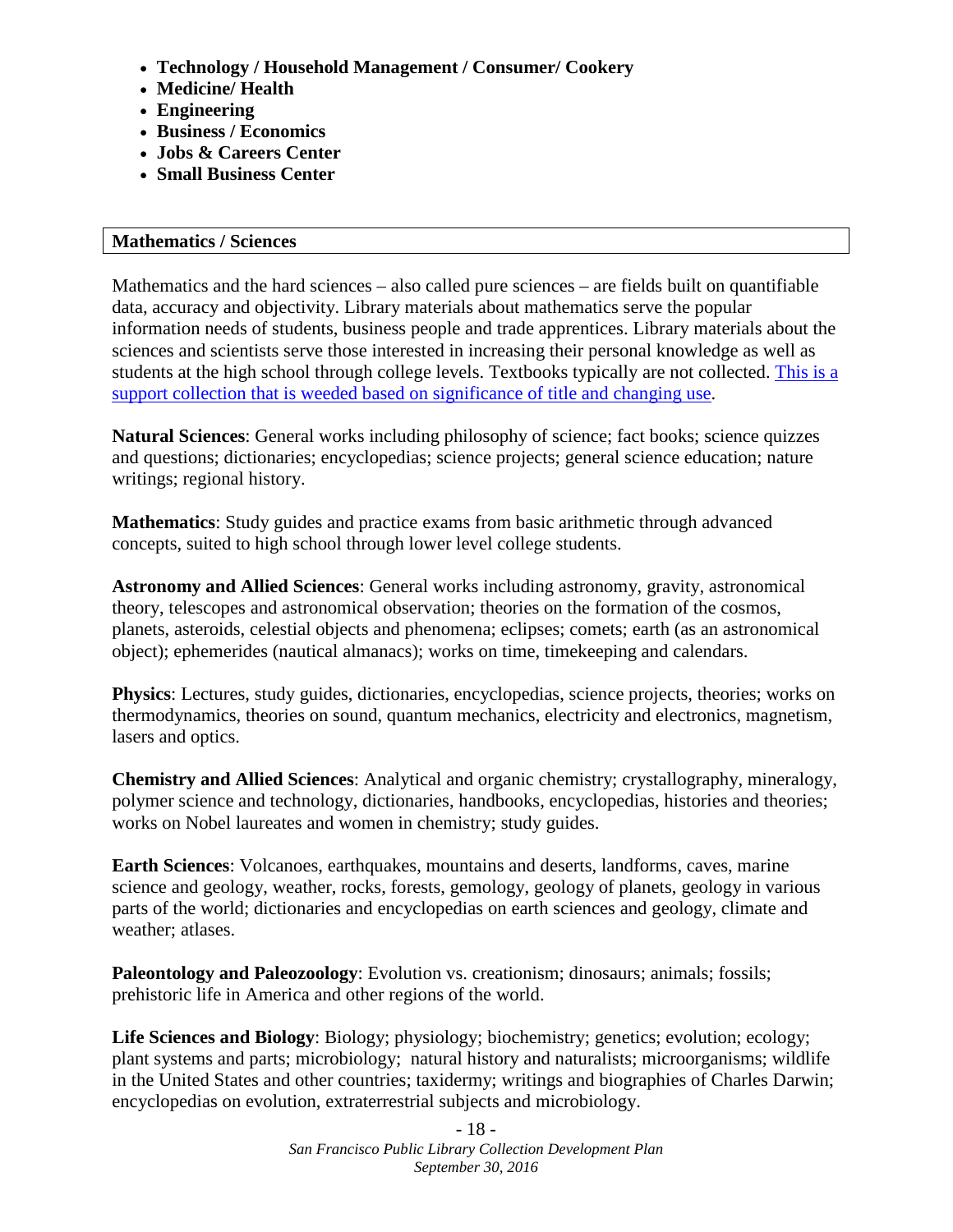**Botany**: Plant life, history, anatomy and physiology, pathology, edible and medicinal, mycology, poisonous plants, cultivated & native plants (e.g., wildflowers); coverage is worldwide with emphasis on descriptive works such as field guides and identification manuals on trees, shrubs, and flowers – especially those with a local or California focus.

**Zoology**: Bacteria; zoos and zoological illustrations; animal identification, physiology and behavior; animals in various regions of the world; aquarium fish (freshwater, tropical); fish identification; fish of the United States and various regions of the world; aquariums and care of; aquatic life, sharks, shells, corals and lobsters; works about entomologists; insect, amphibian and reptile guides; lizards; snakes; birds; mammals; dictionaries and encyclopedias.

#### **Technology / Household Management / Consumer/ Cookery**

The materials in this collection cover a broad spectrum of science-based topics that apply to daily life. The primary focus of the technology collection is on up-to-date handbooks and technical guides that satisfy the popular information needs of students, apprentices, hobbyists, home buyers, do-it-yourselfers, entrepreneurs and general readers. The current handbooks and manuals in the computer collection are used by students, hobbyists, owners of small businesses and general readers interested in specific software programs; this collection is meant to meet their popular information needs. Users of the cookery collection span all ages and abilities: home cooks; high school, college and culinary school students; food club members; authors; bakery, café and restaurant owners; chefs, bakers, cooks, professional caterers and food designers; small business owners. The household management collection serves the general public, including parents, culinary and cosmetology students, and amateur sewers. The gardening and agriculture collection provides an introductory overview for a general audience and lower-level college students, with selected important works. [These are support collections that are weeded based on](http://sfpl.org/index.php?pg=2000011501)  [significance of title and changing use.](http://sfpl.org/index.php?pg=2000011501)

**Building / Construction / Home Maintenance**: Buildings, building materials; construction practices, such as cost estimators, standards and codes; construction with specific materials; carpentry; roofing; plumbing; heating, ventilation and air-conditioning (HVAC); painting. Collection is oriented to amateurs, but serves the professional as well.

**Chemical Industries**: Fundamentals of biotechnology, chemical technology and manufacture of industrial chemicals, fuels, fireworks, beverage and food science, oils (including petroleum), fats, waxes, plastics, gases, ceramics, glass, and various organic products; popular titles on wine, beer and other beverages; fabric dyes and home soap-making.

**Computers**: Software, operating systems, programming, databases, word processing, spreadsheets, productivity suites, Web and computer graphics and multimedia systems. (Related topics such as hardware repair, computer-aided design and some software applications are found under electronics, engineering and business, respectively.)

**Consumer**: Buying guides and magazines as well as consumer advice and education in areas such as autos, electronics, insurance, healthcare, home, personal finance and business.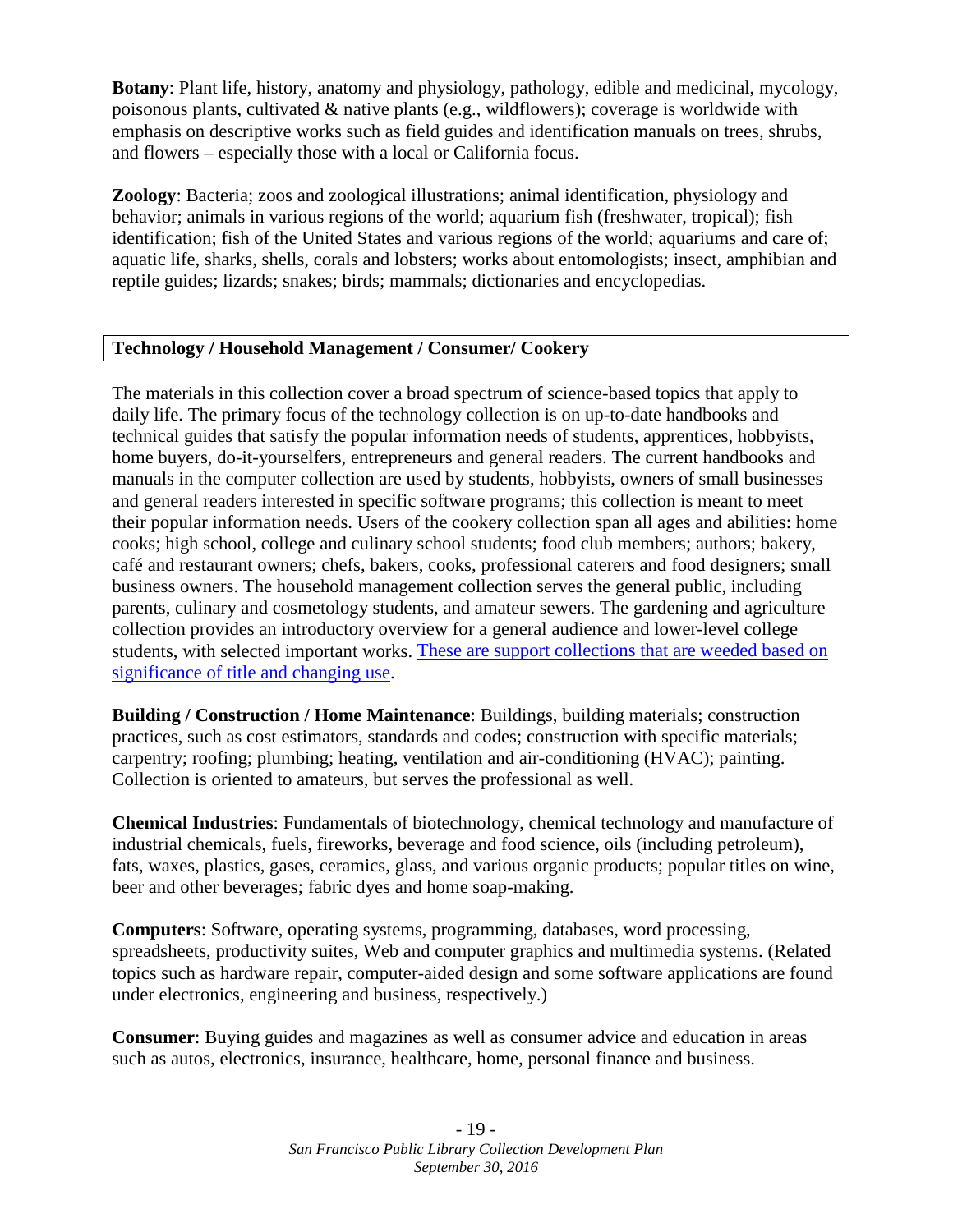**Cooking**: Cooking classics and histories; general, ethnic, diet-based, seasonal and holiday cookbooks; current culinary culture and trends such as butchering, canning, food design, pickling and preserving; beverages; catering; diets; entertaining; gracious living; household hints and crafts; lists of cooking schools; starting a food-related business.

**Furniture-Making / Manufactured Products**: Beginning and advanced woodworking, cabinetry and furniture-making with emphasis on plans, tool usage and techniques; precision instruments such as clocks and watches, typewriters and firearms; hardware and household appliances; some clothing and accessories; printing, paper making and bookbinding; welding and blacksmithing; packaging technology and other manufactured products; repair manuals as well as handbooks of various collectibles – toys, dolls, teddy bears and other manufactured items.

**Gardening / Agriculture / Pets**: Agriculture and related technologies; specific techniques, apparatus, equipment and materials; plant injuries, diseases and pests; field and plantation crops; orchards, fruits and forestry; garden crops and vegetables; animal husbandry; dairy processing and related products; bees and beekeeping; pet care; hunting, fishing and conservation.

**General Technology**: History of technology and inventions; drafting, blueprint reading and engineering graphics.

**Home Buying and Remodeling**: House buying and selling, mortgages, home ownership, general maintenance, repair and specific remodeling; home heating, air conditioning and alternative energy solutions for the home.

**Household Management**: Sewing; grooming; retirement planning; restaurant guides; restaurant and hotel management; housekeeping; parenting and eldercare.

**Manufacturing**: Manufacturing and manufacturing processes; metalworking processes, including welding; ferrous and nonferrous metals; lumber processing; wood products; pulp and paper technology; leather and fur processing; textiles and other products of specific kinds of materials such as tobacco and rubber.

#### **Medicine/ Health**

This general medicine and health collection emphasizes current and accurate information and is primarily for patients, their families and caregivers. Nursing students, home health aides and other practitioners use the collection to assist them in licensing exams and for practical advice in their work. [This is a support collection that is weeded based on significance of title and changing](http://sfpl.org/index.php?pg=2000011501)  [use.](http://sfpl.org/index.php?pg=2000011501)

**General Health and Medicine**: Encyclopedias, dictionaries, histories of medical science; general works on health and medical practices; practice exams for admission tests for medical and nursing schools, practice exams for nurses at all levels.

**Human Anatomy and Physiology**: Illustrated anatomy and physiology guides; human gene mapping (genome project); human experiments in medicine.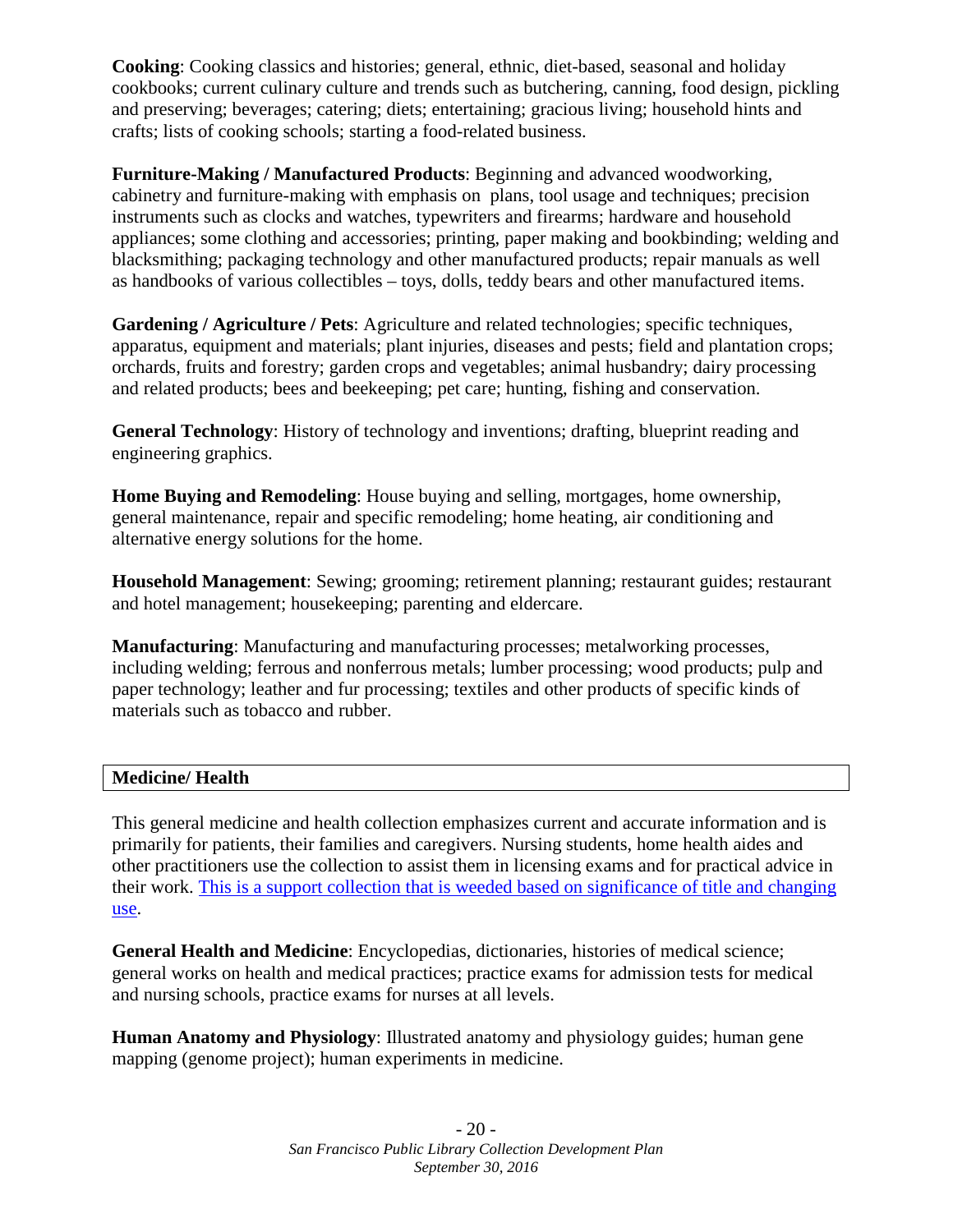**Promotion of Health**: Addiction, mental health, exercise manuals, weight loss, body changes, nutrition, obesity, special diets, celebrity authors and trainers, health spas, hygiene, longevity, pain treatments, diseases, sex education, self-defense, wilderness survival.

**Prevention and Safety**: First aid, food safety, home safety and sanitation, air pollution, environmental contamination, hazardous waste, epidemics; fire codes and prevention; history of infectious diseases.

**Pharmacology and Therapeutics**: Pharmacology, recreational drugs, medicinal plants, antidepressants, drug side effects, toxicology, acupuncture, complementary and alternative treatments and remedies, lead prevention, therapeutic use of pets, body, mind and exercise therapy.

**Diseases**: All physiological and psychological diseases, symptoms and treatments, for instance AIDS, allergies, Alzheimer's, arthritis, cancer, cerebrovascular diseases, anorexia and bulimia, depression, diabetes, dementia, obesity, phobias, speech pathology and strokes.

**Surgery**: Anesthesia; plastic, orthopedic, cancer and eye surgery; dental care.

**Obstetrics, Gynecology and Childhood Diseases**: Female reproductive system, pregnancy, birth, postpartum care, menopause; baby care, childhood diseases and disabilities.

**Disabilities**: Medical aspects of living with disabilities including blindness, vision impairment, deafness and hearing impairment, mobility, mental illness, autism spectrum disorders; guides for those living with disabilities; guides for caregivers of people with disabilities.

#### **Engineering**

This collection includes works on engineering, energy, transportation and communication, including modes that enable communication to take place (e.g. the postal system). General readers, students, hobbyists, do-it-yourselfers, apprentices, and professionals use this collection to gain general knowledge. The extensive collection of approximately 2,000 automobile, truck and motorcycle repair manuals covers more than 30,000 individual models. [This is a support](http://sfpl.org/index.php?pg=2000011501)  collection that [is weeded based on significance of title and changing use.](http://sfpl.org/index.php?pg=2000011501)

**Conservation and Energy Resources**: Natural resources, subsurface resources, energy; conservation issues; wildlife.

**Engineering**: Basic engineering, tools, and equipment; civil engineering, excavation, construction, and structures; hydraulics; municipal and environmental engineering; mining and related operations; aircraft, rail equipment, trolleys, roads, automobiles, motorcycles, bicycles, spacecraft; military and nautical engineering; military weapons; vehicles, ships and airplanes; boats and ships both pleasure and commercial; space; home wiring; audio systems; electronics and electronic fundamentals; solar energy; computer and television repair; robotics.

**Postal Service, Communications and Transportation**: Stamp catalogs, collecting and post office histories; telecommunications and the film, radio and television industries; histories of transportation and transportation systems and industries in the air, water and on land; specific vehicles and equipment.

> - 21 - *San Francisco Public Library Collection Development Plan September 30, 2016*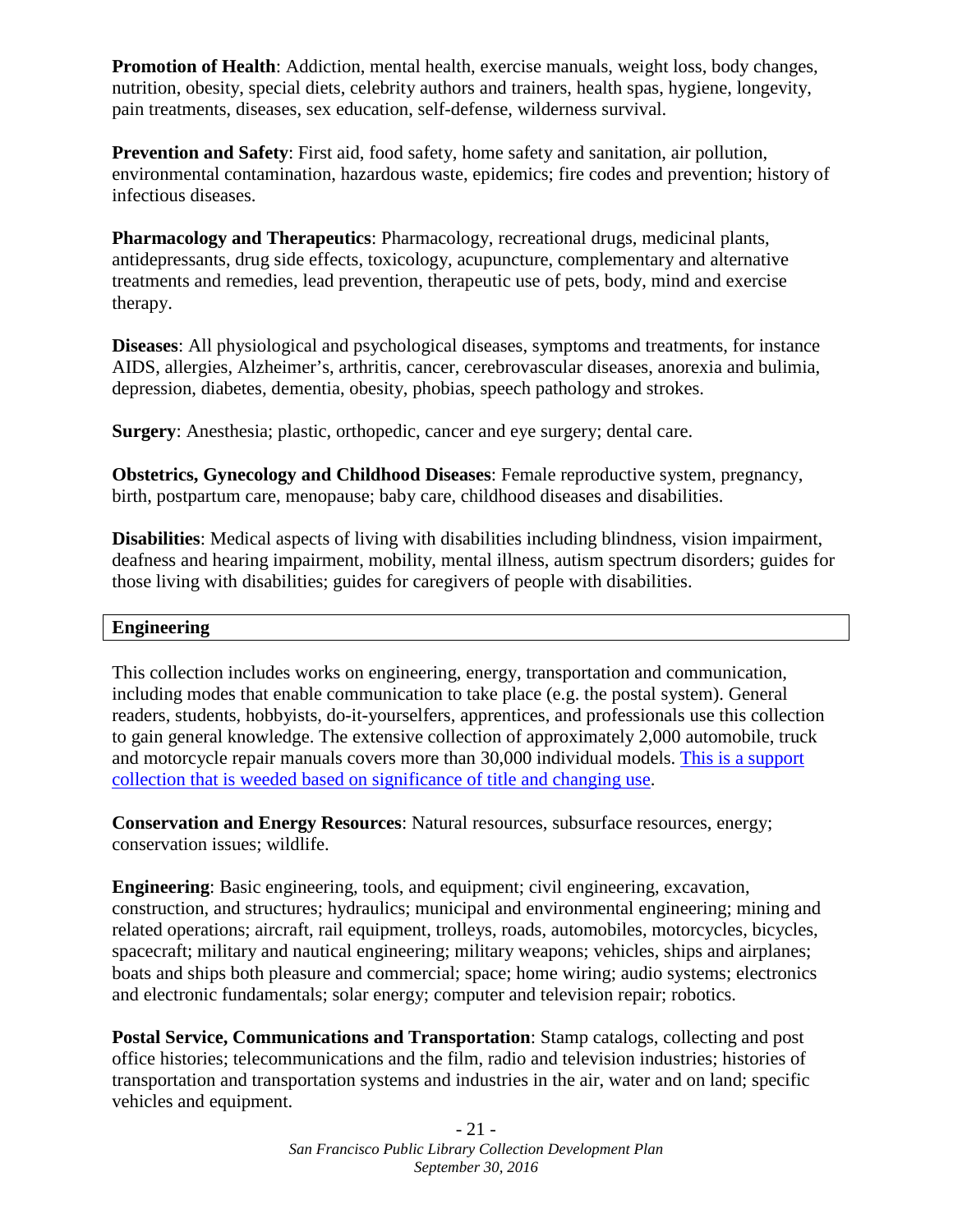#### **Business / Economics**

Works on business, economics and the job market meet the needs of students, employees, business owners and entrepreneurs, consumers, job seekers and career changers. The economics collection in particular is geared toward consumers, students through the undergraduate level, do-it-yourself personal investors, financial planners and people interested in labor history and practices. The collection is supplemented by offerings in the Small Business Center and the Jobs & Careers Center. [This is a support collection that is weeded based on significance of title and](http://sfpl.org/index.php?pg=2000011501)  [changing use.](http://sfpl.org/index.php?pg=2000011501)

**General Business**: Business and financial success.

**Office Management:** Business letters and secretarial handbooks; word processing and data processing.

**Advertising**: Direct, outdoor and media advertising; trade shows; history of advertising.

**Marketing**: Marketing for small business; sales management and planning; market and consumer research; distribution channels.

**Managing**: Human resource management; leadership; business ethics; general management techniques.

**Accounting**: Bookkeeping, financial reporting, cost accounting and auditing; nonprofit, government and small business accounting.

**Insurance**: Insurance for consumers and – to some degree – professionals; evaluation and ranking of insurers, private and governmental insurance.

**Commerce and International Trade**: History of trade; interstate and Internet commerce; retail trade; companies; shopping; consumer studies; international import-export and guides to doing business internationally; current and historical trade topics such as globalization, international trade relations and slavery.

**Small Business**: Choosing, starting, financing and managing various types of small businesses.

**Economics**: Economic theory, political economy, economic history of all countries of the world with an emphasis on the U.S.

**Economic systems:** socialism; communism; anarchism; utopian communities

**Labor:** history of the labor movement; directories of labor organizations; manuals on grievance processing and negotiations

**Investing:** investment manuals, advice, newsletters; technical analysis; directories of investment companies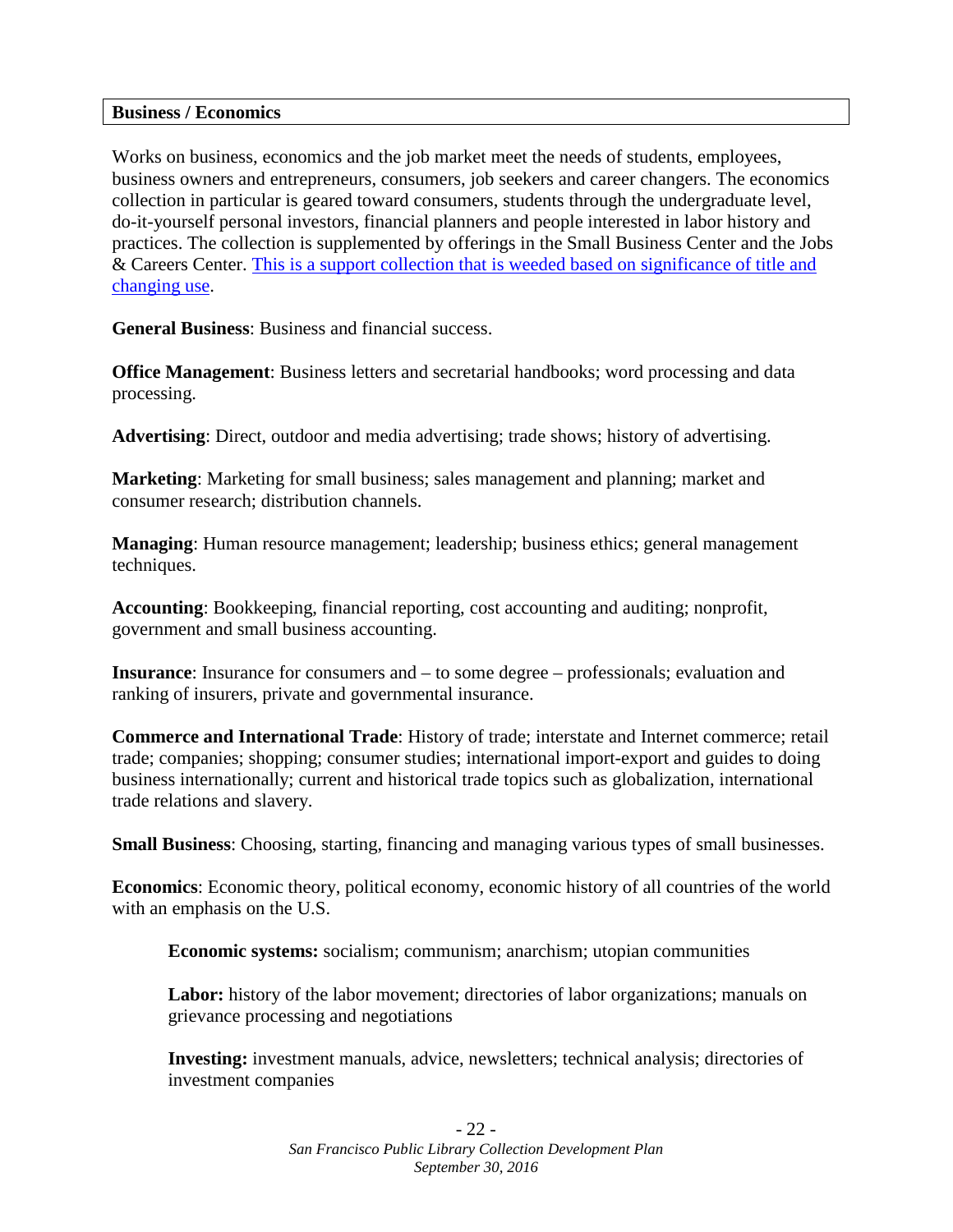Personal finance: do-it-yourself financial planning

**Industries:** company histories; analysis of industrial development; industry overviews; directories

**Taxation:** taxation policies

**Jobs and Careers**: Career exploration, self-assessment, industry and job descriptions, job search, resumes, cover letters, interviews, salary negotiations, and networking; preparations for civil service examinations (e.g. firefighter, post office worker, general); vocational skills

#### **Jobs & Careers Center**

The BankAmerica Foundation Jobs & Career Center's reference and circulating collection offers a centralized starting point for job seekers, students, career changers, employees and business owners looking for materials on career exploration (assessment tools; internships; apprenticeship programs; career analyses), job search resources (resume writing; cover letter writing; interviewing; networking; salary information) and professional business practices (management; skills development; work life). [This is a support collection that is weeded based on significance](http://sfpl.org/index.php?pg=2000011501)  [of title and changing use.](http://sfpl.org/index.php?pg=2000011501)

#### **Small Business Center**

The Small Business Center's reference and circulating collection offers a centralized starting point for small business owners and prospective entrepreneurs looking for materials on business start-up, business plans (examples to help users tailor their own plans), financing (how to obtain loans or investor funding), accounting (overviews and introductions for the business owners who do their own accounting or want to understand the processes), marketing (how-to marketing and market research guides; low-cost marketing ideas; market demographics) and operations and management (business law; human resources; leasing; e-commerce; franchising). [This is a](http://sfpl.org/index.php?pg=2000011501)  [support collection that is weeded based on significance of title and changing use.](http://sfpl.org/index.php?pg=2000011501)

## **Art, Music & Recreation Center**

The Bernard Osher Foundation Art, Music & Recreation Center encompasses the following collections:

- **Visual Arts**
- **Music**
- **Performing Arts**
- **Sports / Recreation**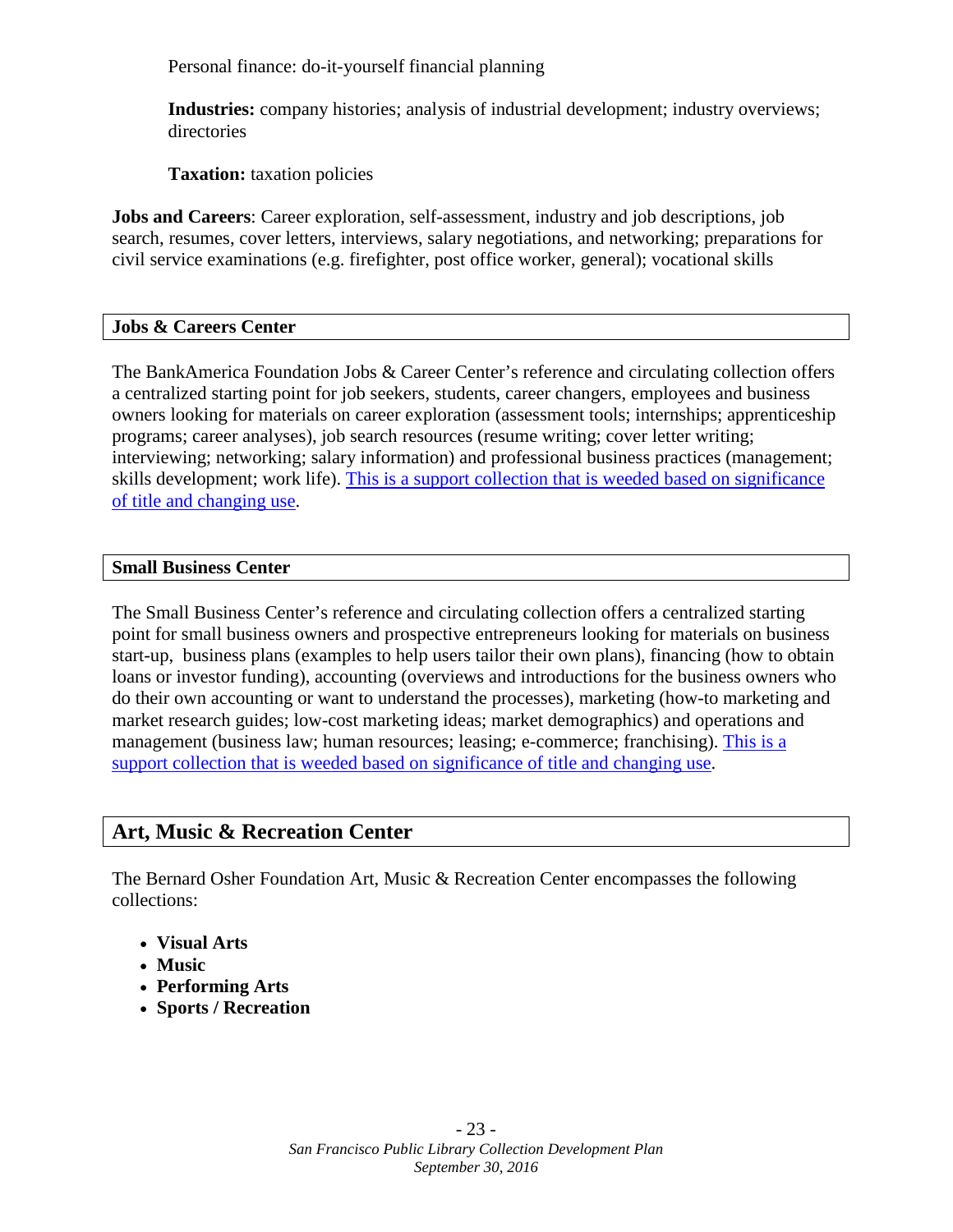This collection includes all aspects of the visual arts including painting, drawing, sculpture, print-making, photography, architecture, and performance art. This area also contains materials on antiques and collectibles, cartoons, interior decoration, landscaping and home plans, crafts, costume and personal adornment. The collection includes biographical, historical, instructional, critical and technical works and in-depth resources such as exhibit catalogs, *catalogues raisonnés*, collected sets of criticism and subject encyclopedias. Great emphasis is given to material that documents the San Francisco Bay Area's artistic life.

In an effort to document the vibrant arts community of the Bay Area, the Library collects reviews, articles and gallery notices of local artists and art shows from the 1930s to the present. Also collected are  $19<sup>th</sup>$  century engravings and posters announcing local arts events. Users of the collection include general readers, students, researchers and professionals. This is primarily a [resource collection that is weeded based on significance of title, changing use and maintaining](http://sfpl.org/index.php?pg=2000011501)  [existing collection strengths.](http://sfpl.org/index.php?pg=2000011501)

**Architecture**: Civic and landscape architecture of all schools, styles, periods and countries.

**Art History and Appreciation**: Encyclopedias; aesthetics, theory and criticism; international art auction sales records and museum collections' catalogs.

**Cartooning and Graphic Arts**: History, technique and artists of comic, graphic and book arts, illuminated manuscripts, illustration and clip art. Graphic novels are included in the Library's Children's, Teen and Fiction and Browsing Collections.

**Collectibles**: Current and historical price guides, identification guides, and auction house sales records.

**Costume / Fashion Design**: Historical, social and psychological aspects of popular and ethnic costume and designers; high fashion, street fashion, adornment, tattooing and body piercing.

**Crafts**: Contemporary and historical crafts movements and persons; pictorial works on craft collections.

**Decorative Arts:** Industrial art and design; handicrafts; pure and applied design and decoration; calligraphy; decorative coloring; ceramics; metal and other decorative arts in all media, styles, periods and countries.

**Interiors and Interior Decoration**: History, works by and about designers, decorative treatments and styles.

**Prints**: History and reproductions of etchings, engravings, lithography, wood cuts and screenprinting, and biographical information about printmakers. Related material includes clip-art and the Etching and Engraving Picture File, a special collection of public-domain images from the 19<sup>th</sup> century indexed by subject.

**Painting**: Books and exhibit catalogs of painters and paintings in all styles, periods and countries.

> - 24 - *San Francisco Public Library Collection Development Plan September 30, 2016*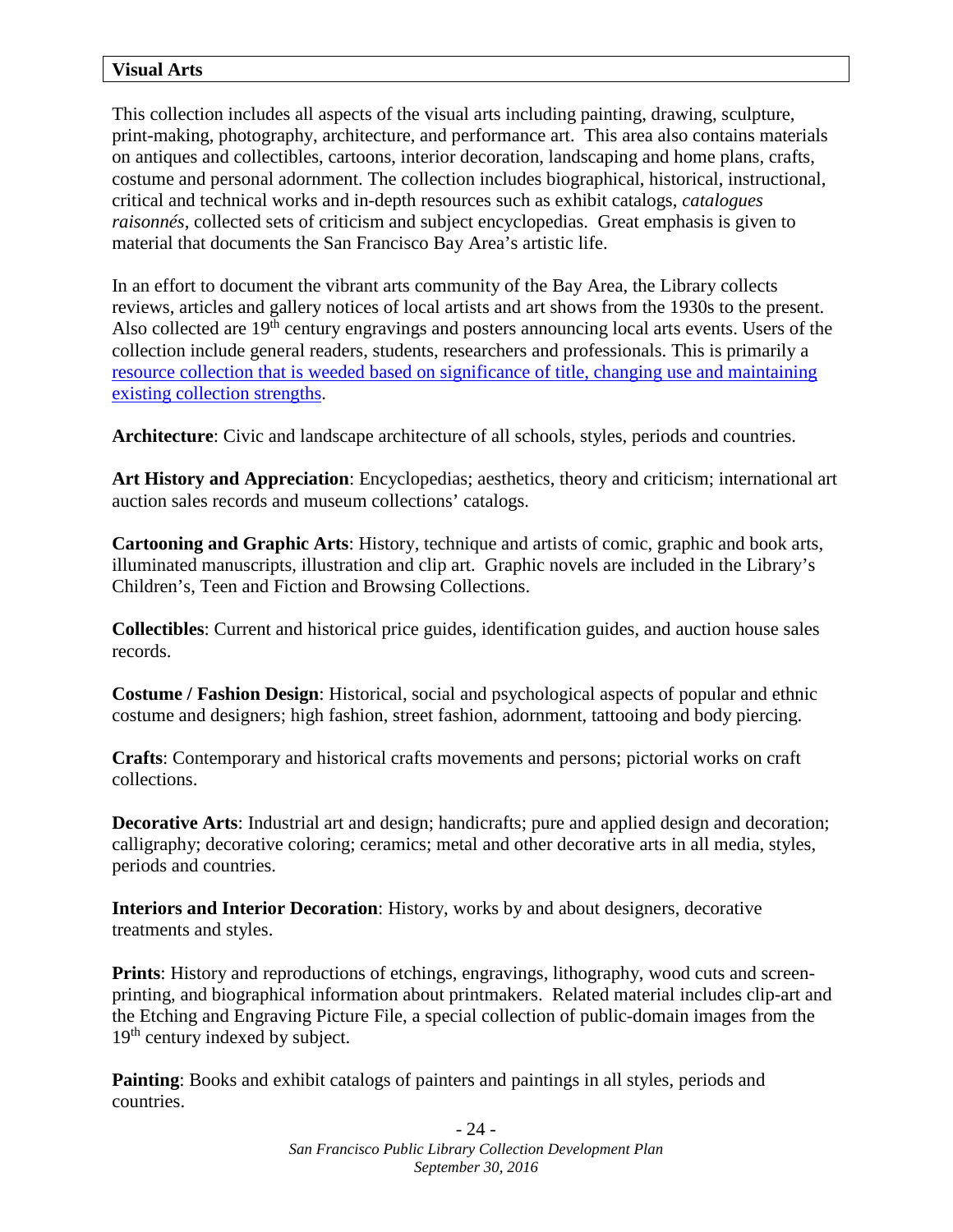**Photography**: History, works by and about photographers and on specific theme.

**Sculpture**: History and technique of three-dimensional works in all media, styles, periods and countries. This includes works about coins, medals, seals, ceramics, glass, tableware, tiles and mosaics, jewelry and origami.

**Technique and Instruction**: Projects and how-to guides to painting, drawing, sculpture, photography including the operation of still and video cameras and their related software, printmaking, fiber crafts and jewelry making, interior decoration.

| п.   |  |  |
|------|--|--|
|      |  |  |
| ____ |  |  |
|      |  |  |

This collection includes the literature of music (biographies, histories and studies of musical works, genres and styles, music reading and music theory, lists of repertoire, discographies, etc.), scores and printed music, and phonodisc (12" long-playing recordings). The music literature collection includes books about all nations and time periods. There are books that provide vocational guidance and information about the music business, as wells as books for the amateur musicians and music-lover. Special attention is given to collecting literature that documents San Francisco Bay Area music and musicians.

There are collections of scrapbooks, programs, finding aids and newspaper clippings that document San Francisco's musical life. The Art, Music and Recreation Center also includes archival collections like the Alfred Hertz papers, the Campion Society Papers, Musicians' Letters: An Autograph Collection, the Walt Roesner / Fox Theater Orchestra parts, and the William J. McCoy papers.

The score collection is international in scope and includes works of opera and musical theatre, sacred song, secular song including art song, folksong and popular music, full and study scores of orchestral works, chamber music with parts for a wide variety of instrumental combinations, jazz scores and fake book, instruction material and solo repertoire for classical, popular, jazz and international instrumentalists. Works by San Francisco Bay Area composers and songwriters are also collected in depth.

The Art, Music and Recreation Center also has a reference collection of nearly 200 sets of collected works of classical composers and over 800 sets of orchestral parts loaned out to music organizations.

A special focus of the collection is vocal music for the professional and amateur. The library has an indexed collection of more than 250 volumes of bound sheet HP ("Hit Parade") music with more than 9,000 songs, as well as more than 250 fake books or lead sheets with more than 55,000 songs. The Dorothy Starr Collection has more than 300,000 scores and pieces of sheet music from the 18th through the 20th century established from the stock of Dorothy Starr's store, The Music Stand. More than 40,000 items of vocal sheet music have been cataloged into the Dorothy Starr Collection catalog. This is a semi-archival collection that catalogs multiple editions of works differentiated by imprint, performance medium, and cover picture.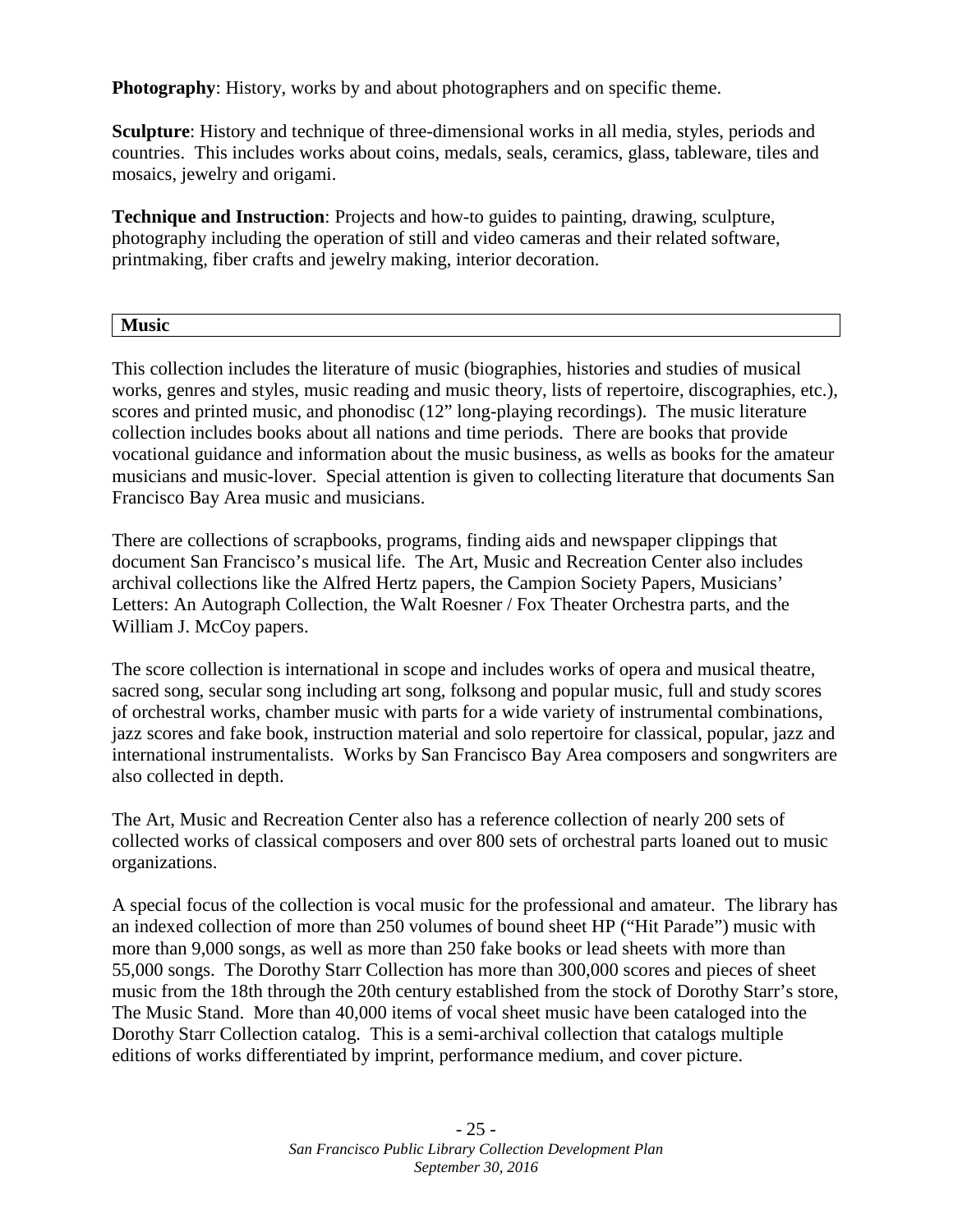[This is primarily a resource collection that is weeded based on significance of title, changing use](http://sfpl.org/index.php?pg=2000011501)  [and maintaining existing collection strengths.](http://sfpl.org/index.php?pg=2000011501)

## **Performing Arts**

This collection includes all forms of public performance including music, theatre, comedy, film, dance, circus and variety acts, etc. It includes biographical, historical, critical and technical works and in-depth resources such as collected sets of reviews, criticism and subject encyclopedias. In an effort to document the vibrant performing arts community of the San Francisco Bay Area, the Library collects programs, reviews, articles and ephemera related to local performances from the 1850s to the present. Also collected are posters announcing local performances from the 1960s to the present. Audio and visual performances in these media are available in streaming e-formats or through the Library's Audio-visual collections. Users of the collection include general readers, students, researchers and professionals. This primarily a [resource collection that is weeded based on significance of title, usage and maintaining existing](http://sfpl.org/index.php?pg=2000011501)  [collection strengths.](http://sfpl.org/index.php?pg=2000011501)

**Dance**: General works of all forms of dance including ballet, jazz, modern, social, and ethnic. This collection includes history, commentary, biography, instruction, and career guidance.

**Film and Filmmaking**: Works about domestic and international feature, documentary and instructional films; producing and financing videos and motion pictures; directing; screenplays; film criticism; popular histories and encyclopedic works.

**Outdoor Amusements**: Works on the circus, rodeo and bullfighting.

**Radio and Television**: General histories, specific program histories and scripts.

**Theatrical Production and Performance**: Dramatic works, Butoh, mime, improvisation, comedy, pantomime and performance art; repertory and regional theater; commentary and reviews; pictorial works; costume design, stage design, props, sets and makeup; theatrical training, education and careers; scrapbooks, performance programs, playbills and posters.

#### **Sports / Recreation**

This collection offers materials on games and puzzles, group games, outdoor recreation and sports which reflect local recreational interests, plus a file of newspaper articles and ephemera on local sports and recreation from the late 1960s to the present, announcing local sporting events from the 1970s to the present.

The collection provides historical studies, popular works, biographies and instructional material as well as encyclopedias, books of records, statistics and rules. Users of this collection include the general reader, athletes, coaches, sports fans and outdoors enthusiasts. [This is a support](http://sfpl.org/index.php?pg=2000011501)  [collection that is weeded based on significance of title and changing use.](http://sfpl.org/index.php?pg=2000011501)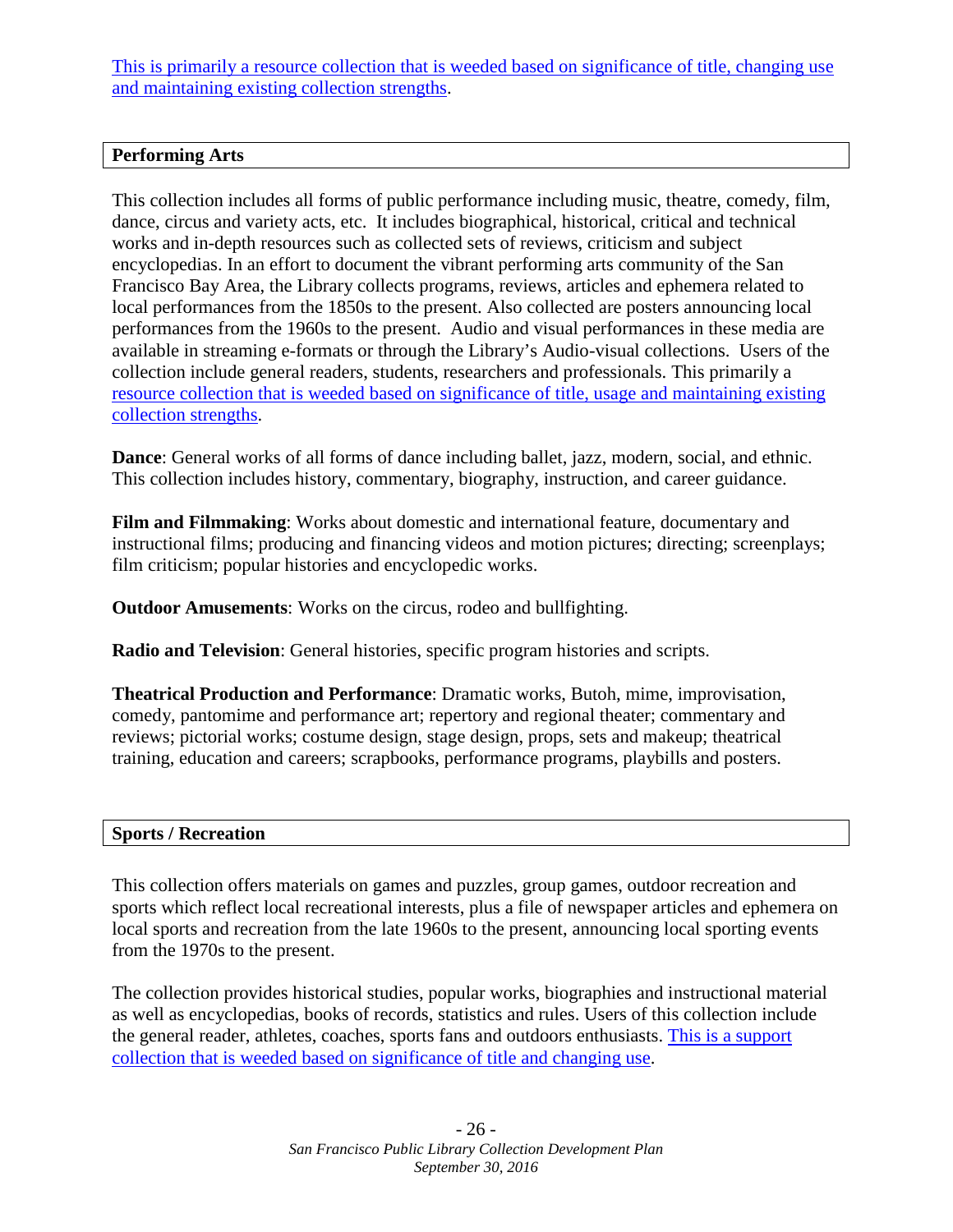## **Government Information Center**

The [Government Information Center](http://sfpl.org/index.php?pg=0200002601) (GIC) supports the following subject areas:

- **Political Science / Law / Federal, State, and Local Documents / Patents and Trademarks**
- **The Environmental Center**
- **The DIGI Center**

#### **Political Science / Law / Federal, State, and Local Documents / Patents and Trademarks**

The collection is constructed to meet current desires as well as the needs of researchers in the future. Users of the GIC collection include students, general readers, independent scholars, law firms, law students, and community and political activists. The department strives to maintain fair and balanced collection development policies in the areas described below.

The Government Information Center encompasses the following collections and locations:

**Political Science.** Current and popular titles meet the demands of a politically active community. Includes political theory, dictionaries, political parties of the United States, foreign governments and their political systems, election systems, directories of lobbyists, and political action committees (PACs). Subject areas of significant local interest are retained historically. This is a [support collection that is weeded based on significance of title and changing use.](http://sfpl.org/index.php?pg=2000011501)

**Law.** Consumers will find current self-help publications (Nolo Press and West Publishing), biographies, San Francisco, California, and Federal laws and statutes. Case law, with the exception of U.S. Reports (Supreme Court decisions), is **not** part of the collection. Case law may be found nearby at the **San Francisco Law Library**. The collection supports legislative history research at the federal, state, and local levels. This is a support [collection that is weeded](http://sfpl.org/librarylocations/administration/cdp/levels.htm) based on significance of title and changing use aw students and community and political activists.

**Federal, State, and Local Documents.** GIC has maintained federal depository status since 1889. Federal depository materials include statutes, regulations; treaties, census publications, and documents from numerous federal agencies. Date range from 1817 to present. Materials may be in print, CD-ROM, or PURL formats. As a federal and state depository, San Francisco Public Library adheres to the collection and retention policies set forth by the Federal Depository Library, and the State of California, respectively. The Library holds non-circulating significant, current and retrospective works in designated city, state and federal depository collections. This is a comprehensive [collection that is](http://sfpl.org/index.php?pg=2000011501) rarely weeded (the exception being Bay Area Regional Documents).

As a State of California depository, receipt and maintenance of state documents began around 1945 and continues, although the collection dates back to 1850. Includes planning and environmental reports, statistical and consumer publications, legislative indexes, Senate and Assembly histories and Journals, permanent retention of statutes.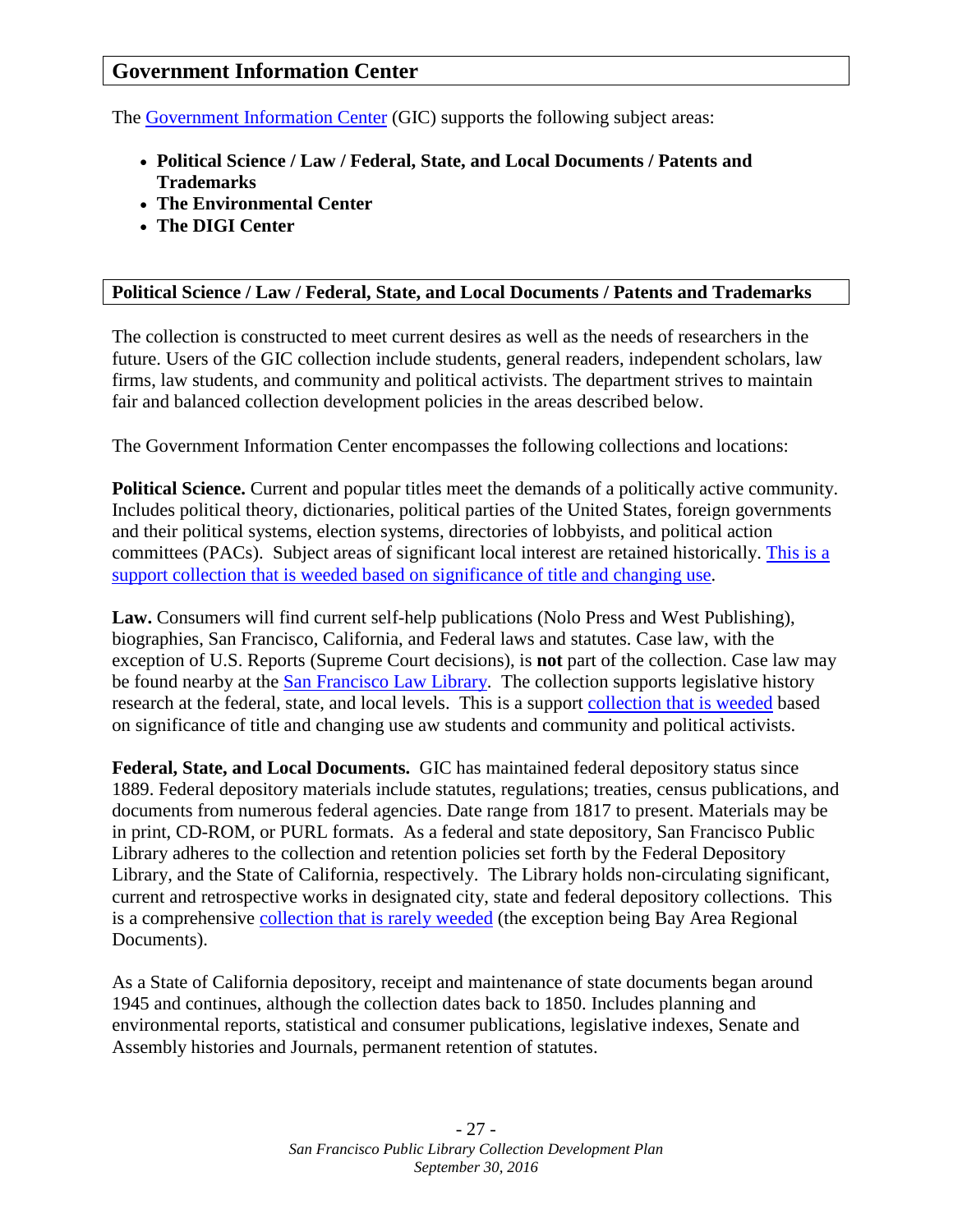Comprehensive coverage of San Francisco documents started during the 1960s, although many documents precede that date. The collection houses agencies' annual reports, agendas and minutes of commissions, ordinances and resolutions of the Board of Supervisors since 1967, City budgets, and other publications.

Other non-depository collections include Bay Area Regional documents. Local organizations such as Association of Bay Area Government, Bay Area Air Quality Management District Golden Gate Bridge Highway and Transportation District, and the Bay Area Rapid Transit District.

As part of the [Patent and Trademark Resource Center](http://www.uspto.gov/learning-and-resources/support-centers/patent-and-trademark-resource-centers-ptrcs) program, the department has access to complete patents from 1790 to the present, indexes to historical patents and trademarks, and related publications. Plant patents are received in print form and are available for viewing. Collection development in this area has mostly ceased as materials have been formatted for online consideration. Some supporting materials for patent and trademark research are held.

#### **The Environmental Center**

The Wallace Stegner Environmental Center is named after the Pulitzer Prize-winning author. The collection contains literature concerned with core environmental issues, including but not limited to: the understanding of environmental systems, natural resources, biodiversity, sustainability, environmental movements, conservation strategies, environmental innovation, consumer awareness, "green" business techniques, local resources, political activism, environmental decision making and public policy, hazardous waste handling, waste management

and pollution. The collection is closely linked to the Library's collection of federal, state and local government documents. The Center's collection is geared towards the interested layperson, consumers, environmentalists, students and scholars. [This is a basic collection that is weeded](http://sfpl.org/index.php?pg=2000011501)  [continuously based on use.](http://sfpl.org/index.php?pg=2000011501)

#### **The DIGI Center**

In 2007, SFPL began digitizing print materials in partnership with Internet Archive. Over the years the program expanded with various grants and funding sources. To bring awareness and to provide learning opportunities for the public, in 2014 the Digi Center – The Digital Imaging Garage and Innovation Center -- was created in the former Patent and Trademark Center. Within this setting, the Digi Center has digitized over 4,000 items with over 1 million downloads of those items. Collection development policies for the Digi Center follow the guidelines of the SFPL Collection Development Plan, but with special considerations given to showcasing online materials. Materials that are digitized are those with local historical significance, unique to San Francisco or the Bay Area, relevant to the collection as a whole, asserts a major place in history, and useful for generations to come.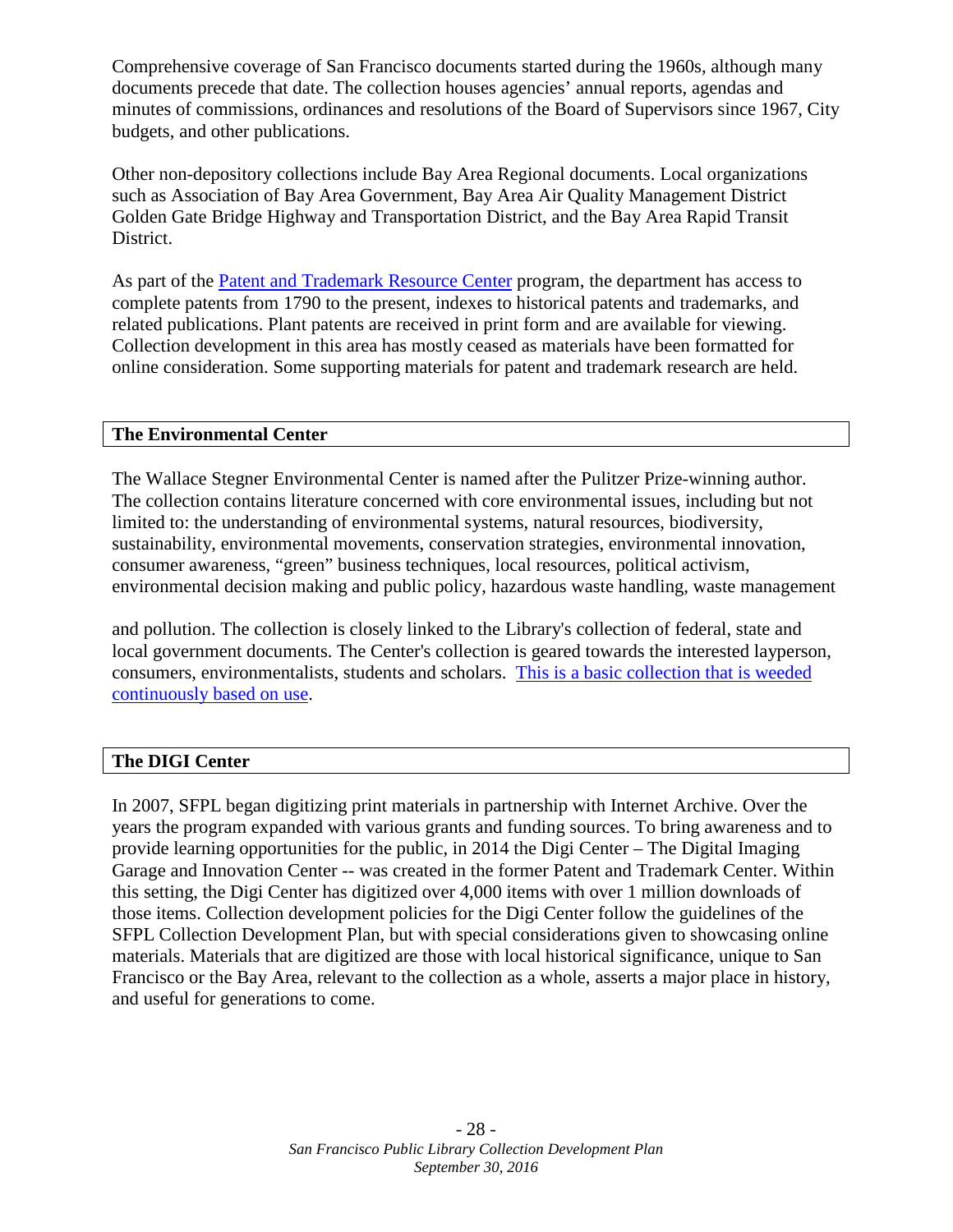## **Magazines & Newspapers Center**

The Herb Caen Magazines & Newspapers Center holds thousands of current and historical magazines, newspapers, phone books and San Francisco city directories. The wealth of information found in this collection of popular periodicals and scholarly journals – which supplements and enhances all the subject areas found in the library – is used by the general public, students, researchers and genealogists. [This is a resource collection that is weeded based](http://sfpl.org/index.php?pg=2000011501)  [on significance of title, usage and maintaining existing collection strengths.](http://sfpl.org/index.php?pg=2000011501)

**Magazines**: More than 8,500 titles of which over 1,800 are current subscriptions, some dating to the 18th century; back issues of popular magazines and trade and scholarly journals.

**Current Newspapers**: More than 50 English-language newspapers from San Francisco, the San Francisco Bay Area, California, major U.S. cities.

**San Francisco Newspapers on Microfilm**: Archival collection of San Francisco newspapers on microfilm from the mid-1800s to the present.

**Other Newspapers on Microfilm**: Past years of *The New York Times*, *Los Angeles Times*, *The Times* (London) and other major national newspapers.

**San Francisco City Directories**: From 1850 to 1982.

**San Francisco Phone Directories**: From 1899 to the present.

**National and International Phone Directories**: Current collection representing various countries and selected cities in all 50 states, with a focus on the Bay Area and California.

**Criss+Cross (Reverse) Directories**: Haines directories for San Francisco (1976 to the present) and San Mateo County (1977 to the present); current street address telephone directories for Marin County and Oakland.

**Periodicals:** The Main Library's diverse and comprehensive collection of periodicals – current and historical magazines, newspapers and journals – reflects all the subject areas in which the library collects. Decisions about selection and retention of periodicals, while similar to decisions made for the collection at large, are unique in great part due to the open-ended nature of periodicals versus monographs; the options that may exist for acquiring electronic versions of periodicals; binding considerations; and the limits of shelf space. Therefore, before the Library enters into the long-term commitment of resources required by the acquisition of a new periodical title (compared with the acquisition of a monograph or even a multi-volume set such as an encyclopedia), a different but equally-important set of considerations must be reviewed.

Most titles collected in English are accessible through the Magazines & Newspapers Center; titles in international languages are accessible through the International Center. Refer to the online catalog for specific periodicals the Library owns and where they can be found.

Suggestions from the public for titles to which the Library does not currently subscribe are welcome. The Library does not accept gifts or donations of subscriptions or individual issues of periodicals (see Gifts of Money and Materials).

> - 29 - *San Francisco Public Library Collection Development Plan September 30, 2016*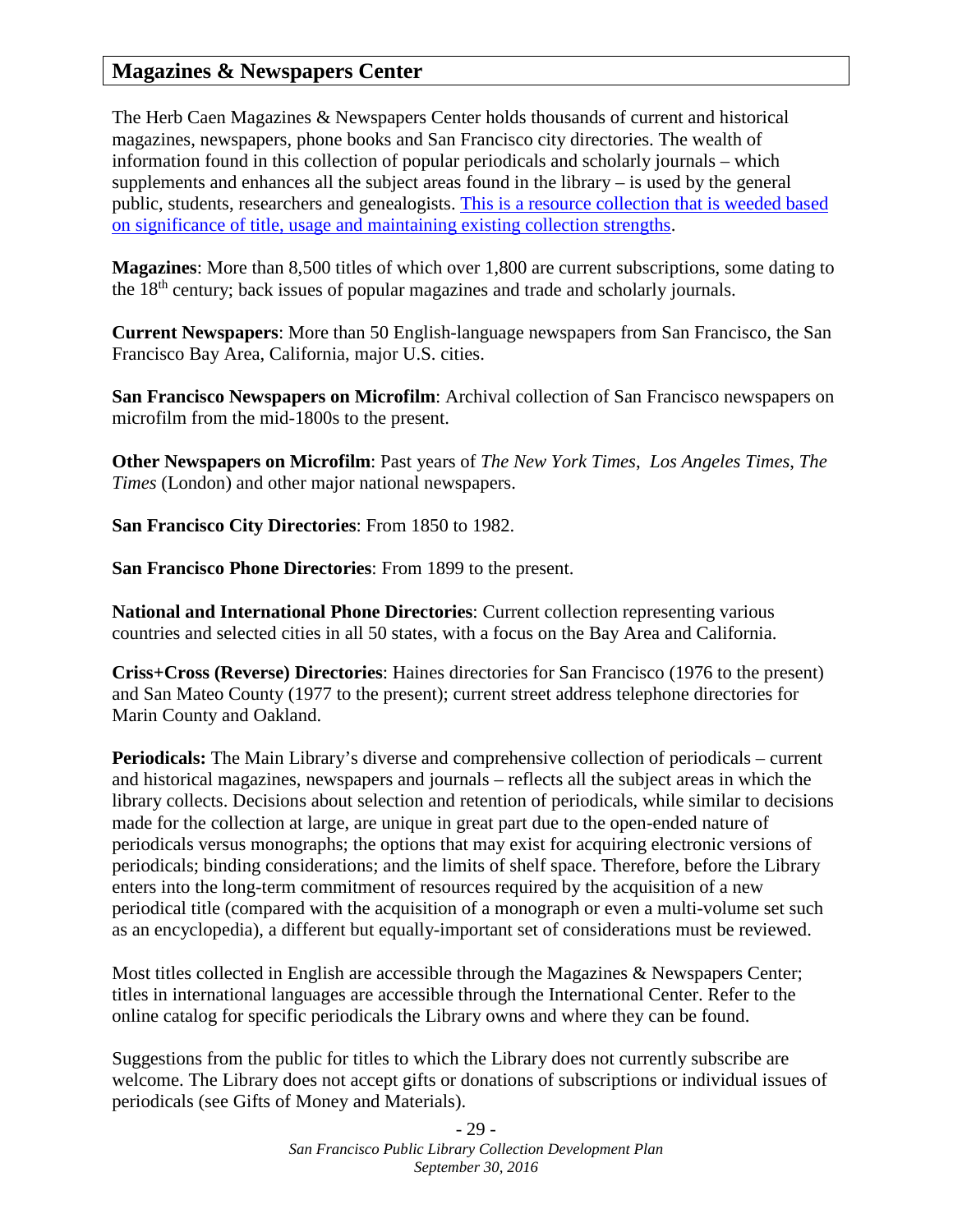#### **Selection Criteria**

In keeping with the Library's Mission Statement and the Collection Development Policy, the following criteria must be considered when evaluating periodicals in print (see criteria for considering electronic resources):

- All criteria used for the collection at large, plus:
- Indexed in print or online sources subscribed to by San Francisco Public Library
- Complete run from issue #1
- Local interest
- Popular interest
- International language interest
- Language is read by a significant number of San Franciscans
- Availability online as full text
- Reviewed in professional and popular media

#### **Retention Criteria**

Retention of periodicals must be considered in terms of the following criteria:

- Indexed in print or online sources subscribed to by San Francisco Public Library
- Complete run from issue #1
- Enduring interest vs. having only current interest
- Availability online as full text
- Relationship to the existing collection
- Retention history of same periodical under previous title(s)
- Language (languages other than English are typically not retained)

## **The Bridge at Main (Community, Programs & Partnerships)**

The Bridge at Main is a literacy and learning center that prioritizes community learning, adult literacy, youth and family literacy and technology literacy to create a learning environment for 21st Century skills. It includes three collections:

- **Bridge Collection**
- **Hi-Lo Collection**
- **Veterans Resources Collection**

#### **Bridge Collection**

This collection provides materials that support learning and literacy, including: adult learning, English as a Second Language, learning differences, autism spectrum disorders, intellectual and developmental disabilities. The collection is intended for use by individuals, their parents, families and friends, as well as professionals and educators. It includes instructional resources and workbooks to aid in the teaching of basic reading and writing skills and also resources on various subjects that affect student learning. Included are books about learning differences for children and teens; Spanish language materials; and materials in audio and video formats. Materials range from introductory overviews to specialized books and reference works, along with journals and newsletters from organizations and associations with an interest in learning and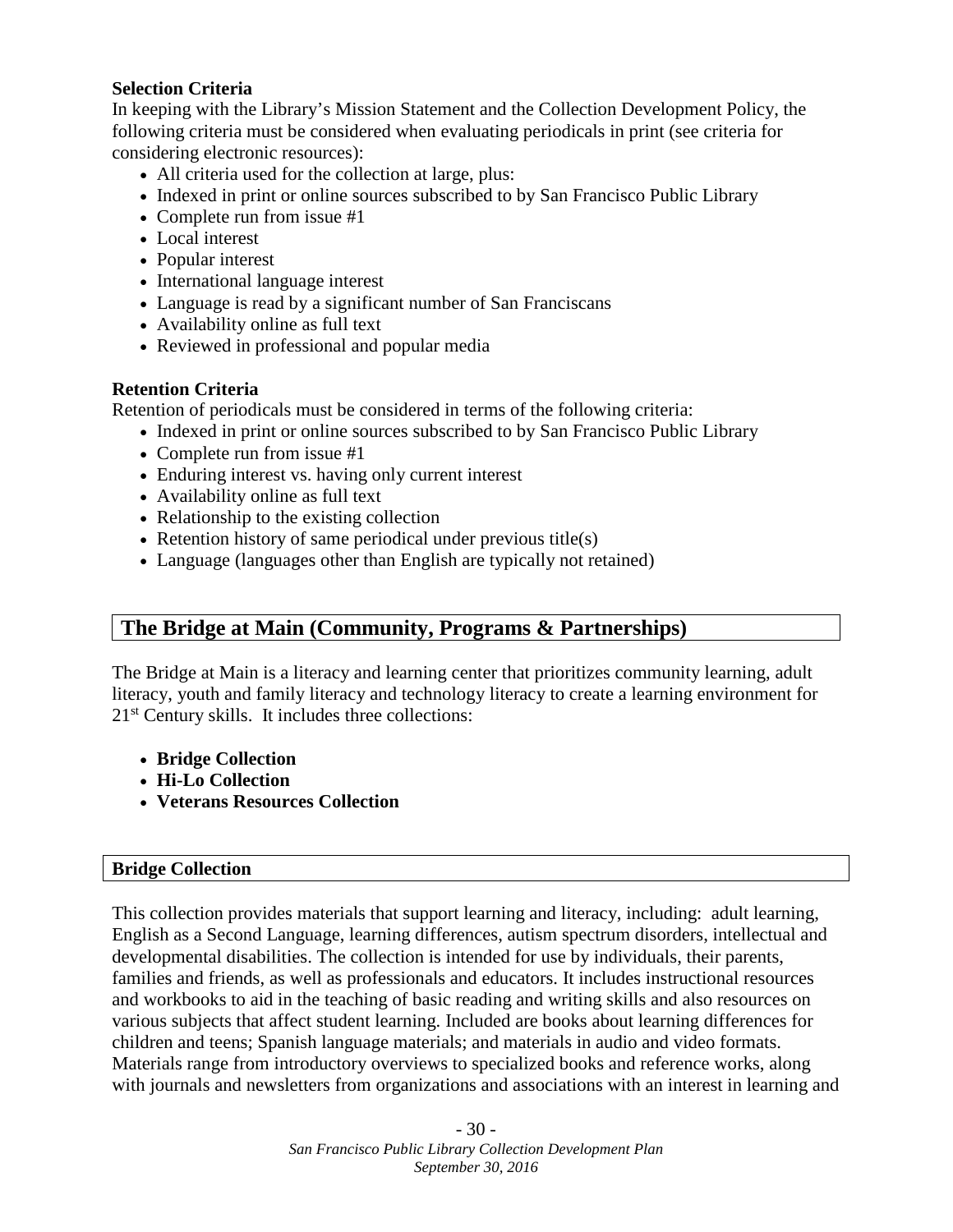instruction. [This is a resource collection that is weeded based on significance of title, usage and](http://sfpl.org/index.php?pg=2000011501) [maintaining existing collection strengths.](http://sfpl.org/index.php?pg=2000011501) Subject areas include:

**Education and Educational Theory**: Learning theory, learning styles and multi-sensory instruction for use by teachers and tutors. Special education, Individualized Education Programs (IEPs), mainstream teaching, home schooling, classroom management, teaching strategies, learning strategies, inclusion, finding the right school, phonics, speech and language.

**GED Test Preparation**: For individuals taking the test for the high-school equivalency General Education Diploma.

**English as Second Language:** Basic reading, writing, grammar, vocabulary and comprehension for English language learners.

**Adult Literacy Instructional Resources**: Basic reading, writing, grammar and comprehension skills for use by teachers and tutors working with English-speaking adults.

**Learning Differences**: Learning disabilities, auditory processing, dyslexia and reading problems, dyscalculia, dysgraphia, auditory and visual processing, sensory integration, nonverbal learning disabilities, social cognition, attention deficit disorder, gifted students and speech and language disorders.

**Parenting, Discipline, Behavior and Self-Esteem**: Homework strategies, organization strategies, advocacy, nurturing resilience, motivation and fostering self-esteem, behavior problems, discipline solutions and anger management.

#### **Hi Lo Collection**

This collection is designed to provide recreational reading material to adult readers seeking high interest content with written at a lower reading level this includes volunteer tutors and adult learners in the adult literacy program, Project Read, emerging readers, and English language learners. [This is a basic collection that is weeded continuously based on use.](http://sfpl.org/index.php?pg=2000011501)

**Recreational Reading Materials**: Fiction, literature, social sciences, mathematics, sports, medicine and government, and other subjects of interest to adult learners written at appropriate levels.

#### **Veterans Collection**

This collection is intended to Support the Veterans Connect at the Library program. The special focus of this project is to provide information to reintegrate California veterans into the California workforce and our communities in order to provide veterans the quality of life of other Americans. Resources are for veterans and their families to learn about state and federal

> - 31 - *San Francisco Public Library Collection Development Plan September 30, 2016*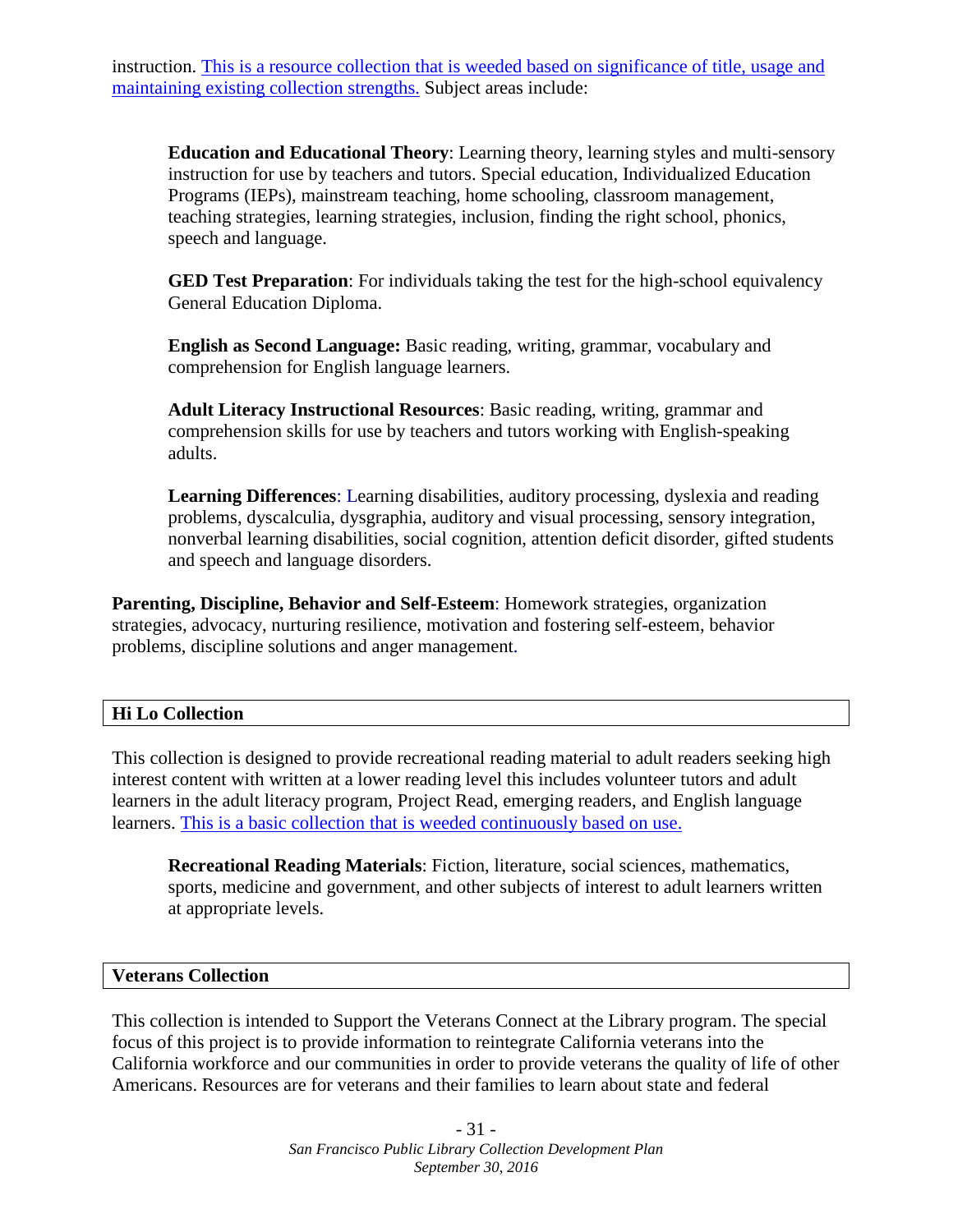education, employment, housing, health, disability and other benefits that may be available to them. [This is a basic collection that is weeded continuously based on use.](http://sfpl.org/index.php?pg=2000011501)

**State and Federal Programs:** Education, employment, housing, health disability, and other benefits.

**Personal Enrichment:** Employment, military to civilian transition, family and relationships, physical and mental health.

## **San Francisco History Center**

The Daniel E. Koshland San Francisco History Center contains a comprehensive, non-circulating research collection of materials covering all aspects of San Francisco, and, to a lesser extent, the San Francisco Bay Area, California and the West, from its earliest days to the present. The Center contains both primary and secondary materials in all formats, including books, manuscript and archival collections, newspapers, ephemera, photographs, slides, films and videos in VHS and DVD format, posters and broadsides, CDs and CD-ROMs, maps, architectural plans and drawings, scrapbooks, diaries and journals, oral histories and selected artifacts. Rare San Francisco newspapers – including neighborhood newspapers, international language newspapers and early city newspapers – are also part of the collection. Popular and scholarly periodicals with a focus on San Francisco reside here, too. The Center's collection serves a wide range of patrons, from students to scholars to the general public. The Center acquires all available current and retrospective works and retains all titles and holdings, with an emphasis on long-term preservation. [This is a comprehensive collection where weeding rarely](http://sfpl.org/index.php?pg=2000011501)  [occurs, except for condition and the addition of superior replacement copies.](http://sfpl.org/index.php?pg=2000011501)

**San Francisco Historical Photograph Collection**: San Francisco topics represented in more than 250,000 photographs, negatives, photo albums, slides, postcards and other works on paper, including line drawings and paintings; more than 38,000 digital images; the *San Francisco News-Call Bulletin*'s photo morgue of more than 1,000,000 photographs of San Francisco and beyond.

**Official Archives for the City and County of San Francisco**: Historical records of San Francisco's departments and mayors in a variety of formats, including  $19<sup>th</sup>$  and  $20<sup>th</sup>$  century ledgers, blueprints, photographs, audiovisual materials and paper; departments represented include Police, Fire, Civil Service, Medical Examiner, Unified School District, Planning, Public Works and the Arts Commission.

**Local history**: Historical records of San Francisco organizations, businesses, neighborhoods and ethnic communities documenting the social, political and business history of the city.

**San Francisco Public Library**: Archives of the San Francisco Public Library, including the minutes from Library Commission meetings.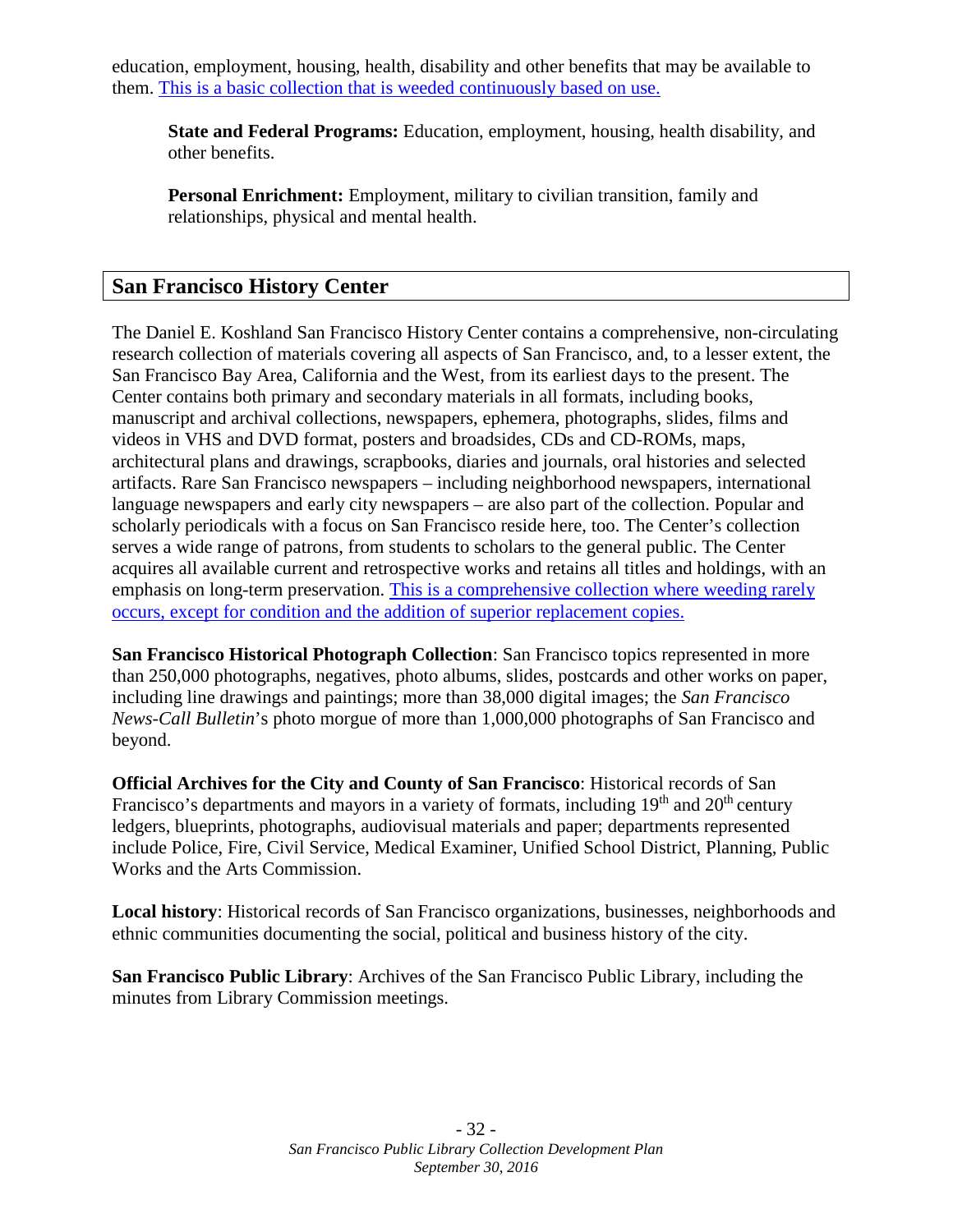## **Book Arts & Special Collections**

The Marjorie G. and Carl W. Book Arts and Special Collections Center houses the following research collections: Robert Grabhorn Collection on the History of Printing and the Development of the Book; Richard Harrison Collection of Calligraphy and Lettering; Schmulowitz Collection of Wit & Humor and the Little Maga/Zine Collection. Holdings also include early children's books; Sherlockiana; materials by and about Robert Frost; works by and about writers associated with the literary life of San Francisco and materials documenting the Panama Canal and its effect on the West Coast. These non-circulating research collections serve bibliophiles, calligraphers, printers and bookbinders, artists, teachers and students, humorists, scholars and the general public. The Center contains primary and secondary materials in a wide variety of formats, including books, periodicals, newspapers, broadsides, ephemera, audiovisual materials and electronic resources. The Center acquires current and retrospective titles, and retains all titles and holdings with an emphasis on long-term preservation and conservation. [This is a comprehensive](http://sfpl.org/index.php?pg=2000011501)  [collection where weeding rarely occurs, except for condition and the addition of superior](http://sfpl.org/index.php?pg=2000011501)  [replacement copies.](http://sfpl.org/index.php?pg=2000011501)

**Robert Grabhorn Collection on the History of Printing and the Development of the Book:**

More than 10,000 volumes, 100 journal titles, and 35,000 items of ephemera, artifacts, documentaries and materials in electronic formats supporting the study of printing, papermaking, bookbinding, typography, design and other areas of the traditional book arts; examples of almost every typeface, printer, and publisher of note from Gutenberg to the present day; early type specimens; the work of 16th century French and Italian masters; works of over 400 fine and private presses; the Max J. Kuhl Collection, the Jane Hart Collection on Book Design, and the Wilder Bentley/Archetype Press collection.

**Richard Harrison Collection of Calligraphy and Lettering:** More than 900 titles supporting the study and practice of historical and contemporary calligraphy, and more than 1,000 examples of modern calligraphy, including original manuscripts, broadsides, handwritten books, fine prints, limited edition books, drawings, working layouts and photographs; medieval through 17th century manuscript leaves and books and a selection of writing books, both in original and facsimile. Predominantly from the  $20<sup>th</sup>$  century, the collection provides examples of the work of over 150 individual scribes and lettering artists from the United States and Europe. Collection includes a selection of periodicals, journals from calligraphy societies around the world, videos in VHS and DVD format, and the Lili Cassel Wronker Archive.

**Schmulowitz Collection of Wit & Humor (SCOWAH):** More than 21,000 volumes and 230 periodical titles in 35 languages, plus sound recordings and ephemera, spanning 400 years of wit and humor as represented in fairy tales, folklore, proverbs, national and ethnic humor, anecdotes, joke books, cartoon art, comic books, political satire, biography, humorous essays, monologues, plays, novels, popular entertainments, movable books, and humor studies. Works of *The New Yorker* and *Punch* writers and artists; full run of *Punch* (1841-2002); the personal archive of Nat Schmulowitz. This collection also includes the Debenham Comedy Recording Collection (over 17,000 recordings in these formats: 45s, 78s, LPS, CDs; cassettes) and the Deex Repository of Lyrical Limericks Collection (DROLL) includes more than 1,300 books, periodicals, recordings, and ephemera.

**Little Maga/Zine Collection**: Documents the Little Magazine and Zine movements of the San Francisco Bay Area. More than 1,000 titles of self-published zines, and little magazines

> - 33 - *San Francisco Public Library Collection Development Plan September 30, 2016*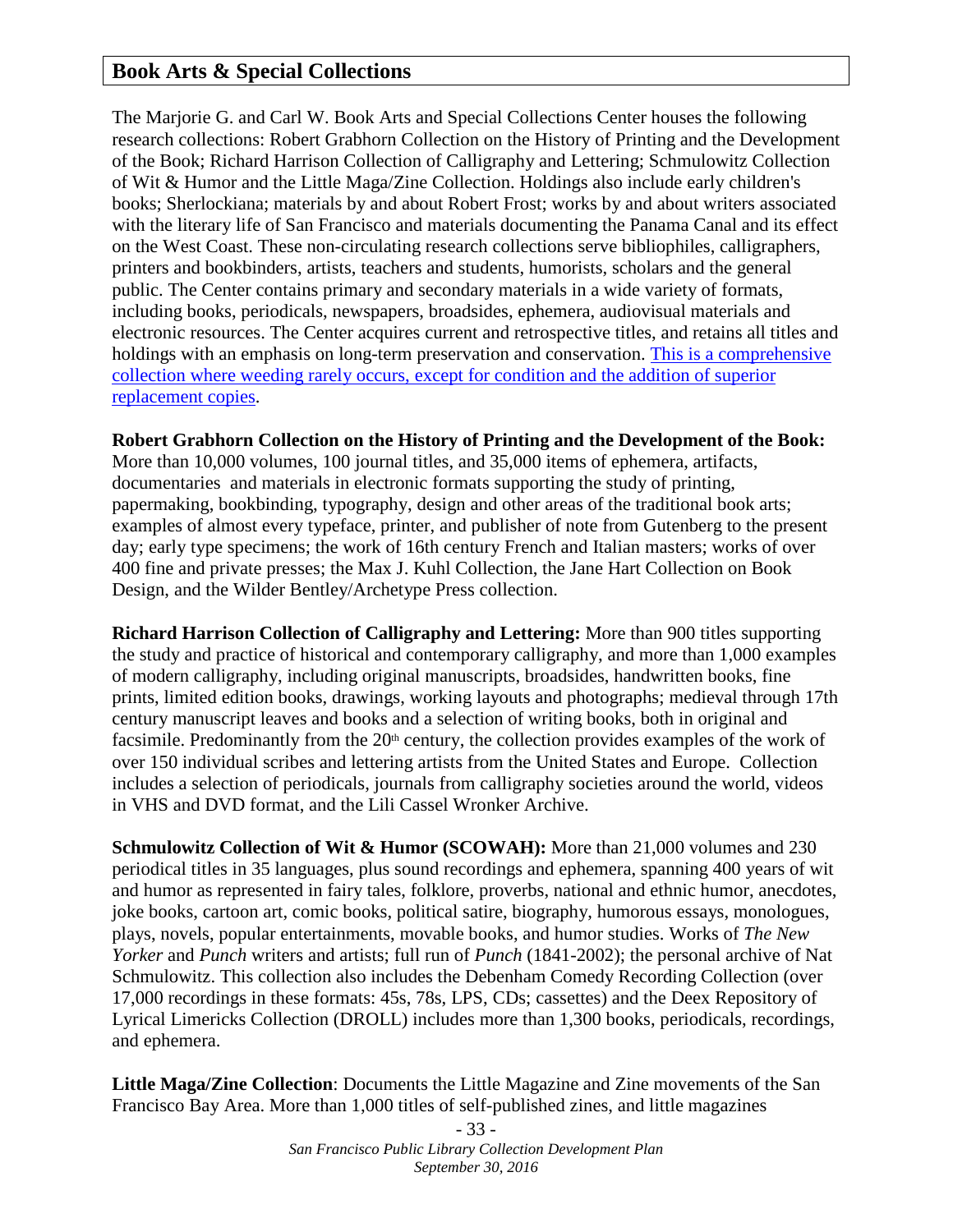representing almost every literary movement from the 1940s to the present; reference books, ephemera, and audiovisual resources supporting the study of the little magazine and zine movements.

#### *Additional collections:*

**George M. Fox Collection of Early Children's Books:** Nineteenth century British and American children's books partially derived from the archives of the American publisher, McLoughlin Brothers (1828-1978). More than 2,000 volumes, particularly strong in early color illustrations, hand-colored, stenciled, block-printed, lithographed, and chromolithographed; small collection of wood blocks.

**Robert Frost Collection**: More than 200 volumes of inscribed first editions, ephemera and manuscript materials by and about the poet Robert Frost, who was born in San Francisco in 1874.

**Sherlock Holmes**: More than 275 volumes relating to Arthur Conan Doyle and Sherlock Holmes; includes biography, criticism, first editions and foreign translations, plus a small periodical collection.

**Panama Canal Collection**: Documents the history and opening of the canal and its dramatic effect on the development of the West Coast; more than 200 volumes plus manuscripts, newspapers, pamphlets, presidential letters, authorizations, confidential reports and ephemera.

**James D. Phelan California Authors Collection**: More than 1,500 volumes by and about writers, playwrights, and poets associated with the literary life of San Francisco, from its beginnings to the present. Includes the Eric Hoffer Collection, the Pete Winslow Archive, and the Fred Goerner Archive.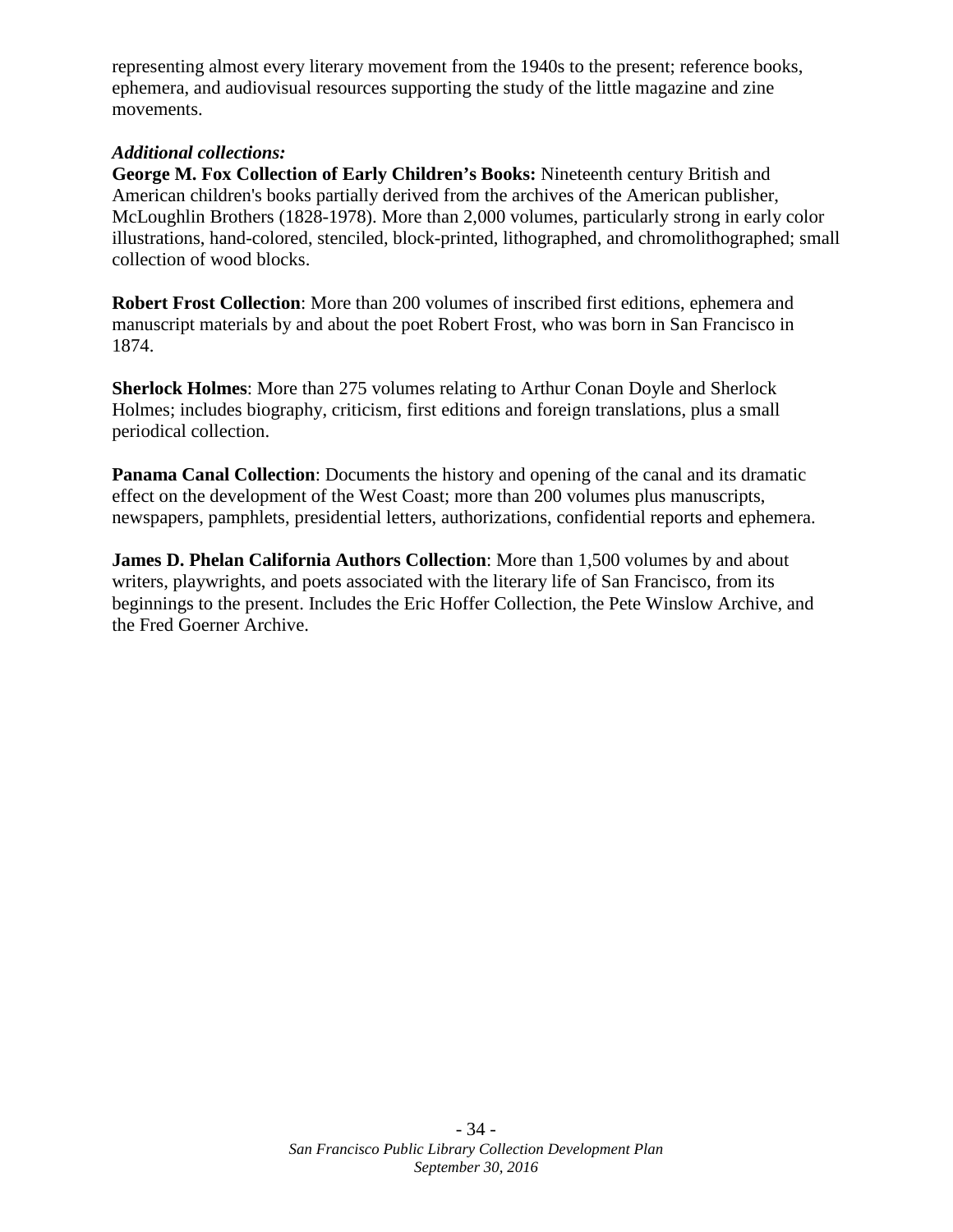## <span id="page-34-0"></span>**Branch Library & Bookmobile Collections**

San Francisco Public Library branches collect basic materials that meet the needs of the branch community, at adult, teen and children's reading levels. Reference materials such as dictionaries, encyclopedias, atlases, selected editions of important works, and directories and handbooks are available at each branch. Circulating materials include graphic novels, fiction and nonfiction best sellers, classic and literary fiction, popular nonfiction materials such as cookbooks, travel books, and current, general works on a wide range of subjects. Branch libraries also obtain materials to support student curriculum needs on such topics as California missions, science fairs and states. Materials for younger children, such as board books, picture story books, and beginning readers are included in the children's section of the branch collections. Branches offer a variety of magazines, newspapers and audiovisual materials such as audiobooks, CDs and DVDs. Small collections of large print books are also provided. Books not collected by a branch may be obtained through the library's request system, as well as through Link+ or Interlibrary Loan. Most of the Library's large collection of electronic resources is accessible from all branch locations and online 24 hours a day at [www.sfpl.org.](file://SF-LIBRARY.ORG/Library/SFPL/SFPL/Collection%20Development%20Office/Collections%20Committee/Collection%20Development%20Plan%20Review/www.sfpl.org)

Language collections in the branches serve the needs of the bilingual and non-English-speaking communities of San Francisco with basic high interest non-English materials for adults, teens and children. Patrons learning new languages also use these collections. Book collections include current and classic fiction titles written in the native language, as well as translations of English language best sellers. Popular subjects such as cooking, computers, travel and poetry are included. Special emphasis is placed on materials which aid new immigrants in adapting to their new culture: language learning, citizenship information, educational materials, health, psychological support and motivational materials. Children's materials are collected in multiple languages to enable children to retain their native language as well as learn new languages. Newspapers, periodicals and audiovisual materials are also provided in the native language. Language collections are typically placed in branches when the language population reaches a level of 10% of the community. Language collections are collected at small, medium, and large levels. Small and medium collections are predominately circulating materials. Small collections range from 200 to 1000 volumes. Medium collections contain 1000 to 4000 volumes. Large collections, over 4000 volumes, include several encyclopedias and reference collections. The largest branch language collections are: Chinese at Chinatown Branch; Spanish at Mission Branch; Japanese at Western Addition Branch; and Russian at Richmond Branch. The International Center at the Main Library is a system-wide resource with materials in 40 languages.

Materials of ethnic and community interest are collected in branches with large international language collections, or large representative ethnic or community groups. These collections include circulating and reference materials in English that focus on the countries and cultures of specific language communities and ethnic or community groups. The materials include customs, history, biography, arts and culture of countries of origin, and the experiences of specific ethnic or community groups in the United States. The major Interest Collections are: African-American Interest at Bayview/Linda Brooks-Burton Branch; Chinese Interest at Chinatown Branch; Filipino Interest at Excelsior Branch; LGBT Interest at Eureka Valley/Harvey Milk Memorial Branch; Japanese Interest at Western Addition Branch; and Latino Interest at Mission Branch. The Main Library provides similar collections in the African American Center, Chinese Center, Filipino American Center, and Gay and Lesbian Center.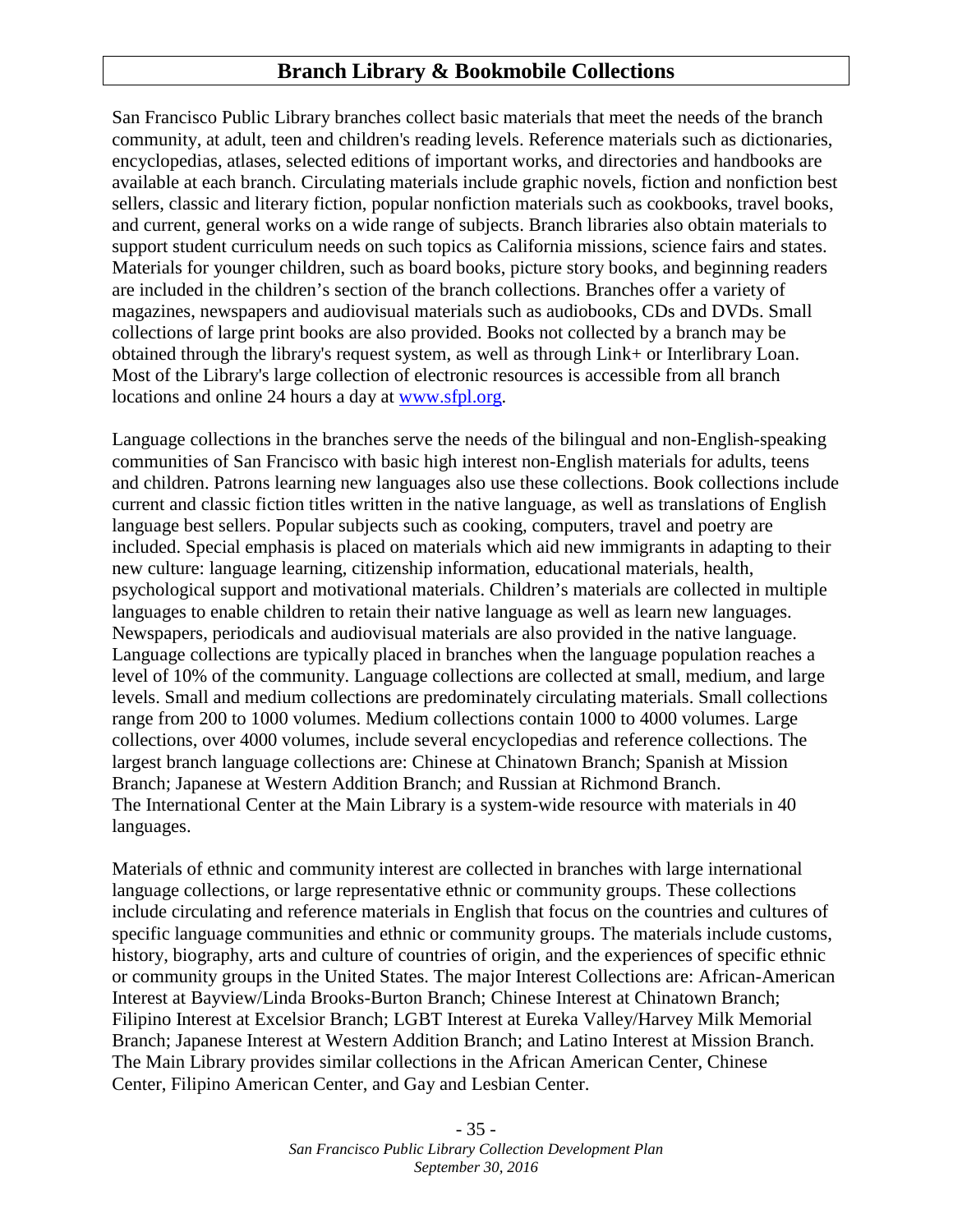Many branch libraries keep a file of information that is pertinent to their communities. Neighborhood files may contain clippings from local newspapers and magazines, pamphlets, brochures, photographs and ephemera related to the neighborhood that directly surrounds the branch library. Each branch library collection of neighborhood files varies in size and scope according to the needs of the community and the availability of resources. A research collection covering San Francisco history, including aspects of many neighborhoods, can be found in the San Francisco History Center at the Main Library.

#### **Anza Branch**

San Francisco Public Library branches collect materials that meet the needs of the branch community. Like all branch libraries, Anza Branch offers high interest books at adult, teen and children's reading levels. Basic collections of fiction, nonfiction and reference materials are available. Branches also offer a variety of magazines, newspapers, audiobooks, CDs and DVDs. Books not collected by a branch may be obtained through the library's request system, Link+, or interlibrary loan. Most of the library's large collection of electronic resources is accessible from all branch locations and online 24 hours a day at [www.sfpl.org.](file://SF-LIBRARY.ORG/Library/SFPL/SFPL/Collection%20Development%20Office/Collections%20Committee/Collection%20Development%20Plan%20Review/www.sfpl.org)

#### [http://www.sfpl.org](http://www.sfpl.org/)

Anza Branch has medium sized collections of Chinese and Russian language materials.

#### **Bayview / Linda Brooks-Burton Branch**

San Francisco Public Library branches collect materials that meet the needs of the branch community. Like all branch libraries, Bayview Branch offers high interest books at adult, teen and children's reading levels. Basic collections of fiction, nonfiction and reference materials are available. Branches also offer a variety of magazines, newspapers, audiobooks, CDs and DVDs. Books not collected by a branch may be obtained through the library's request system, Link+, or interlibrary loan. Most of the library's large collection of electronic resources is accessible from all branch locations and online 24 hours a day at [www.sfpl.org.](file://SF-LIBRARY.ORG/Library/SFPL/SFPL/Collection%20Development%20Office/Collections%20Committee/Collection%20Development%20Plan%20Review/www.sfpl.org)

Bayview / Linda Brooks-Burton Branch also has a collection of materials by and about African Americans. Additional research materials can be found in the African American Center at the Main Library.

Bayview / Linda Brooks-Burton Branch has a medium sized collection of Chinese language materials and a small collection of Spanish language materials.

#### **Bernal Heights Branch**

San Francisco Public Library branches collect materials that meet the needs of the branch community. Like all branch libraries, Bernal Heights Branch offers high interest books at adult, teen and children's reading levels. Basic collections of fiction, nonfiction and reference materials are available. Branches also offer a variety of magazines, newspapers, audiobooks, CDs and DVDs. Books not collected by a branch may be obtained through the library's request system, Link+, or interlibrary loan. Most of the library's large collection of electronic resources is accessible from all branch locations and online 24 hours a day at [www.sfpl.org.](file://SF-LIBRARY.ORG/Library/SFPL/SFPL/Collection%20Development%20Office/Collections%20Committee/Collection%20Development%20Plan%20Review/www.sfpl.org)

Bernal Heights Branch has a medium sized collection of Spanish language materials.

- 36 - *San Francisco Public Library Collection Development Plan September 30, 2016*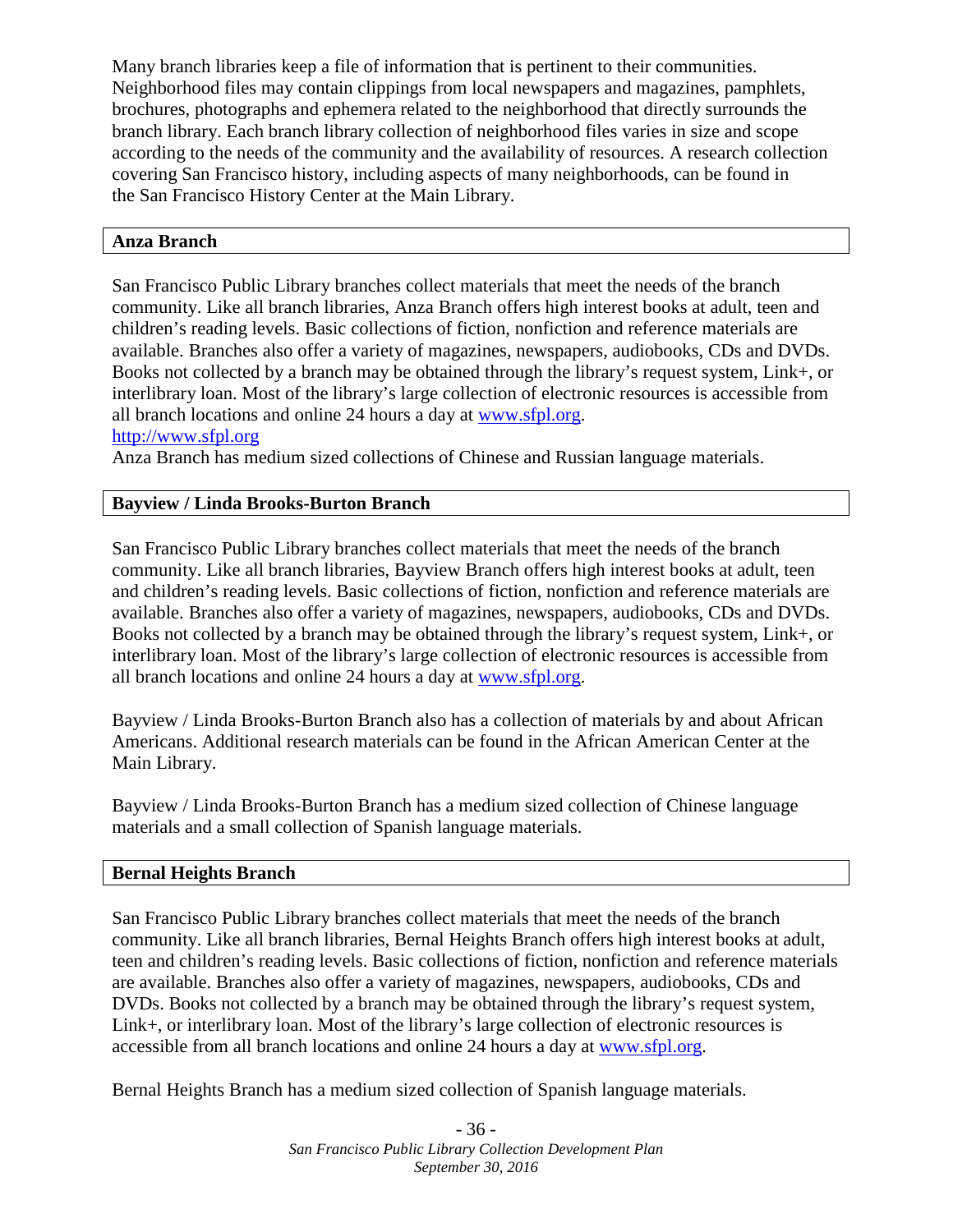Bernal Heights Branch has a neighborhood history file.

#### **Bookmobiles/Mobile Outreach**

SFPL Mobile Outreach offers a variety of library services and collections beyond San Francisco Public Library's physical locations, connecting with SF residents where they work, play, create, learn and live regardless of physical, economic, social, and geographic or other barriers. Library bookmobiles visit over 60 locations including Treasure Island, offering a wide variety of basic library materials in multiple formats and languages.

#### **Chinatown Branch**

San Francisco Public Library branches collect materials that meet the needs of the branch community. Like all branch libraries, Chinatown Branch offers high interest books at adult, teen and children's reading levels. Basic collections of fiction, nonfiction and reference materials are available. Branches also offer a variety of magazines, newspapers, audiobooks, CDs and DVDs. Books not collected by a branch may be obtained through the library's request system, Link+, or interlibrary loan. Most of the library's large collection of electronic resources is accessible from all branch locations and online 24 hours a day at [www.sfpl.org.](file://SF-LIBRARY.ORG/Library/SFPL/SFPL/Collection%20Development%20Office/Collections%20Committee/Collection%20Development%20Plan%20Review/www.sfpl.org)

Chinatown Branch has a large Asian Interest collection in English which covers China, Chinese culture and the Chinese in America. Additional research materials are available in the Chinese Center at the Main Library.

Chinatown Branch has a large collection of Chinese language materials and a medium sized collection of Vietnamese language materials.

Chinatown Branch has a neighborhood history file.

#### **Eureka Valley / Harvey Milk Memorial Branch**

San Francisco Public Library branches collect materials that meet the needs of the branch community. Like all branch libraries, Eureka Valley Branch offers high interest books at adult, teen and children's reading levels. Basic collections of fiction, nonfiction and reference materials are available. Branches also offer a variety of magazines, newspapers, audiobooks, CDs and DVDs. Books not collected by a branch may be obtained through the library's request system, Link+, or interlibrary loan. Most of the library's large collection of electronic resources is accessible from all branch locations and online 24 hours a day at [www.sfpl.org.](file://SF-LIBRARY.ORG/Library/SFPL/SFPL/Collection%20Development%20Office/Collections%20Committee/Collection%20Development%20Plan%20Review/www.sfpl.org)

Eureka Valley / Harvey Milk Memorial Branch has an LGBT Interest collection that includes materials on the culture, history and life experience of the LGBT community: Lesbians, Gay Men, Bisexuals, Transgender, Queer, Questioning, Intersex people and other Sexual Minorities. Additional research materials are available in the James C. Hormel Gay & Lesbian Center at the Main Library.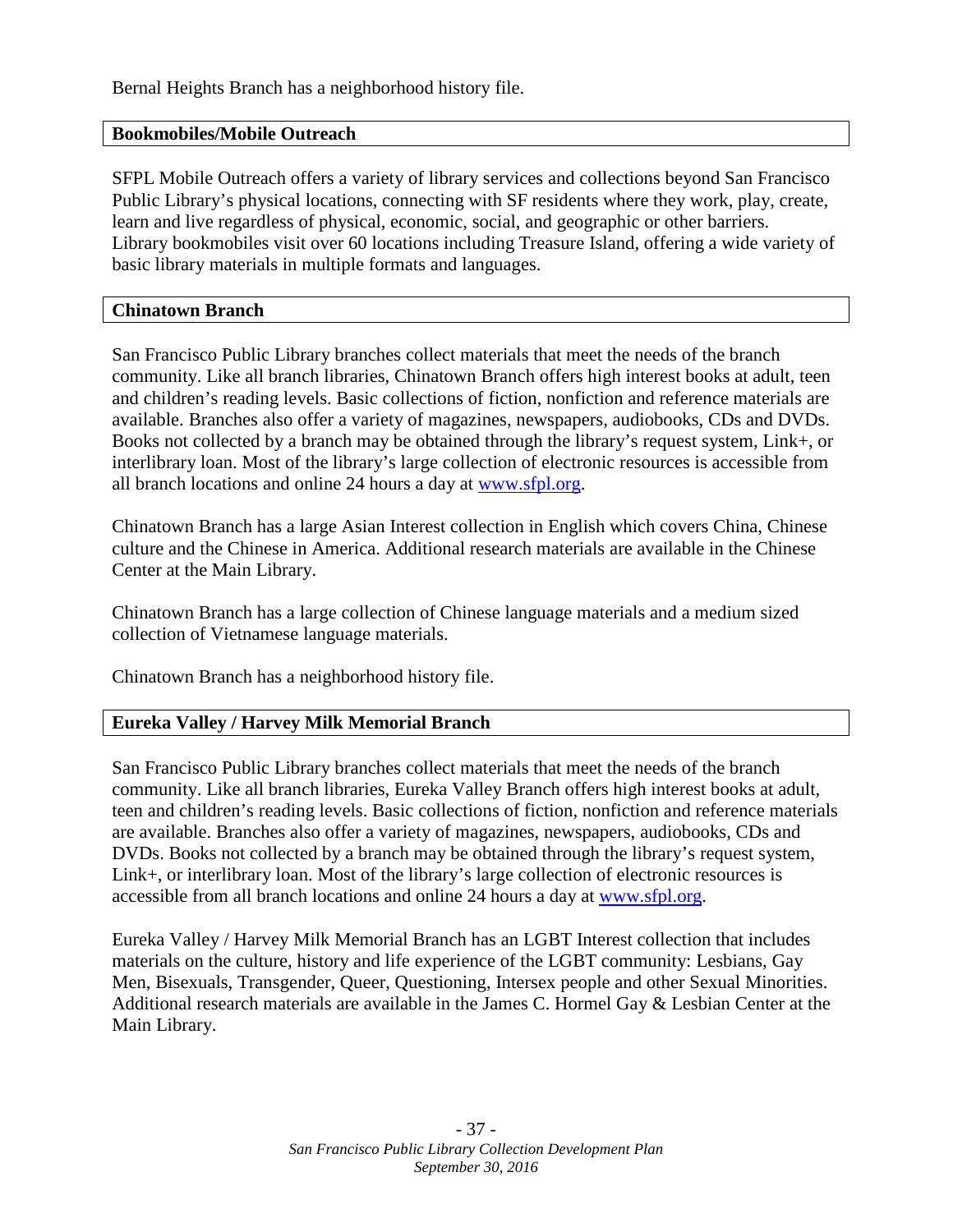#### **Excelsior Branch**

San Francisco Public Library branches collect materials that meet the needs of the branch community. Like all branch libraries, Excelsior Branch offers high interest books at adult, teen and children's reading levels. Basic collections of fiction, nonfiction and reference materials are available. Branches also offer a variety of magazines, newspapers, audiobooks, CDs and DVDs. Books not collected by a branch may be obtained through the library's request system, Link+, or interlibrary loan. Most of the library's large collection of electronic resources is accessible from all branch locations and online 24 hours a day at [www.sfpl.org.](file://SF-LIBRARY.ORG/Library/SFPL/SFPL/Collection%20Development%20Office/Collections%20Committee/Collection%20Development%20Plan%20Review/www.sfpl.org)

Excelsior Branch has a medium sized collection of materials by Filipino authors and of Filipino interest in both English and Filipino. Additional research materials are available in the Filipino American Center at the Main Library. Excelsior has a large collection of Chinese language materials and a large collection of Spanish language materials.

Excelsior Branch has a neighborhood history file.

#### **Glen Park Branch**

San Francisco Public Library branches collect materials that meet the needs of the branch community. Like all branch libraries, Glen Park Branch offers high interest books at adult, teen and children's reading levels. Basic collections of fiction, nonfiction and reference materials are available. Branches also offer a variety of magazines, newspapers, audiobooks, CDs and DVDs. Books not collected by a branch may be obtained through the library's request system, Link+, or interlibrary loan. Most of the library's large collection of electronic resources is accessible from all branch locations and online 24 hours a day at [www.sfpl.org.](file://SF-LIBRARY.ORG/Library/SFPL/SFPL/Collection%20Development%20Office/Collections%20Committee/Collection%20Development%20Plan%20Review/www.sfpl.org)

Glen Park Branch has a medium sized collection of Chinese language materials and a small collection of Spanish language materials.

#### **Golden Gate Valley Branch**

San Francisco Public Library branches collect materials that meet the needs of the branch community. Like all branch libraries, Golden Gate Valley Branch offers high interest books at adult, teen and children's reading levels. Basic collections of fiction, nonfiction and reference materials are available. Branches also offer a variety of magazines, newspapers, audiobooks, CDs and DVDs. Books not collected by a branch may be obtained through the library's request system, Link+, or interlibrary loan. Most of the library's large collection of electronic resources is accessible from all branch locations and online 24 hours a day at [www.sfpl.org.](file://SF-LIBRARY.ORG/Library/SFPL/SFPL/Collection%20Development%20Office/Collections%20Committee/Collection%20Development%20Plan%20Review/www.sfpl.org)

Golden Gate Valley Branch has a local neighborhood history file.

#### **Ingleside Branch**

San Francisco Public Library branches collect materials that meet the needs of the branch community. Like all branch libraries, Ingleside Branch offers high interest books at adult, teen and children's reading levels. Basic collections of fiction, nonfiction and reference materials are available. Branches also offer a variety of magazines, newspapers, audiobooks, CDs and DVDs.

> - 38 - *San Francisco Public Library Collection Development Plan September 30, 2016*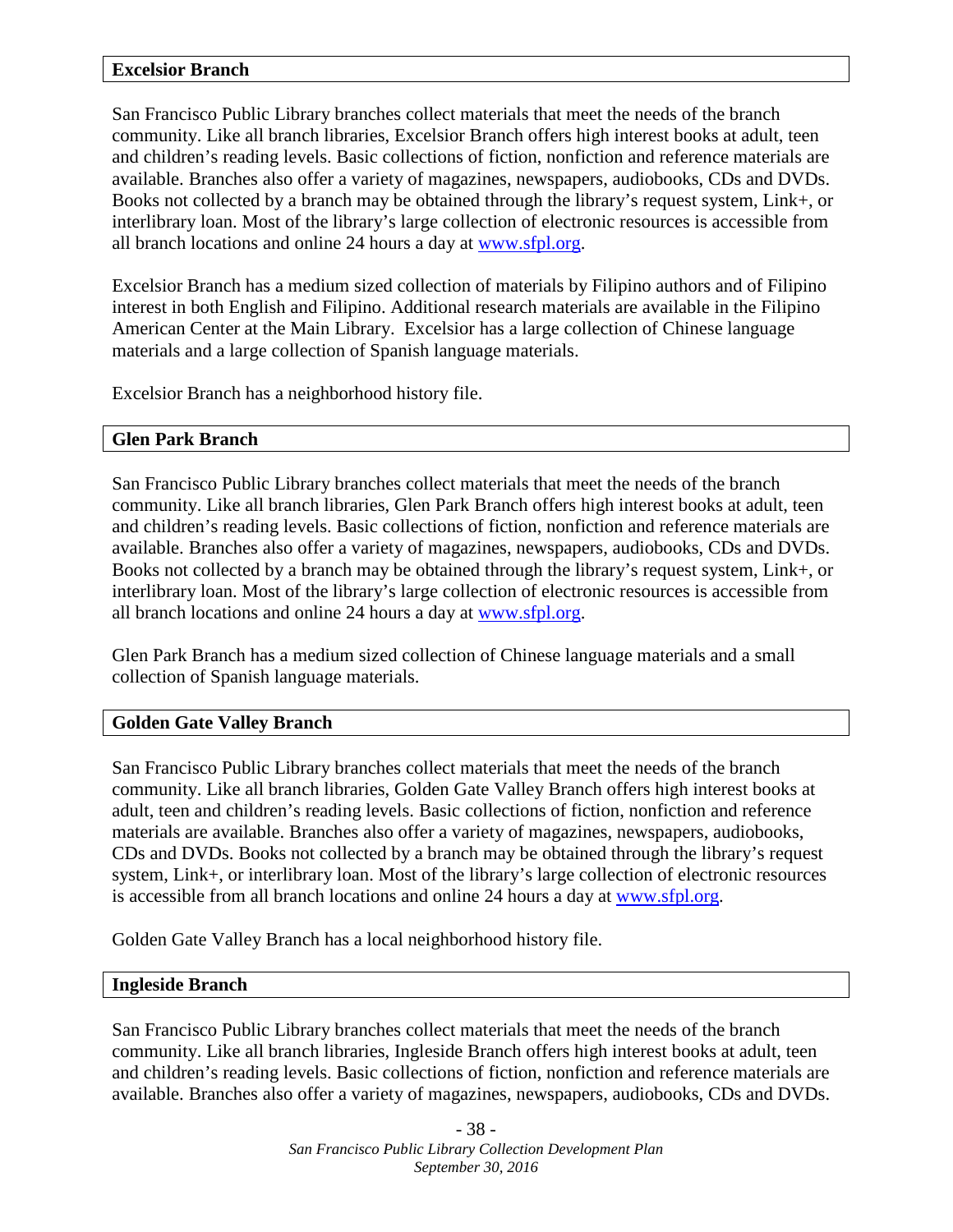Books not collected by a branch may be obtained through the library's request system, Link+, or interlibrary loan. Most of the library's large collection of electronic resources is accessible from all branch locations and online 24 hours a day at [www.sfpl.org.](file://SF-LIBRARY.ORG/Library/SFPL/SFPL/Collection%20Development%20Office/Collections%20Committee/Collection%20Development%20Plan%20Review/www.sfpl.org)

Ingleside Branch has a medium sized Chinese language collection.

Ingleside Branch has a neighborhood history file.

#### **Marina Branch**

San Francisco Public Library branches collect materials that meet the needs of the branch community. Like all branch libraries, Marina Branch offers high interest books at adult, teen and children's reading levels. Basic collections of fiction, nonfiction and reference materials are available. Branches also offer a variety of magazines, newspapers, audiobooks, CDs and DVDs. Books not collected by a branch may be obtained through the library's request system, Link+, or interlibrary loan. Most of the library's large collection of electronic resources is accessible from all branch locations and online 24 hours a day at [www.sfpl.org.](file://SF-LIBRARY.ORG/Library/SFPL/SFPL/Collection%20Development%20Office/Collections%20Committee/Collection%20Development%20Plan%20Review/www.sfpl.org)

Marina Branch has a small collection of Chinese language materials.

#### **Merced Branch**

San Francisco Public Library branches collect materials that meet the needs of the branch community. Like all branch libraries, Merced Branch offers high interest books at adult, teen and children's reading levels. Basic collections of fiction, nonfiction and reference materials are available. Branches also offer a variety of magazines, newspapers, audiobooks, CDs and DVDs. Books not collected by a branch may be obtained through the library's request system, Link+, or interlibrary loan. Most of the library's large collection of electronic resources is accessible from all branch locations and online 24 hours a day at [www.sfpl.org.](file://SF-LIBRARY.ORG/Library/SFPL/SFPL/Collection%20Development%20Office/Collections%20Committee/Collection%20Development%20Plan%20Review/www.sfpl.org)

Merced Branch has a medium sized collection of Chinese language materials and a small Russian collection.

Merced Branch has a neighborhood history file.

#### **Mission Branch**

San Francisco Public Library branches collect materials that meet the needs of the branch community. Like all branch libraries, Mission Branch offers high interest books at adult, teen and children's reading levels. Basic collections of fiction, nonfiction and reference materials are available. Branches also offer a variety of magazines, newspapers, audiobooks, CDs and DVDs. Books not collected by a branch may be obtained through the library's request system, Link+, or interlibrary loan. Most of the library's large collection of electronic resources is accessible from all branch locations and online 24 hours a day at [www.sfpl.org.](file://SF-LIBRARY.ORG/Library/SFPL/SFPL/Collection%20Development%20Office/Collections%20Committee/Collection%20Development%20Plan%20Review/www.sfpl.org)

Mission Branch has a large Latino Interest collection of circulating and reference books which highlight the history and culture of Latin American countries and the history and influence of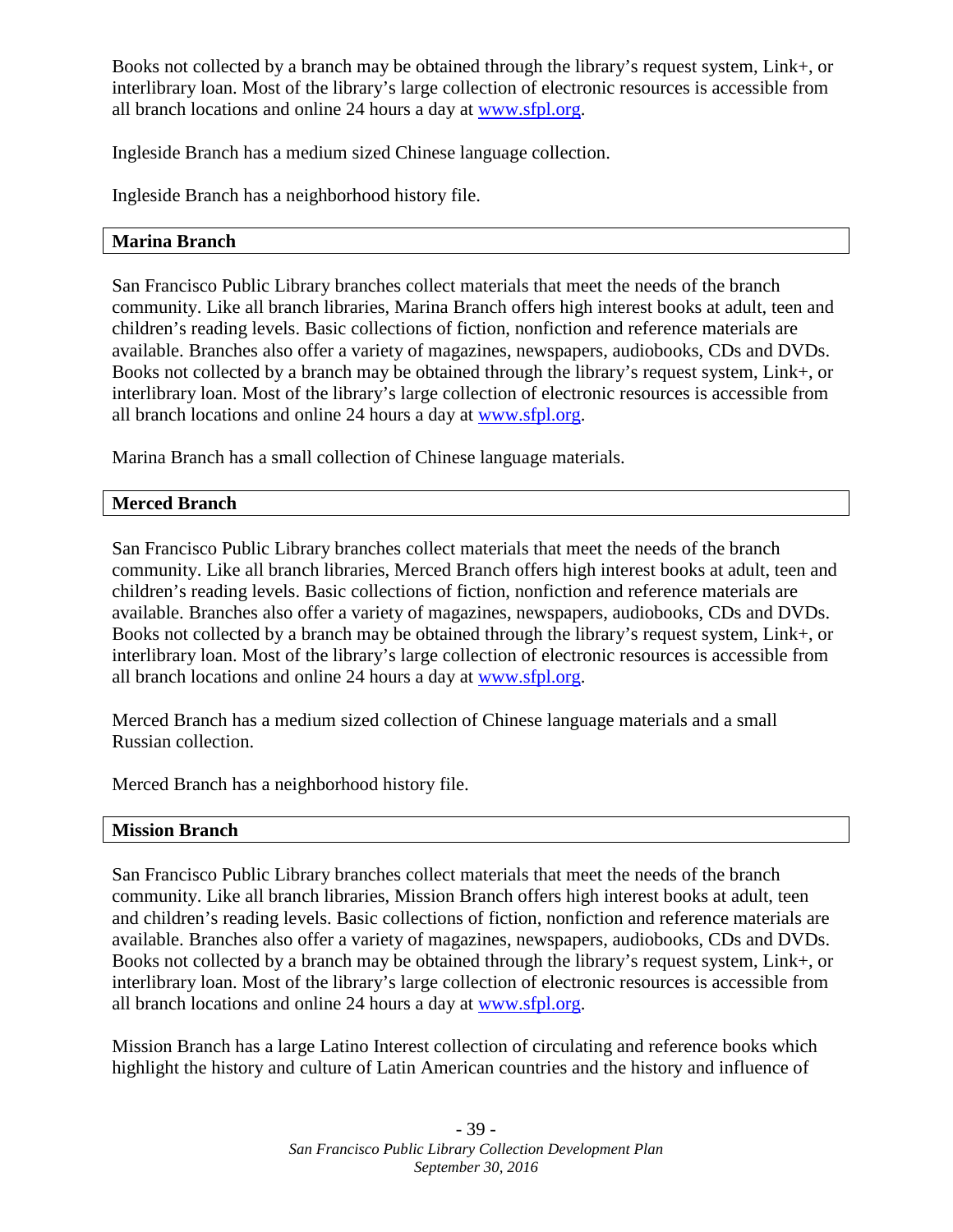Latino cultures in the United States. Additional research materials are available in the International Center at the Main Library.

Mission Branch has a large Spanish language collection and a medium sized Chinese language collection.

Mission Branch has a neighborhood history file

Mission Branch has a photographic history archive collected from neighborhood residents as part of the Shades of San Francisco Project.

#### **Mission Bay Branch**

San Francisco Public Library branches collect materials that meet the needs of the branch community. Like all branch libraries, Mission Bay Branch offers high interest books at adult, teen and children's reading levels. Basic collections of fiction, nonfiction and reference materials are available. Branches also offer a variety of magazines, newspapers, audiobooks, CDs and DVDs. Books not collected by a branch may be obtained through the library's request system, Link+, or interlibrary loan. Most of the library's large collection of electronic resources is accessible from all branch locations and online 24 hours a day at [www.sfpl.org.](file://SF-LIBRARY.ORG/Library/SFPL/SFPL/Collection%20Development%20Office/Collections%20Committee/Collection%20Development%20Plan%20Review/www.sfpl.org)

Mission Bay Branch has a medium sized collection of Chinese language materials, a small collection of Russian language materials, and a small collection of Spanish language materials.

#### **Noe Valley / Sally Brunn Branch**

San Francisco Public Library branches collect materials that meet the needs of the branch community. Like all branch libraries, Noe Valley Branch offers high interest books at adult, teen and children's reading levels. Basic collections of fiction, nonfiction and reference materials are available. Branches also offer a variety of magazines, newspapers, audiobooks, CDs and FDVDs. Books not collected by a branch may be obtained through the library's request system, Link+, or interlibrary loan. Most of the library's large collection of electronic resources is accessible from all branch locations and online 24 hours a day at [www.sfpl.org.](file://SF-LIBRARY.ORG/Library/SFPL/SFPL/Collection%20Development%20Office/Collections%20Committee/Collection%20Development%20Plan%20Review/www.sfpl.org)

#### **North Beach Branch**

San Francisco Public Library branches collect materials that meet the needs of the branch community. Like all branch libraries, North Beach Branch offers high interest books at adult, teen and children's reading levels. Basic collections of fiction, nonfiction and reference materials are available. Branches also offer a variety of magazines, newspapers, audiobooks, CDs and DVDs. Books not collected by a branch may be obtained through the library's request system, Link+, or interlibrary loan. Most of the library's large collection of electronic resources is accessible from all branch locations and online 24 hours a day at [www.sfpl.org.](file://SF-LIBRARY.ORG/Library/SFPL/SFPL/Collection%20Development%20Office/Collections%20Committee/Collection%20Development%20Plan%20Review/www.sfpl.org)

North Beach Branch has a small collection of information by and about writers from the "beat" era. Additional research materials can be found in the San Francisco History Center in the Main Library.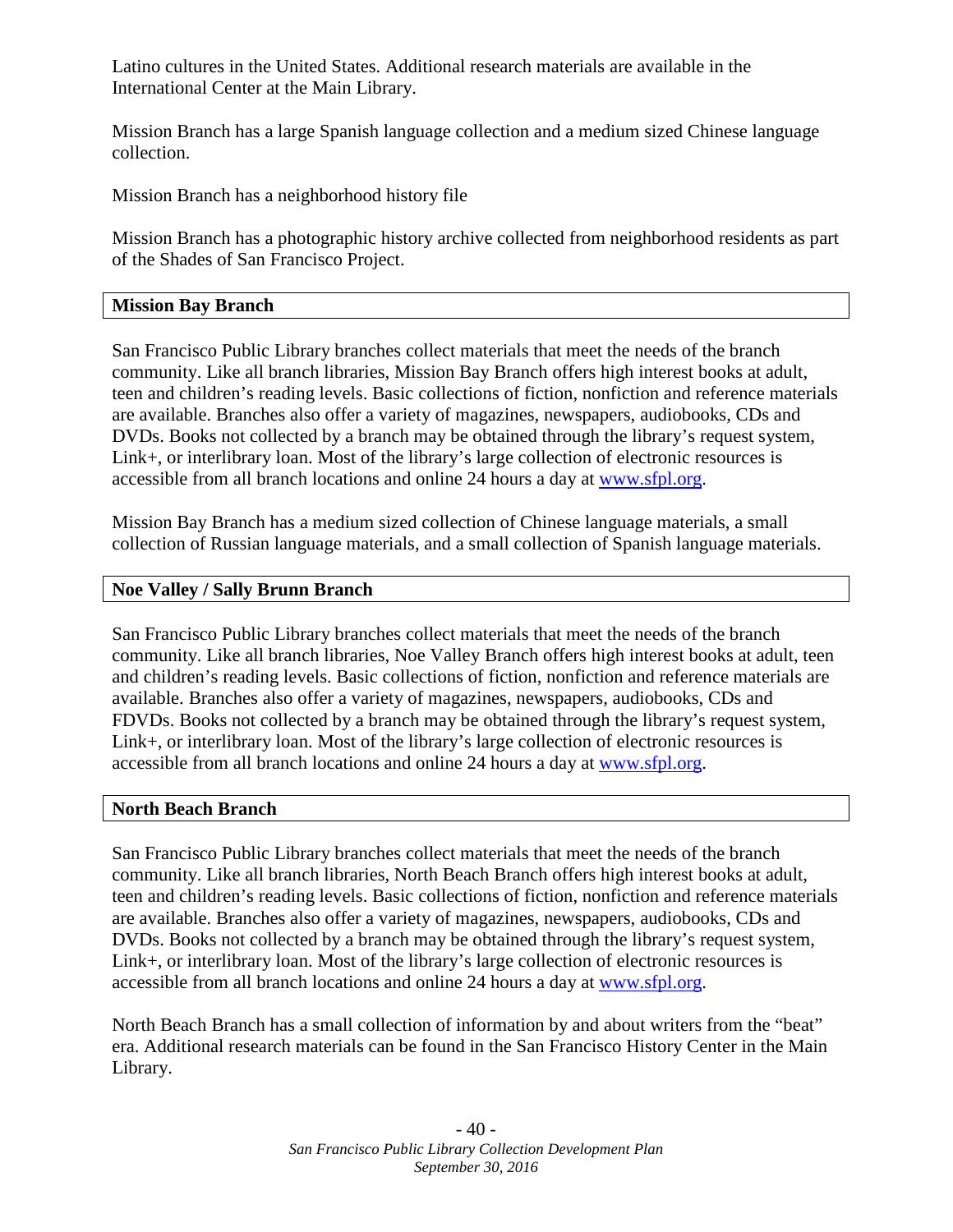North Beach Branch also has a large Chinese language collection.

#### **Ocean View Branch**

San Francisco Public Library branches collect materials that meet the needs of the branch community. Like all branch libraries, Ocean View Branch offers high interest books at adult, teen and children's reading levels. Basic collections of fiction, nonfiction and reference materials are available. Branches also offer a variety of magazines, newspapers, audiobooks, CDs and DVDs. Books not collected by a branch may be obtained through the library's request system, Link+, or interlibrary loan. Most of the library's large collection of electronic resources is accessible from all branch locations and online 24 hours a day at [www.sfpl.org.](file://SF-LIBRARY.ORG/Library/SFPL/SFPL/Collection%20Development%20Office/Collections%20Committee/Collection%20Development%20Plan%20Review/www.sfpl.org)

Ocean View Branch has a medium sized collection of Chinese language materials.

Ocean View Branch has a photographic history archive collected from neighborhood residents as part of the Shades of San Francisco Project.

#### **Ortega Branch**

San Francisco Public Library branches collect materials that meet the needs of the branch community. Like all branch libraries, Ortega Branch offers high interest books at adult, teen and children's reading levels. Basic collections of fiction, nonfiction and reference materials are available. Branches also offer a variety of magazines, newspapers, audiobooks, CDs and DVDs. Books not collected by a branch may be obtained through the library's request system, Link+, or interlibrary loan. Most of the library's large collection of electronic resources is accessible from all branch locations and online 24 hours a day at [www.sfpl.org.](file://SF-LIBRARY.ORG/Library/SFPL/SFPL/Collection%20Development%20Office/Collections%20Committee/Collection%20Development%20Plan%20Review/www.sfpl.org)

Ortega Branch has a medium sized Chinese language collection and a small Russian language collection.

#### **Park Branch**

San Francisco Public Library branches collect materials that meet the needs of the branch community. Like all branch libraries, Park Branch offers high interest books at adult, teen and children's reading levels. Basic collections of fiction, nonfiction and reference materials are available. Branches also offer a variety of magazines, newspapers, audiobooks, CDs and DVDs. Books not collected by a branch may be obtained through the library's request system, Link+, or interlibrary loan. Most of the library's large collection of electronic resources is accessible from all branch locations and online 24 hours a day at [www.sfpl.org.](file://SF-LIBRARY.ORG/Library/SFPL/SFPL/Collection%20Development%20Office/Collections%20Committee/Collection%20Development%20Plan%20Review/www.sfpl.org)

Park Branch has a neighborhood history file.

#### **Parkside Branch**

San Francisco Public Library branches collect materials that meet the needs of the branch community. Like all branch libraries, Parkside Branch offers high interest books at adult, teen and children's reading levels. Basic collections of fiction, nonfiction and reference materials are available. Branches also offer a variety of magazines, newspapers, audiobooks, CDs and DVDs.

> - 41 - *San Francisco Public Library Collection Development Plan September 30, 2016*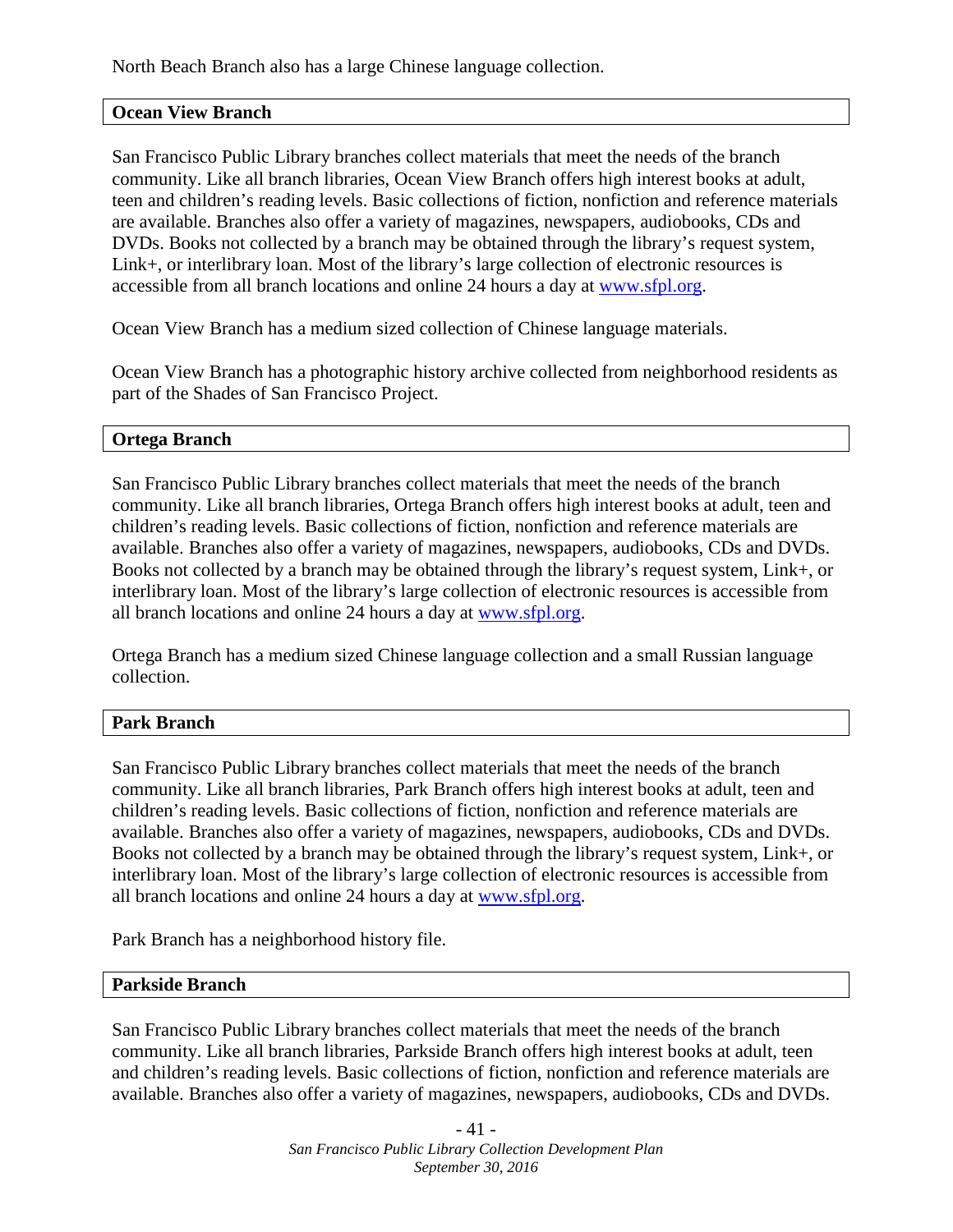Books not collected by a branch may be obtained through the library's request system, Link+, or interlibrary loan. Most of the library's large collection of electronic resources is accessible from all branch locations and online 24 hours a day at [www.sfpl.org.](file://SF-LIBRARY.ORG/Library/SFPL/SFPL/Collection%20Development%20Office/Collections%20Committee/Collection%20Development%20Plan%20Review/www.sfpl.org)

Parkside Branch has a large collection of Chinese language materials and a small collection of Russian language materials.

#### **Portola Branch**

San Francisco Public Library branches collect materials that meet the needs of the branch community. Like all branch libraries, Portola Branch offers high interest books at adult, teen and children's reading levels. Basic collections of fiction, nonfiction and reference materials are available. Branches also offer a variety of magazines, newspapers, audiobooks, CDs and DVDs. Books not collected by a branch may be obtained through the library's request system, Link+, or interlibrary loan. Most of the library's large collection of electronic resources is accessible from all branch locations and online 24 hours a day at [www.sfpl.org.](file://SF-LIBRARY.ORG/Library/SFPL/SFPL/Collection%20Development%20Office/Collections%20Committee/Collection%20Development%20Plan%20Review/www.sfpl.org)

Portola Branch has a medium sized collection of Chinese language materials.

#### **Potrero Branch**

San Francisco Public Library branches collect materials that meet the needs of the branch community. Like all branch libraries, Potrero Branch offers high interest books at adult, teen and children's reading levels. Basic collections of fiction, nonfiction and reference materials are available. Branches also offer a variety of magazines, newspapers, audiobooks, CDs and DVDs. Books not collected by a branch may be obtained through the library's request system, Link+, or interlibrary loan. Most of the library's large collection of electronic resources is accessible from all branch locations and online 24 hours a day at [www.sfpl.org.](file://SF-LIBRARY.ORG/Library/SFPL/SFPL/Collection%20Development%20Office/Collections%20Committee/Collection%20Development%20Plan%20Review/www.sfpl.org)

Potrero Branch has a small Chinese language collection.

Potrero Branch houses part of the Potrero Hill Archives Project which was started in 1986 to record oral histories of Potrero Hill residents and gather old photographs of the neighborhood. During the branch renovation, this collection will be available in the San Francisco History Room.

#### **Presidio Branch**

San Francisco Public Library branches collect materials that meet the needs of the branch community. Like all branch libraries, Presidio Branch offers high interest books at adult, teen and children's reading levels. Basic collections of fiction, nonfiction and reference materials are available. Branches also offer a variety of magazines, newspapers, audiobooks, CDs and DVDs. Books not collected by a branch may be obtained through the library's request system, Link+, or interlibrary loan. Most of the library's large collection of electronic resources is accessible from all branch locations and online 24 hours a day at [www.sfpl.org.](http://www.sfpl.org/)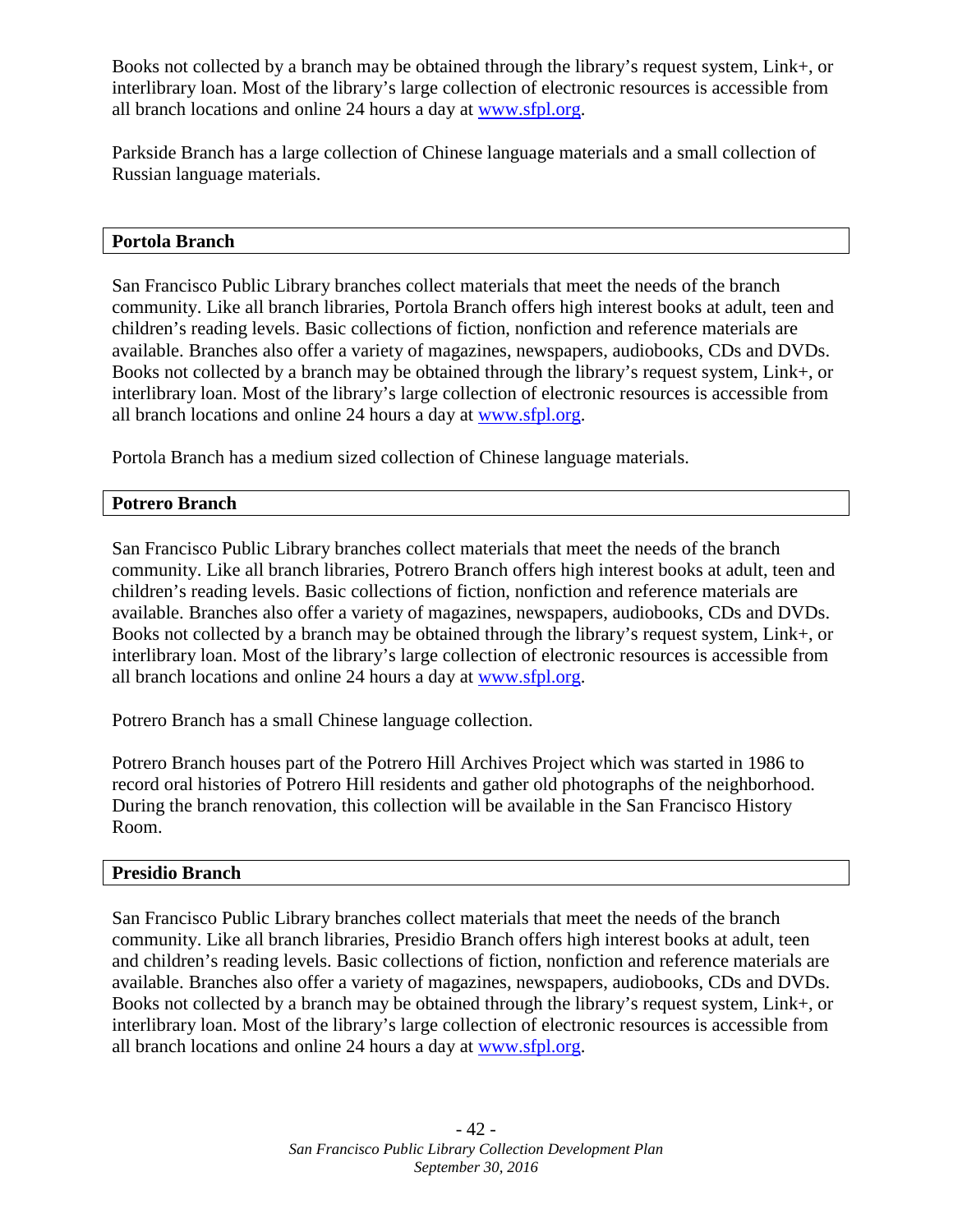#### **Richmond / Senator Milton Marks**

San Francisco Public Library branches collect materials that meet the needs of the branch community. Like all branch libraries, Richmond Branch offers high interest books at adult, teen and children's reading levels. Basic collections of fiction, nonfiction and reference materials are available. Branches also offer a variety of magazines, newspapers, audiobooks, CDs and DVDs. Books not collected by a branch may be obtained through the library's request system, Link+, or interlibrary loan. Most of the library's large collection of electronic resources is accessible from all branch locations and online 24 hours a day at [www.sfpl.org.](file://SF-LIBRARY.ORG/Library/SFPL/SFPL/Collection%20Development%20Office/Collections%20Committee/Collection%20Development%20Plan%20Review/www.sfpl.org)

Richmond / Senator Milton Marks Branch has a large collection of Chinese language materials, a large collection of Russian language materials, a small collection of Vietnamese language materials and a small collection of Korean language materials.

#### **Sunset Branch**

San Francisco Public Library branches collect materials that meet the needs of the branch community. Like all branch libraries, Sunset Branch offers high interest books at adult, teen and children's reading levels. Basic collections of fiction, nonfiction and reference materials are available. Branches also offer a variety of magazines, newspapers, audiobooks, CDs and DVDs. Books not collected by a branch may be obtained through the library's request system, Link+, or interlibrary loan. Most of the library's large collection of electronic resources is accessible from all branch locations and online 24 hours a day at [www.sfpl.org.](file://SF-LIBRARY.ORG/Library/SFPL/SFPL/Collection%20Development%20Office/Collections%20Committee/Collection%20Development%20Plan%20Review/www.sfpl.org)

Sunset Branch has a large collection of Chinese language materials, a medium sized collection of Russian language materials and a small collection of Vietnamese language materials.

Sunset Branch has a photographic history archive collected from neighborhood residents as part of the Shades of San Francisco Project.

#### **Visitacion Valley Branch**

San Francisco Public Library branches collect materials that meet the needs of the branch community. Like all branch libraries, Visitacion Valley Branch offers high interest books at adult, teen and children's reading levels. Basic collections of fiction, nonfiction and reference materials are available. Branches also offer a variety of magazines, newspapers, audiobooks, CDs and DVDs. Books not collected by a branch may be obtained through the library's request system, Link+, or interlibrary loan. Most of the library's large collection of electronic resources is accessible from all branch locations and online 24 hours a day at [www.sfpl.org.](file://SF-LIBRARY.ORG/Library/SFPL/SFPL/Collection%20Development%20Office/Collections%20Committee/Collection%20Development%20Plan%20Review/www.sfpl.org)

Visitacion Valley has a medium sized Chinese language collection.

#### **West Portal Branch**

San Francisco Public Library branches collect materials that meet the needs of the branch community. Like all branch libraries, West Portal Branch offers high interest books at adult, teen and children's reading levels. Basic collections of fiction, nonfiction and reference materials are available. Branches also offer a variety of magazines, newspapers, audiobooks, CDs and DVDs.

> - 43 - *San Francisco Public Library Collection Development Plan September 30, 2016*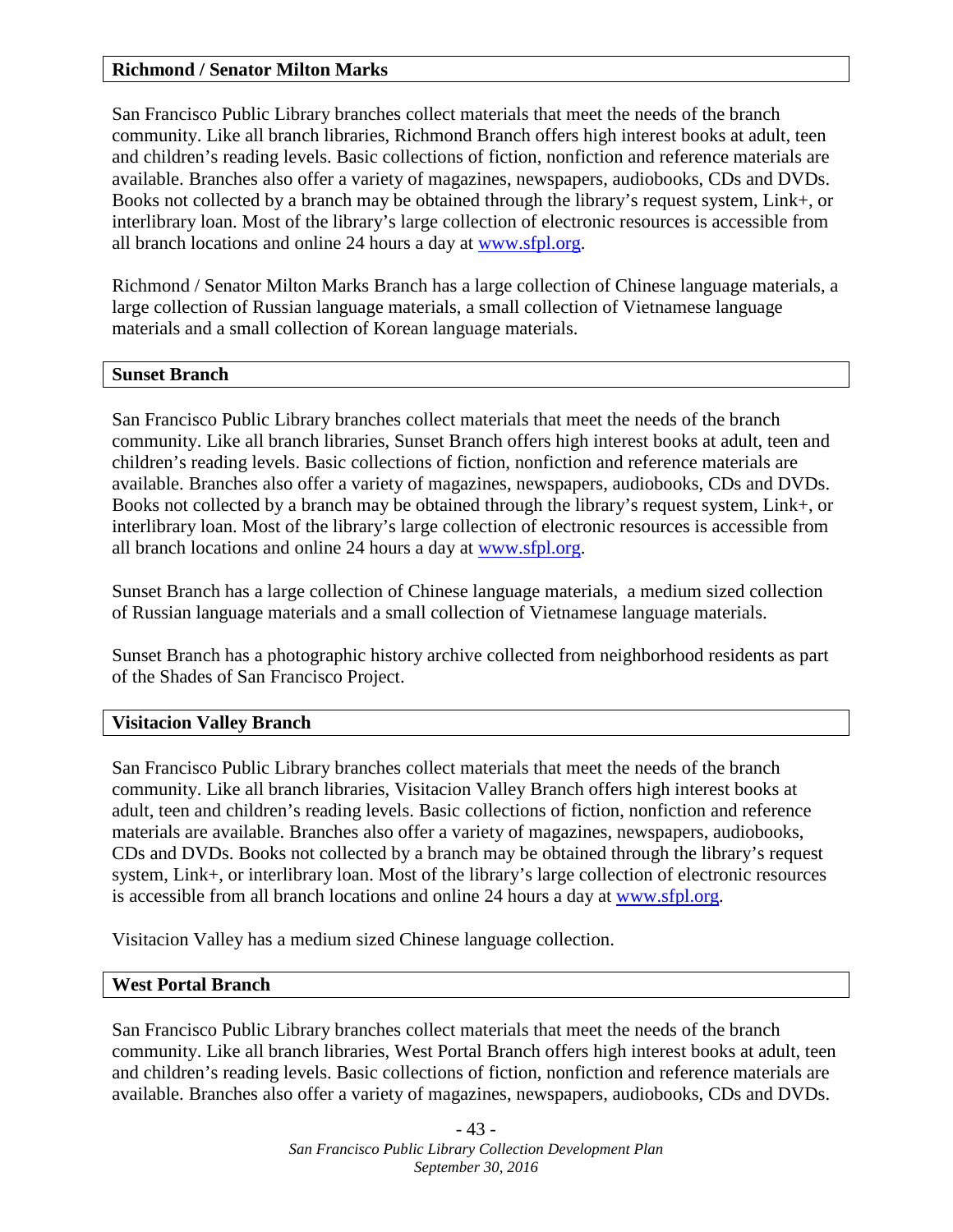Books not collected by a branch may be obtained through the library's request system, Link+, or interlibrary loan. Most of the library's large collection of electronic resources is accessible from all branch locations and online 24 hours a day at [www.sfpl.org.](file://SF-LIBRARY.ORG/Library/SFPL/SFPL/Collection%20Development%20Office/Collections%20Committee/Collection%20Development%20Plan%20Review/www.sfpl.org)

West Portal Branch has a large collection of Chinese language materials and a small collection of Russian language materials.

#### **Western Addition Branch**

San Francisco Public Library branches collect materials that meet the needs of the branch community. Like all branch libraries, Western Addition Branch offers high interest books at adult, teen and children's reading levels. Basic collections of fiction, nonfiction and reference materials are available. Branches also offer a variety of magazines, newspapers, audiobooks, CDs and DVDs. Books not collected by a branch may be obtained through the library's request system, Link+, or interlibrary loan. Most of the library's large collection of electronic resources is accessible from all branch locations and online 24 hours a day at [www.sfpl.org.](file://SF-LIBRARY.ORG/Library/SFPL/SFPL/Collection%20Development%20Office/Collections%20Committee/Collection%20Development%20Plan%20Review/www.sfpl.org)

Western Addition branch has a Japanese interest collection in English and an African American interest collection. Additional research materials are available in the International Center and the African American Center at the Main Library.

The Western Addition Branch has a large Japanese language collection and a small Russian language collection.

Western Addition Branch has a photographic history archive collected from neighborhood residents as part of the Shades of San Francisco Project.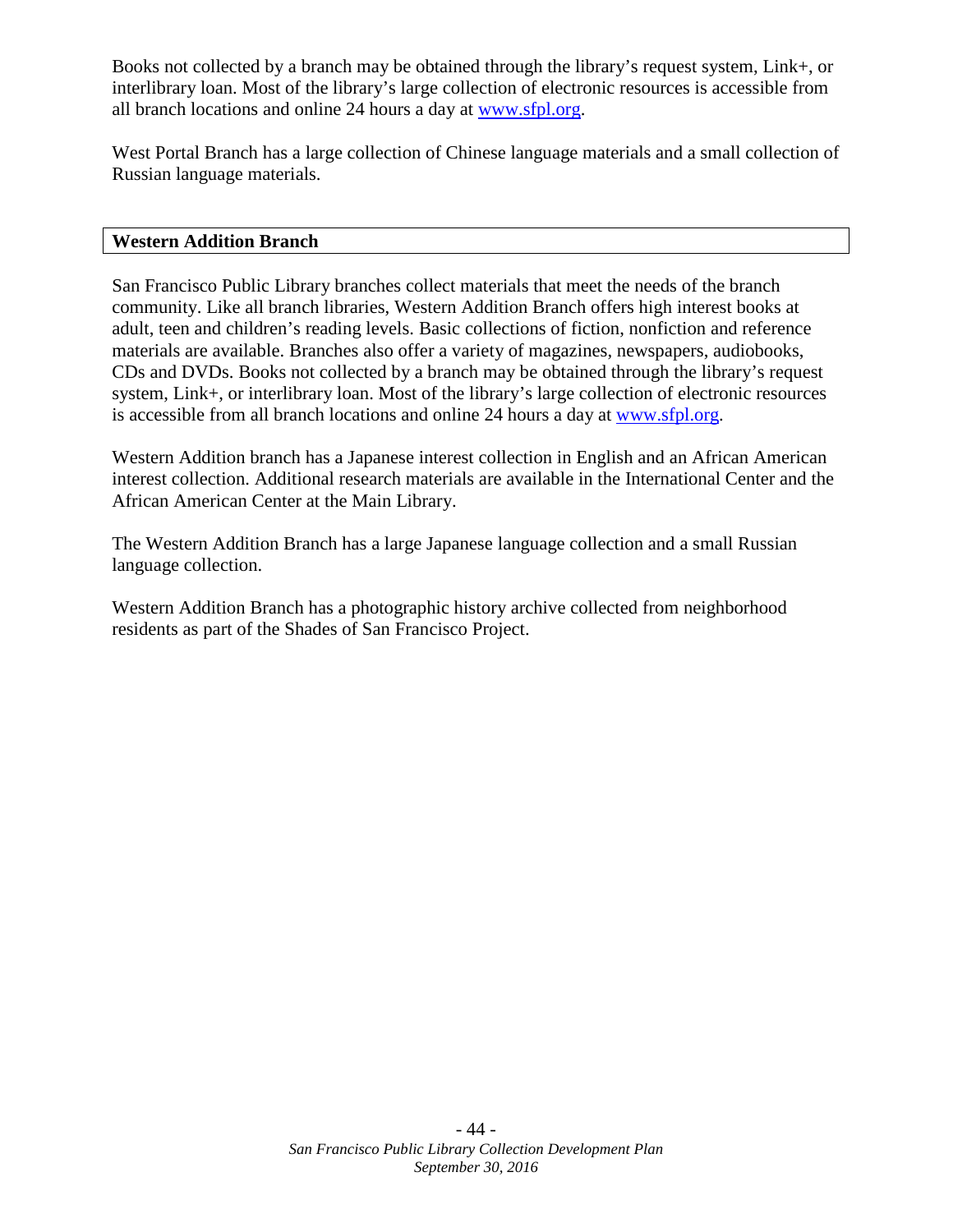## <span id="page-44-0"></span>**Electronic Resources Collections**

Electronic resources consist of content that is stored and displayed digitally and accessed via computers and other electronic devices. These resources are often referred to as databases, or as online or digital content, resources or media.

The Library collects a variety of electronic resources that may include some or all of the following: full-text magazines, newspapers, journals and other periodicals, reference sources, indexes, abstracts, images, electronic books and electronic media. With the electronic collection the Library aims to extend access to library information, regardless of location. Patrons can access these collections within or beyond the actual, physical facilities of the Library. The electronic format enables increased usability of library resources, allowing expanded searching and interactivity. This format also increases depth and breadth of the collection system-wide, alleviating the need to purchase multiple copies of some print resources.

These collections are used by library staff and patrons in the Main Library and the branches, as well as outside the Library. Some electronic resources are shared with other California library systems. When selecting electronic resources, librarians must consider the following in addition to the selection criteria for the collection at large:

- Content output options
- Coverage
- Ease of use
- Feedback on database trials
- Number of simultaneous users
- Ownership of content
- Possible impermanence of the technology
- Relationship of the resource to the print collection
- Remote access
- Technical supportability
- Usage statistics

Because electronic resources are an ever-changing medium, they must be evaluated on an ongoing basis.

#### **Outside Websites**

In some cases, the Library may link to outside websites. SFPL applies comparable standards for linking to outside websites as it does when selecting electronic resources for purchase. The Library has the right to take down any link at any time without notifying the source. In addition to the above selection criteria, there are added considerations for outside web sites:

- Additional charges to patron to use all or parts of the site
- Availability of content on another selected web site or electronic resource
- Clear identification of information providers
- Reliability of information providers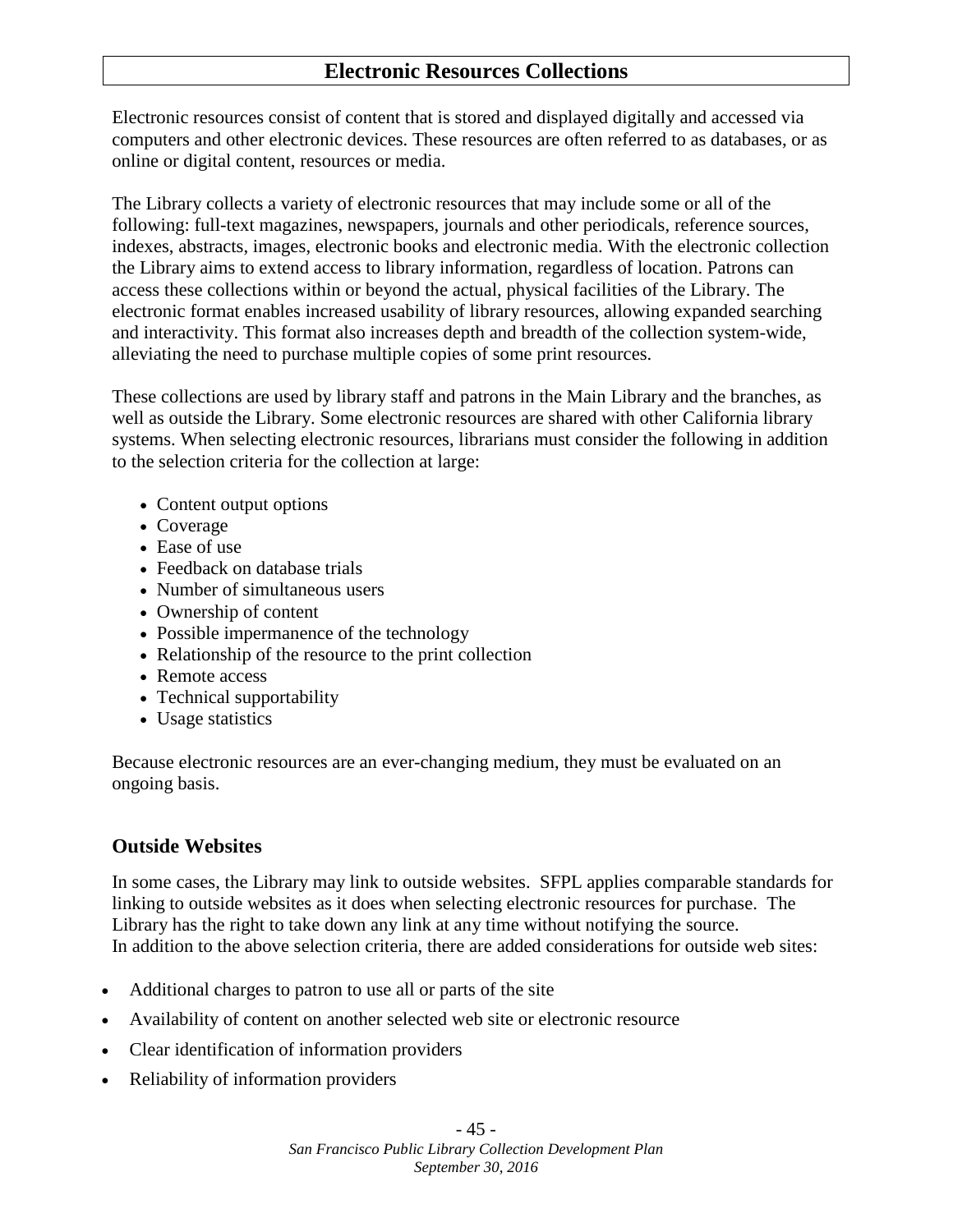- Means of contacting author/owner plus method of customer service
- Accuracy and appropriateness of content
- Use of pop-up ads
- Level of commerciality
- Necessity of extra registration

#### **Collections Digitized from San Francisco Public Library Holdings**

In addition to electronic content licensed or purchased from vendors, the San Francisco Public Library digital collection includes materials selected from our collections in order to provide both online access and long-term preservation. The Library digitizes materials in all formats, including books, newspapers, periodicals, photographs, archival and manuscript materials, microforms, and audiovisual media such as tapes and discs. These materials are digitized by either Library staff or vendors and include corresponding cataloging (or metadata) in order to provide public access to them. Although the Library uses a number of digital formats, the selection and retention process for all of these should be similar.

**Selection**: Materials are selected for digitizing based on their unique character, relevance to local history and government, popularity with patrons, and copyright restrictions. Preservation of fragile, non-circulating materials is also a concern; digitizing can provide wider access to them while saving the originals from further deterioration.

**Retention and weeding**: All digitized materials should be viewed as long-term digital assets and preserved in a manner that will ensure their long-term viability and ability to migrate to new formats.

**Sharing**: The Library should strive to adhere to established metadata standards that will allow for sharing with other institutions in the future, particularly the California Digital Library, where the current California Local History Digital Resources Project sets standards to integrate with their system and all California libraries.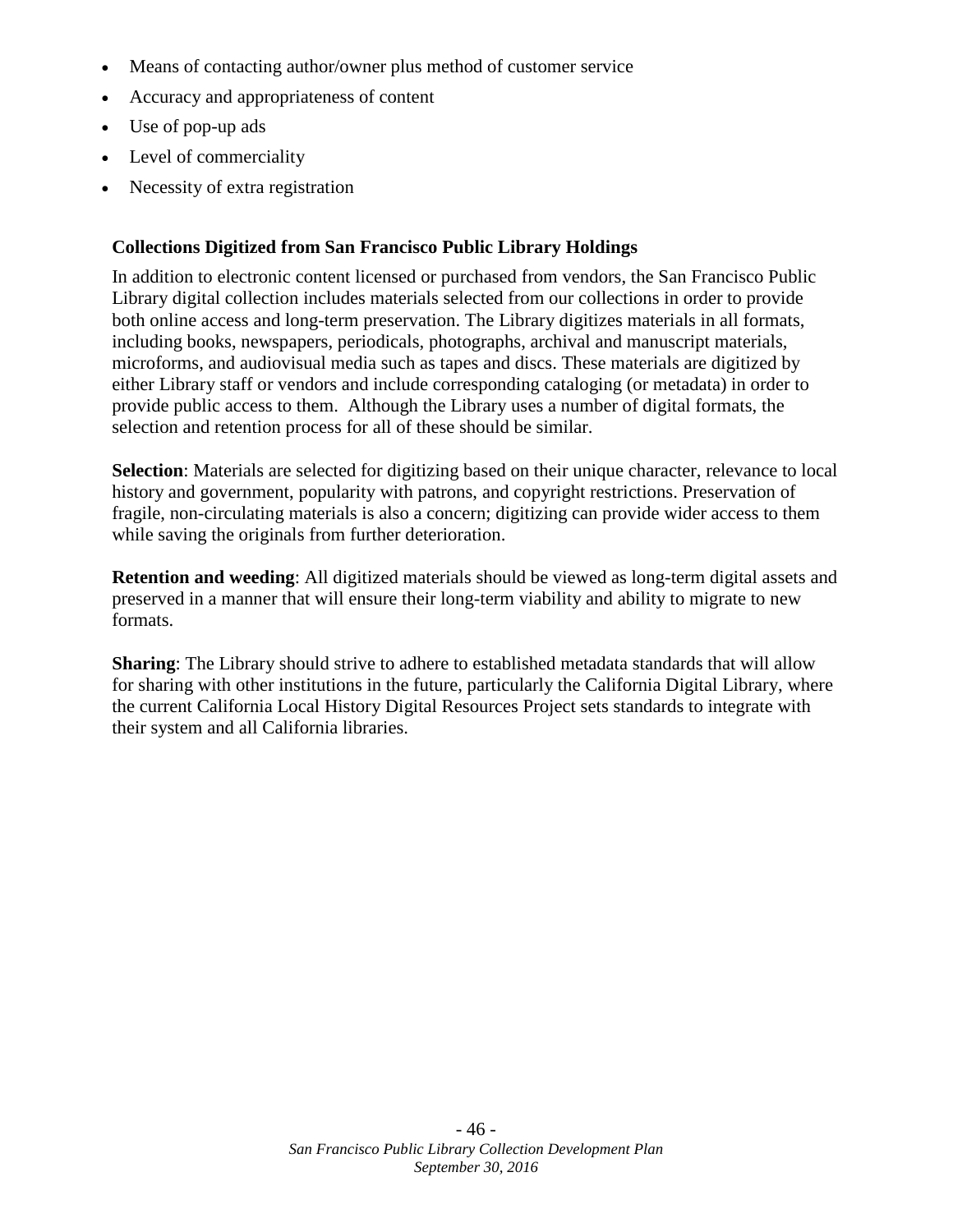## <span id="page-46-1"></span><span id="page-46-0"></span>**San Francisco Public Library Collection Levels**

**1 – Basic Collection** – Provides an introductory overview. Includes basic reference materials, such as dictionaries, encyclopedias, selected editions of important works, historical surveys, bibliographies, handbooks and a few major periodicals. Librarians acquire best sellers, other popular materials and a few current, general works on a subject. The collection is weeded continually based on use.

**2 – Support Collection** – Provides all of Level 1 plus general coverage and understanding of a subject. Encompasses a wide range of representative works including some advanced titles per topic. Librarians acquire reference works, bibliographies and secondary works relating to the particular subject. This is a support collection that is weeded based on significance of title and changing use.

**3 – Resource Collection** – Provides all of Level 2 plus broad, current, in-depth and retrospective coverage to meet an extensive range of use by public library patrons. Includes the available substantive works on the subject with an emphasis on currency. Librarians acquire all important reference works, a wide selection of specialized books and an extensive collection of journals. The collection is weeded based on significance of title, usage, and maintenance of existing collection strengths.

**4** – **Comprehensive Collection** – Provides all of Level 3 and encompasses the full range of use for public library patrons, from introductory works for acquiring general knowledge to primary resources for conducting historical research. Librarians acquire all significant and available current and retrospective works for comprehensive coverage of a defined and limited field. All titles and holdings are retained in a non-circulating collection with an emphasis on preservation. Weeding rarely occurs.

| <b>LEVEL</b>            |                 | <b>Current</b><br>and<br>popular | <b>Classics</b><br>and<br>significant<br>titles | Retrospective<br>materials if<br>ongoing<br>demand | Retrospective<br>materials for<br>resource level | <b>Comprehensive</b><br>purchasing and<br>retention |
|-------------------------|-----------------|----------------------------------|-------------------------------------------------|----------------------------------------------------|--------------------------------------------------|-----------------------------------------------------|
| $\boldsymbol{0}$        | Not collected   |                                  |                                                 |                                                    |                                                  |                                                     |
| 1                       | <b>Basic</b>    | collect                          |                                                 |                                                    |                                                  |                                                     |
| $\overline{2}$          | <b>Support</b>  | collect                          | collect                                         | collect                                            |                                                  |                                                     |
| 3                       | <b>Resource</b> | collect                          | collect                                         | collect                                            | collect                                          |                                                     |
| $\overline{\mathbf{4}}$ | Comprehensive   | collect                          | collect                                         | collect                                            | collect                                          | collect                                             |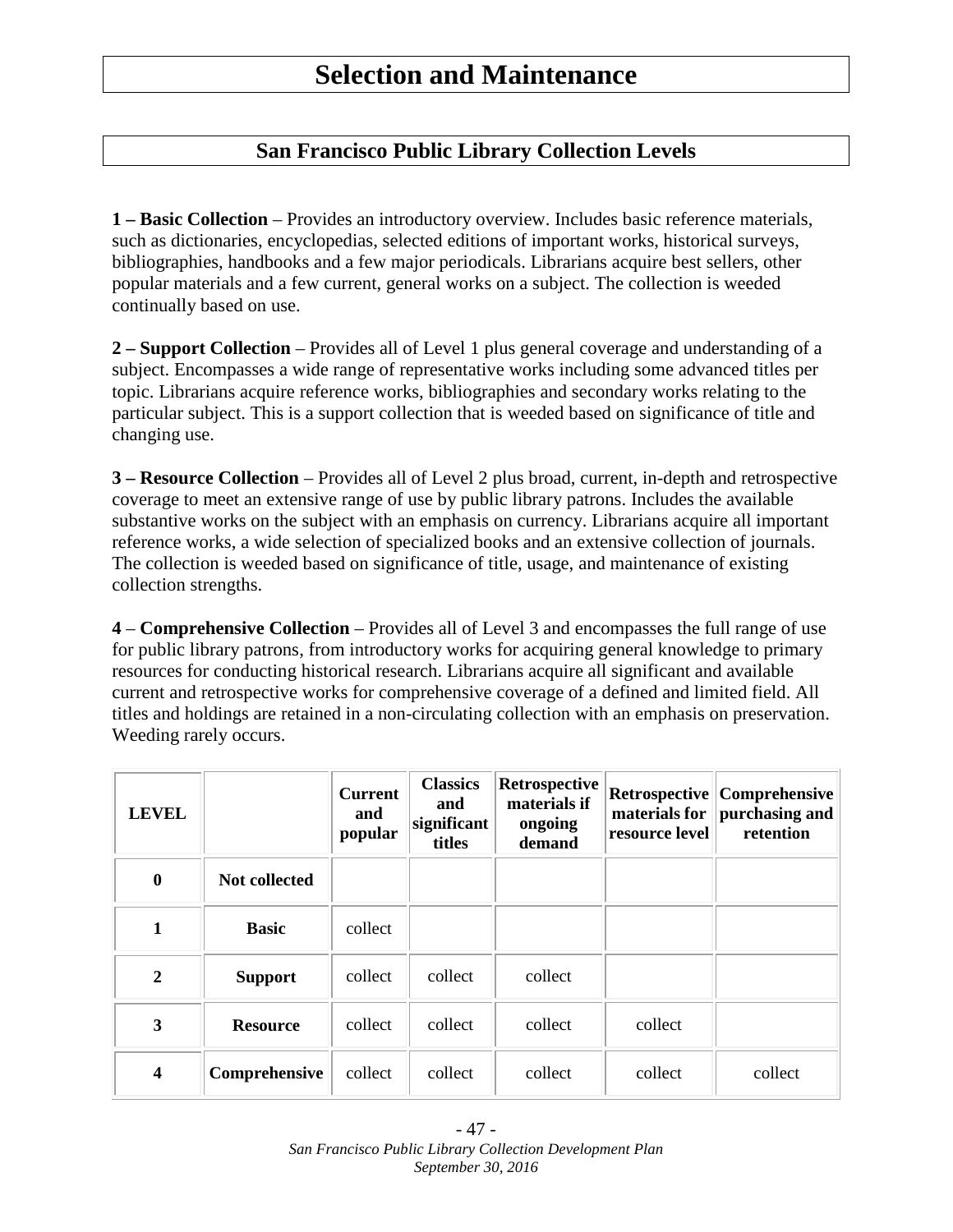## **Responsibility for Selection**

Final responsibility and authority for selection rests with the City Librarian or designee, who operates within the framework of the policies adopted by the San Francisco Public Library Commission.

## <span id="page-47-1"></span><span id="page-47-0"></span>**Selection Criteria**

In keeping with the Mission Statement and the Collection Development Policy of the San Francisco Public Library, selection criteria include:

- suitability for meeting the needs of the community
- appeal to the interests of the community
- artistic excellence
- literary merit
- local interest
- technical quality
- quality of presentation
- reputation and significance of the author, generally and in the local community
- accuracy
- authoritativeness
- objectivity
- reviews in the professional and popular media
- originality of thought
- permanent value
- popular demand
- relation to existing collections and other material on the subject
- inclusion of title in standard or special bibliographies or indexes
- skill, competence and purpose of the author
- budget, cost and space considerations
- contemporary significance and current usefulness
- suitability of physical form for library use
- availability of materials at other libraries
- availability of materials online
- San Francisco Public Library will only purchase or add to its collection items that conform to U.S. laws (e.g. copyright, trade laws)

#### <span id="page-47-2"></span>**Suggestions for Purchase**

If you want to suggest a title that the Library does not have, you may suggest books and other library materials and resources by using the online form or by using a paper suggestion form available at all branches and the Main Library. The Library welcomes your suggestions and they are given serious consideration. Because of the volume of suggestions received, staff is unable to notify you about a decision. We encourage you to check the catalog periodically. Link+ or interlibrary loan may be the quickest way to obtain the books you want. Selection Criteria are used by library staff when evaluating materials for the collections.

> - 48 - *San Francisco Public Library Collection Development Plan September 30, 2016*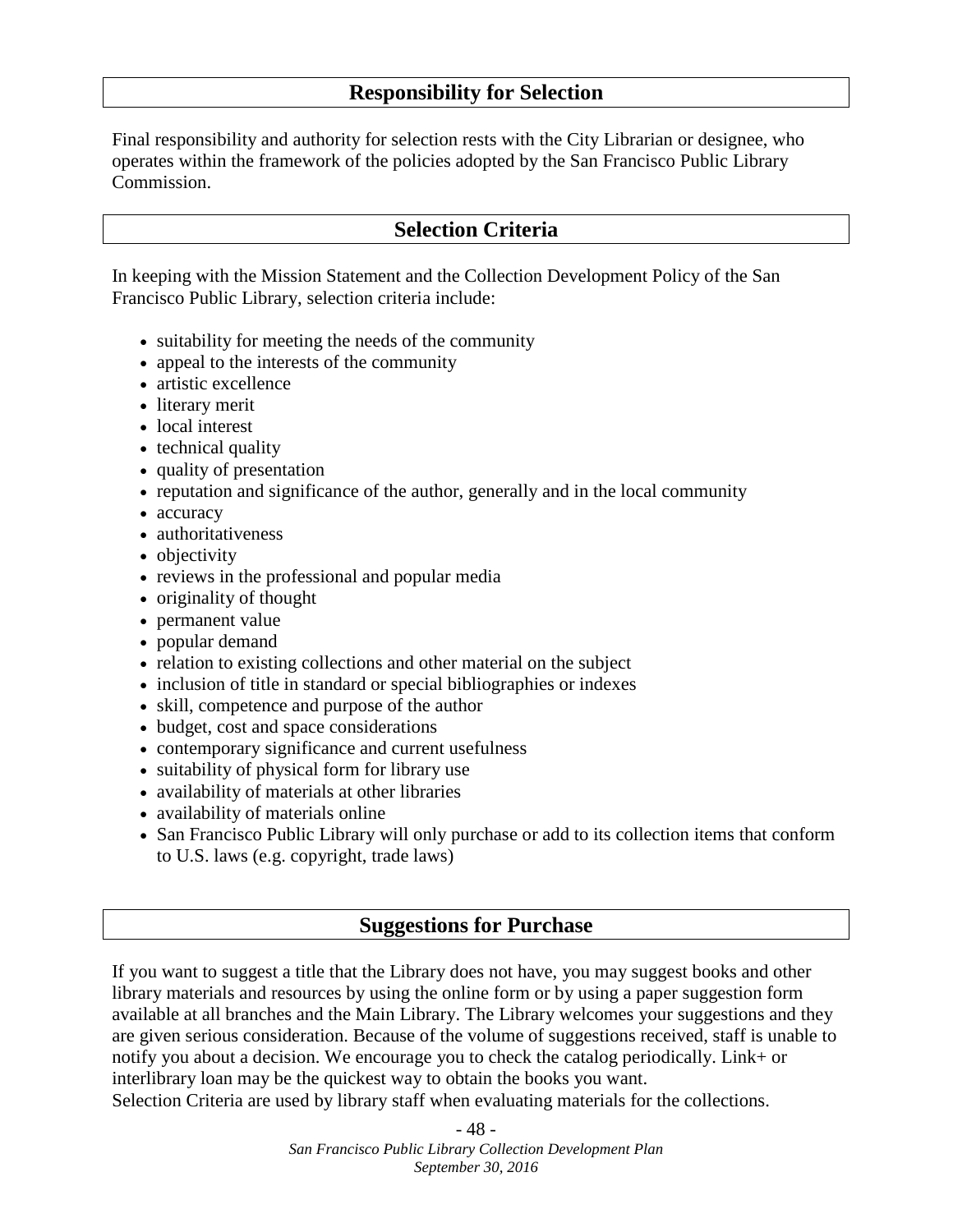Please don't hesitate to ask for help by contacting a librarian. Librarians may be able to help you find either the exact title that you want or related titles.

## <span id="page-48-0"></span>**Gifts of Money and Materials**

San Francisco Public Library accepts gifts of money to enhance library services through the provision of additional materials and services, as well as non-cash gifts of books and other materials. Gifts of money are the management responsibility of the Library's Finance Officer and the Office of the City Librarian. The Office of the City Librarian, in coordination with the Chief of Branches, the Chief of Main, the Chief of Community Programs & Partnerships, and the Chief of Collections & Technical Services, has ultimate responsibility for decisions regarding what gifts will be accepted.

**Cash Gifts:**

- Gifts of cash generally fall into two categories. Please refer to the *[San Francisco Public](http://sfpl.org/pdf/about/administration/gifts-donations/sfpl667.pdf)  [Library GIFT RECORD](http://sfpl.org/pdf/about/administration/gifts-donations/sfpl667.pdf)* (PDF 31K) form.
	- o **For books and other materials for the collection:**

This is a gift of cash made specifically for the purpose of buying books and other library materials (e.g., CDs, DVDs, periodicals, etc.) for the collection. Donors may designate the gift for adult materials, children/youth materials or materials in other languages.

#### o **For library services & program support**

This is a gift of cash for general support of library services and programs. The City Librarian will determine the best uses of these funds.

- Gifts that restrict the Library's use of funds for specific library locations, programs or services are best directed to the Friends of [the San Francisco Public Library.](http://www.friendssfpl.org/support-us/donate.html)
- While the Library welcomes gifts designating funds for specific audiences or types of materials in the collection, designating funds for specific titles cannot be accommodated.
- Donors of \$500 or more may request that bookplates acknowledging their gifts be affixed to books whose purchase was made possible by their gifts.
- All gifts of money will be acknowledged.

#### **Non-Cash Gifts**

- Donations are accepted with the understanding that the Library has the right to determine the disposition of gift items. Materials not added to the Library's collections are offered to the Friends of the San Francisco Public Library for their book sales (the proceeds of which are used to fund library programs), or may be shared with other appropriate institutions as part of the Library's Community Redistribution Program.
- Due to the large volume of gifts received, the Library cannot acknowledge, track or return unsolicited items received from publishers or individuals.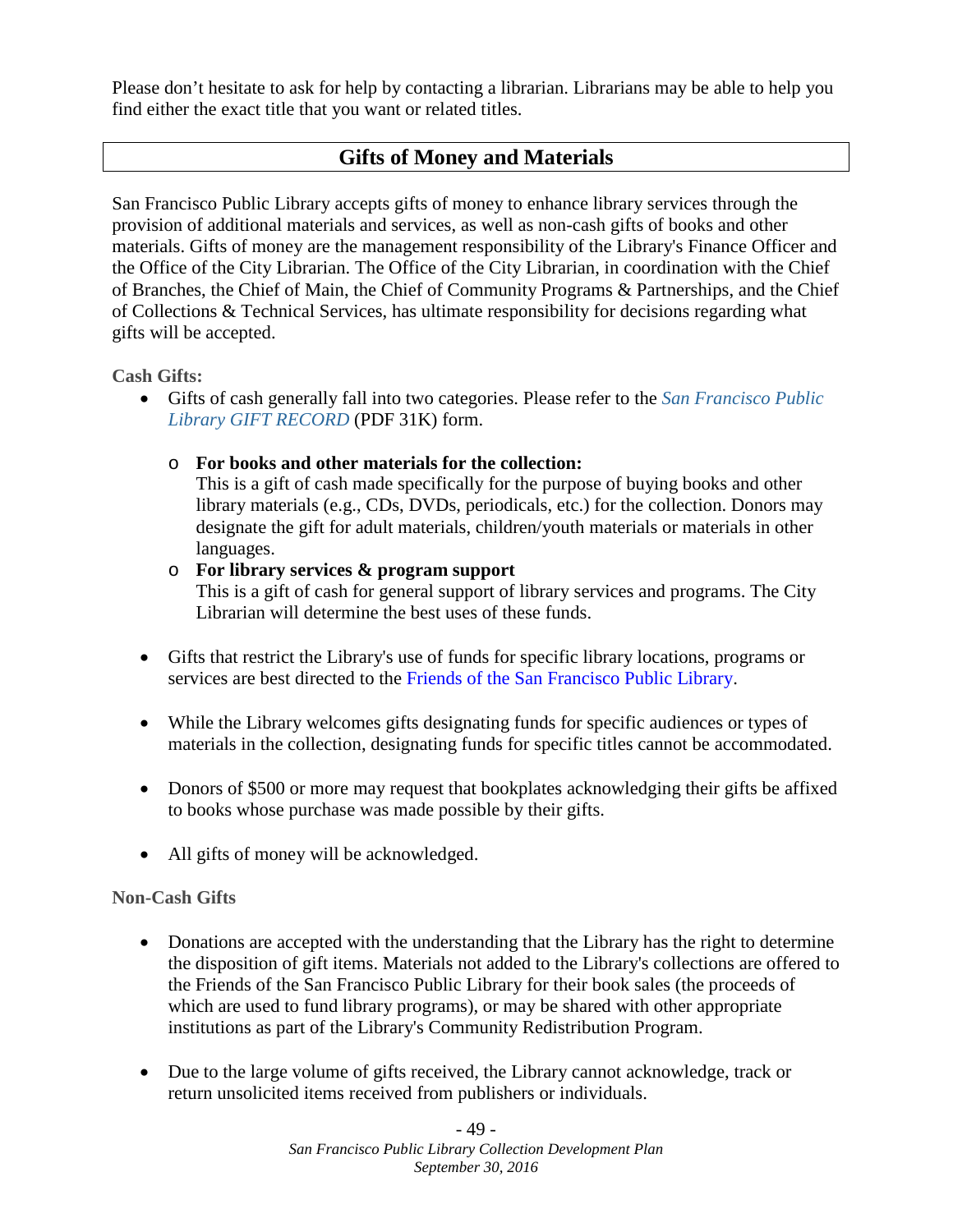- Gift materials will be added only if they fall within the guidelines of the SFPL Collection Development Plan and the Library's goals and objectives. San Francisco Public Library applies the same standards of selecting gift materials to be added to its collections as it does when selecting materials for purchase.
- Examples of materials that may not be added to the collection include those that: are outdated, are in poor physical condition, lack any reviews or are poorly reviewed in professional reviewing sources, or are duplicates of items the Library already owns in sufficient quantity.
- The Library cannot accept magazine subscriptions purchased by the donor.
- Prior to accepting a large collection of materials, the donor shall provide the Library with sufficient information about the collection so that the Library may identify resources required for cataloging, processing, preservation and archiving of the materials. The Library shall consider these details for the existing collection as well as the details for its continuation, such as selection and addition of materials and continued funding. In many cases a Deed of Gift and/or a formal written donation agreement may be signed before the library accepts a large collection.
- The Library is not legally permitted to appraise the value of a non-cash gift. Donors who wish to have an evaluation of their gifts for tax purposes are referred to the IRS Publication 561, *Determining the Value of Donated Property*, and Publication 526, *Charitable Contributions*. If the value of a gift exceeds \$500, the donor must submit a list giving author, title, place, publisher and date of all items and must complete the current edition of IRS Form 8283, *Noncash Charitable Contributions*. When the value exceeds \$5,000, the donor must obtain an independent appraisal; the donor, appraiser and the Library must all sign IRS Form 8283. The donor pays for the cost of the appraisal, an expense that may be tax deductible. Because the Library is considered an interested party in the transaction, the IRS will not approve an appraisal made by the Library.

## **[Gifts/Donor Disclosure Forms](http://sfpl.org/index.php?pg=2000005901)**

**Friends of the San Francisco Public Library**

The [Friends of the San Francisco Public Library](http://www.friendssfpl.org/) accepts donations of materials which they sell to raise money for the Library. They will accept most hardcover and paperback books in good condition on all subjects. Donations may be taken to Readers Bookstore at the Main Library, to Readers Bookstore Fort Mason or to the branches. Visit the Friends' Donation Center at 1630 17<sup>th</sup> Street (between Carolina and Wisconsin streets). They accept donations on Monday -Saturday from 10 a.m. to 2 p.m. Larger donations—10 boxes or more—are eligible for pick up by the Friends Book Donation Van. Call 415-522-8600 for more information. You may also bring small quantities of books to your branch library. Please call your branch ahead of time to let them know you are coming.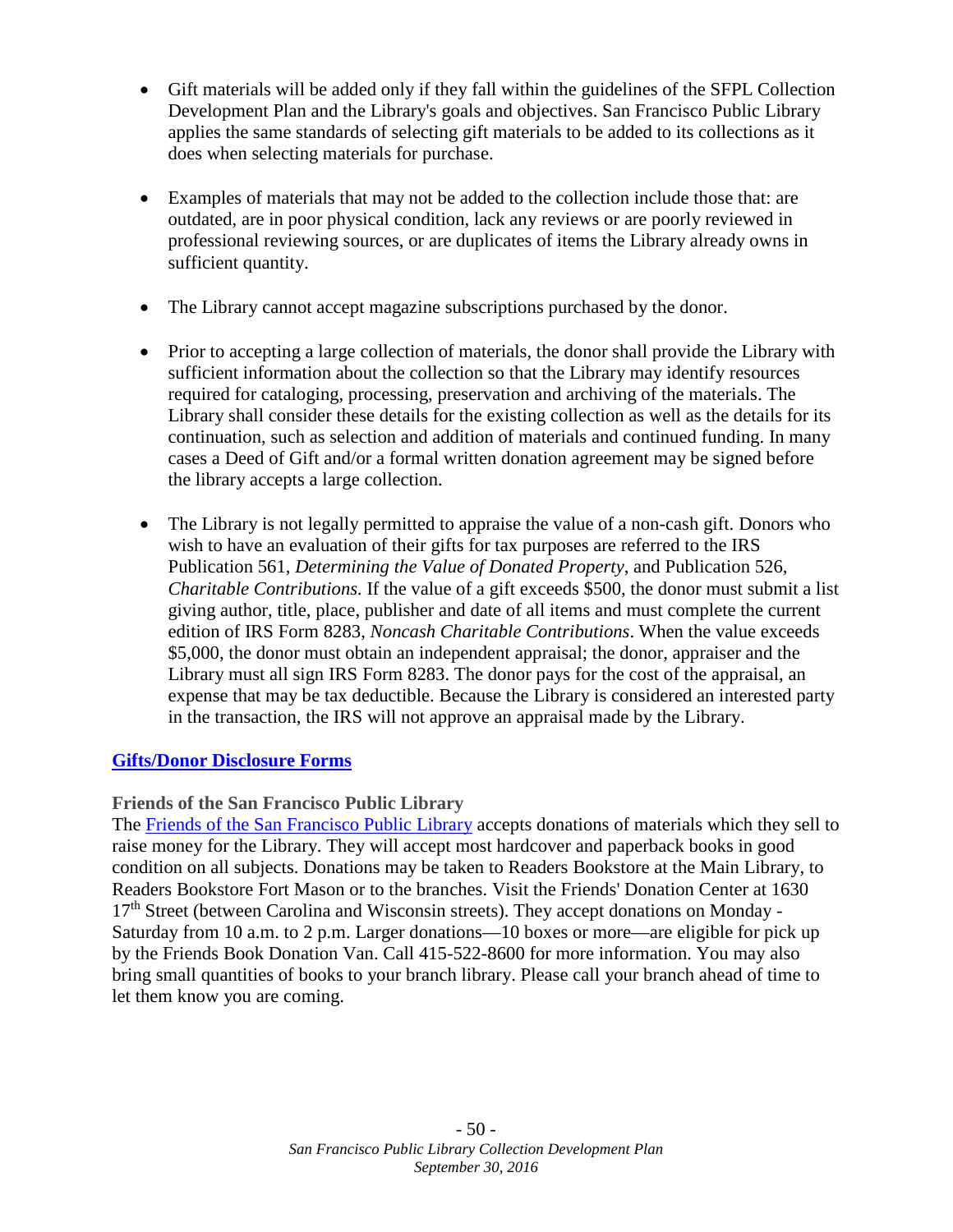## <span id="page-50-0"></span>**Reconsideration of Library Materials**

If you have found materials or library resources about which you have concerns, please complete the [Request for Reconsideration of Library Materials form](http://sfpl.org/pdf/about/administration/sfpl073.pdf) to assure prompt, complete consideration by Library staff. After your concerns are reviewed by the Deputy City Librarian and appropriate staff, you will receive a response, generally within four weeks.

## <span id="page-50-1"></span>**Collection Maintenance and Evaluation**

Collection maintenance is an ongoing part of the conscientious evaluation of collections by professional librarians and is undertaken with as much care and consistency as the initial selection of materials. Collection maintenance helps to keep the collections current, attractive, responsive, diverse and useful to the needs of the community.

#### **Responsibility**

Librarians are responsible for regular evaluation of collections in their branch, unit or selection area. The Collection Development Office is responsible for replacement and refreshment lists that aid librarians in this evaluation. Main Library subject selectors review their collections for gaps in subject areas and replacement of titles in or out of print as appropriate, based on the criteria below:

#### **Criteria for Collection Evaluation:**

- Accuracy and currency of information
- Physical condition of materials
- Availability of newer, more comprehensive or more accessible material
- Relevance to collection and scope of collection
- Ease of borrowing materials from another library
- Relevance to community needs
- Date of last circulation and number of circulations
- Number of copies in the collection

#### **Management of Withdrawn Material**

When library materials no longer meet the selection criteria for inclusion in the collections the following options are available:

- Community Redistribution program to public-benefit organizations
- Offer to other libraries
- Refer branch last copies to Main Library subject specialists
- Recycle damaged materials
- Discard government property in compliance with federal, state and local laws

## <span id="page-50-2"></span>**Materials Budget Allocation and Collection Priorities**

Each fiscal year, July 1-June 30, a portion of the Library's budget is allocated to the purchase and lease of new items. The following narrative describes the sources of funding for the books and materials budget, the budget approval process, the major budget categories and the many factors that determine the Library's collection priorities.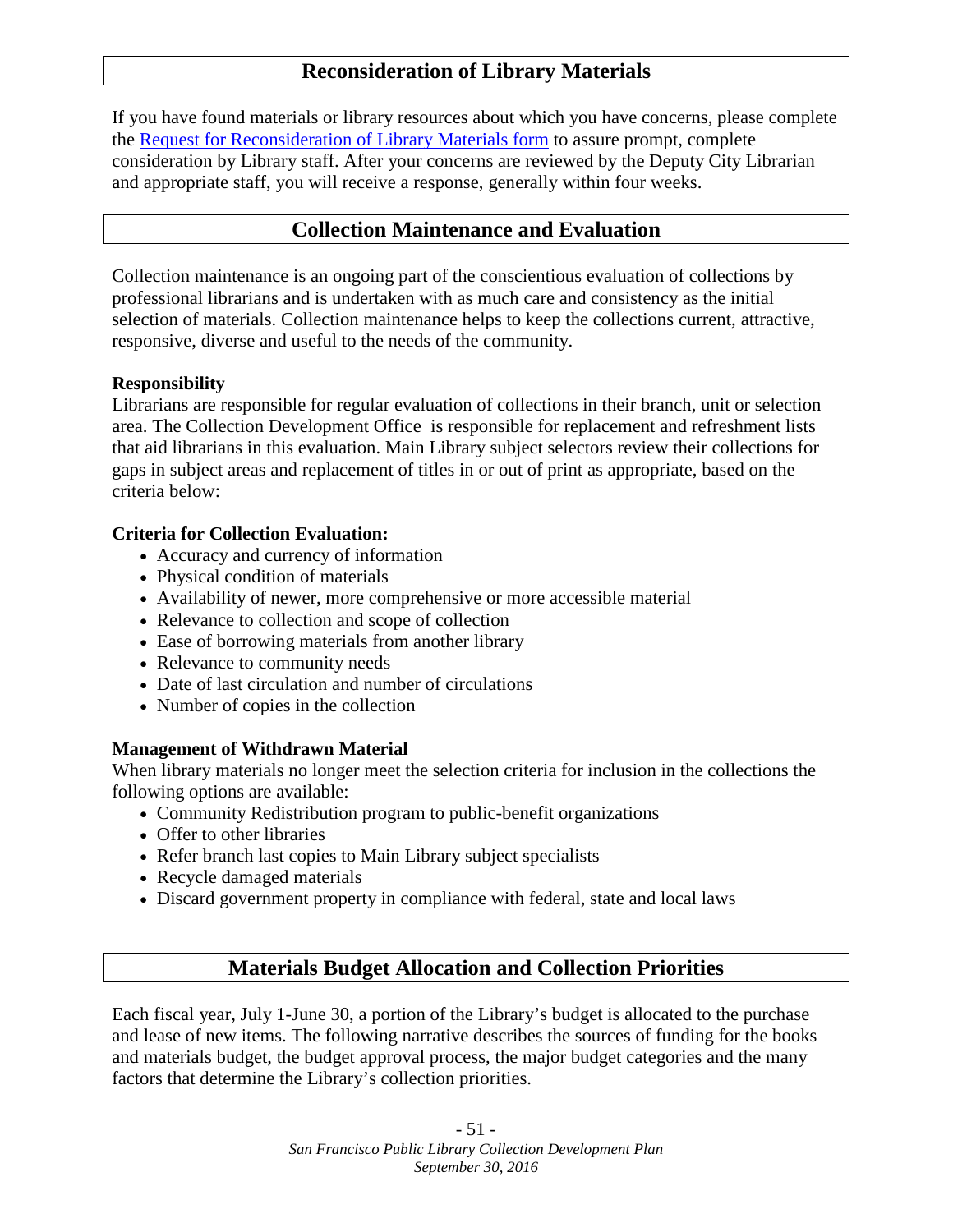#### **Sources of Funds**

The Library receives annual funding for the purchase of library materials from the City and County of San Francisco's Library Preservation Fund. Other sources of funds include gifts, grants, and bequests, some of which are received from the Friends of the San Francisco Public Library.

#### **Responsibility for the Books and Materials Budget**

Each year the City Librarian presents a proposed Library budget to the Library Commission. The Library Commission then approves a budget proposal which is forwarded to the Mayor. The Mayor presents a budget to the Board of Supervisors, which then approves the Library's budget, including the amount to be spent on materials. Allocations for the major categories of the materials budget are then determined by senior staff in consultation with division managers, subject to approval by the City Librarian. The selection of materials is coordinated by the Collection Development Office and Main Library staff. .

#### **Major Budget Categories**

The major categories of the books and materials budget are books, electronic resources, periodicals (magazines and newspapers), standing orders (annuals, directories, etc.), books and materials in languages other than English, audiovisual materials, and leased books.

#### **Factors That Determine Collection Priorities**

Many factors determine the Library's collection priorities. Among those (not in priority order) are:

- Usage statistics, such as circulation, in-library use, database use, etc.
- Public surveys
- Demand
- Community assessments
- Consultations with staff
- Changing demographics
- Strategic Plan goals, if applicable
- Rising costs
- Recurring costs
- Restricted grants
- Library and societal trends
- Format changes
- Changes in technology for delivery of content
- Collection capacity changes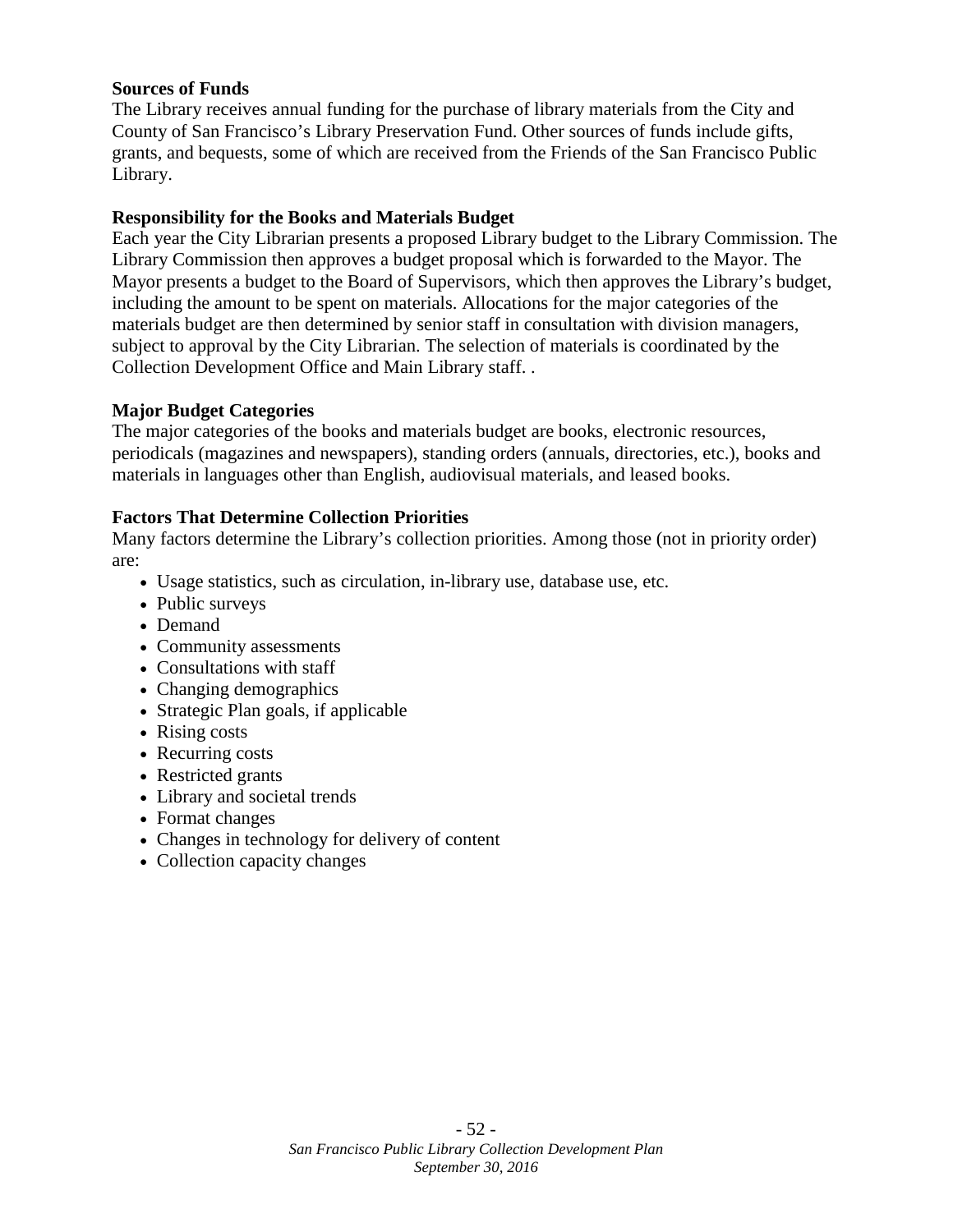# <span id="page-52-0"></span>**Review and Revision**

Comments and suggestions for changes to the San Francisco Public Library Collection Development Plan will be considered first by the Collections Committee, which will review the Plan at least once a year and update it if necessary. Any changes recommended by the committee will be incorporated into the Plan, following approval by the City Librarian.

Comments and suggestions from the public or library staff should be emailed to collections@sfpl.org or mailed to: Collection Development Plan Review Collection Development Office San Francisco Public Library  $190-9$ <sup>th</sup> Street San Francisco, CA 94103